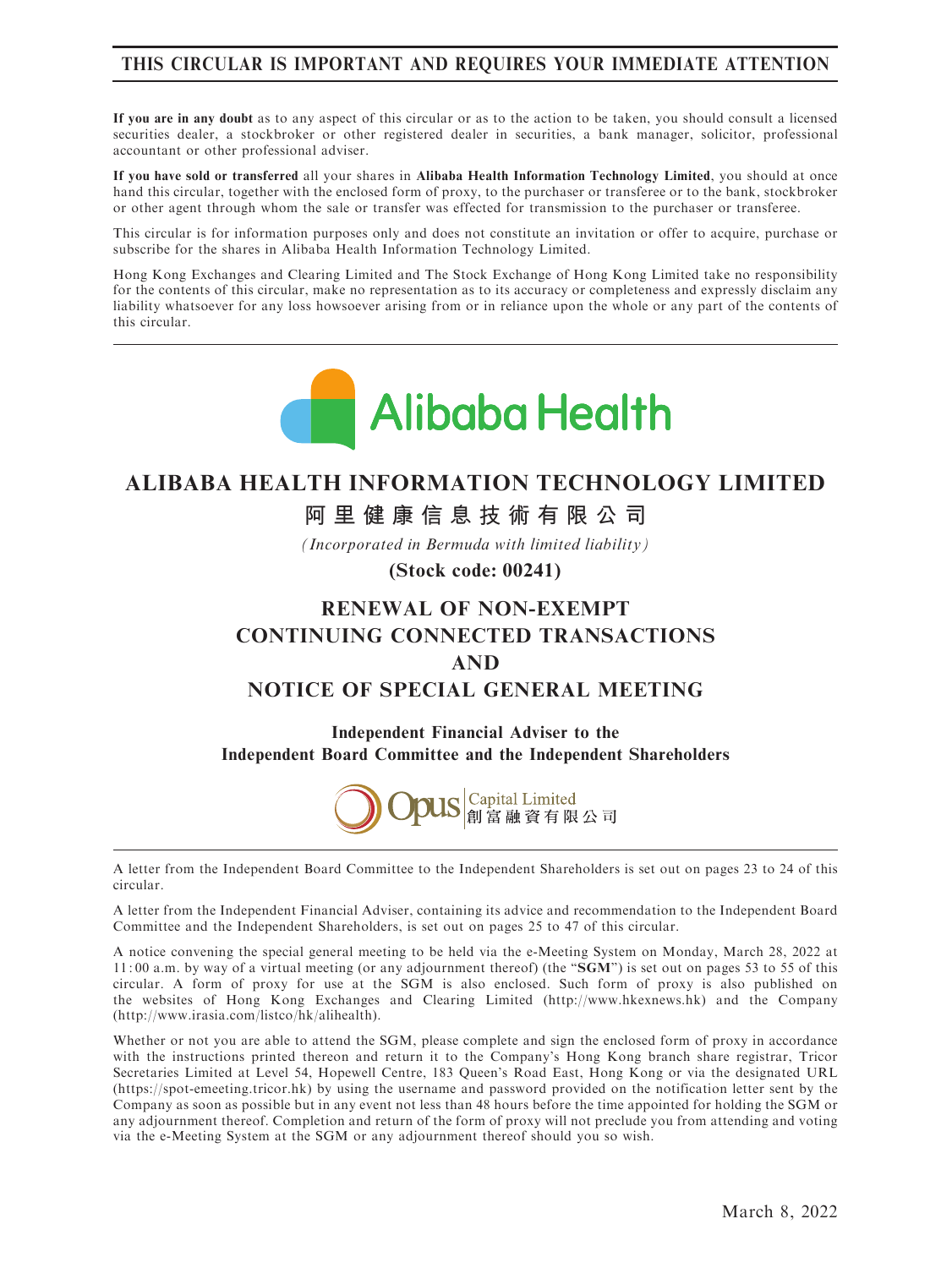# **CONTENTS**

# Page

| $\mathbf{i}$   |  |                                                                             |    |  |
|----------------|--|-----------------------------------------------------------------------------|----|--|
|                |  |                                                                             |    |  |
|                |  |                                                                             | 9  |  |
|                |  | <b>LETTER FROM THE BOARD</b>                                                |    |  |
| $\mathbf{1}$ . |  |                                                                             | 11 |  |
| 2.             |  | RENEWAL OF NON-EXEMPT CONTINUING                                            | 12 |  |
|                |  | 2.1 PRINCIPAL TERMS OF THE RENEWED CCT AGREEMENTS                           |    |  |
|                |  | 2023 Advertising Services Framework Agreement                               | 12 |  |
|                |  | 2023 Framework Technical Services Agreement                                 | 14 |  |
|                |  | 2.2 HISTORICAL AMOUNTS AND BASIS FOR DETERMINING                            | 16 |  |
|                |  | 2.3 INTERNAL CONTROLS FOR THE GROUP'S<br>CONTINUING CONNECTED TRANSACTIONS  | 17 |  |
|                |  | 2.4 REASONS FOR AND BENEFITS OF ENTERING<br>INTO THE RENEWED CCT AGREEMENTS | 18 |  |
|                |  | 2.5 INFORMATION ABOUT THE PARTIES                                           | 19 |  |
|                |  |                                                                             | 20 |  |
|                |  | 2.7 INDEPENDENT BOARD COMMITTEE AND<br>INDEPENDENT FINANCIAL ADVISER        | 20 |  |
| 3.             |  |                                                                             | 21 |  |
|                |  |                                                                             | 22 |  |
| 5 <sub>1</sub> |  |                                                                             | 22 |  |
|                |  | LETTER FROM THE INDEPENDENT BOARD COMMITTEE                                 | 23 |  |
|                |  | LETTER FROM THE INDEPENDENT FINANCIAL ADVISER                               | 25 |  |
| 48             |  |                                                                             |    |  |
| 53             |  |                                                                             |    |  |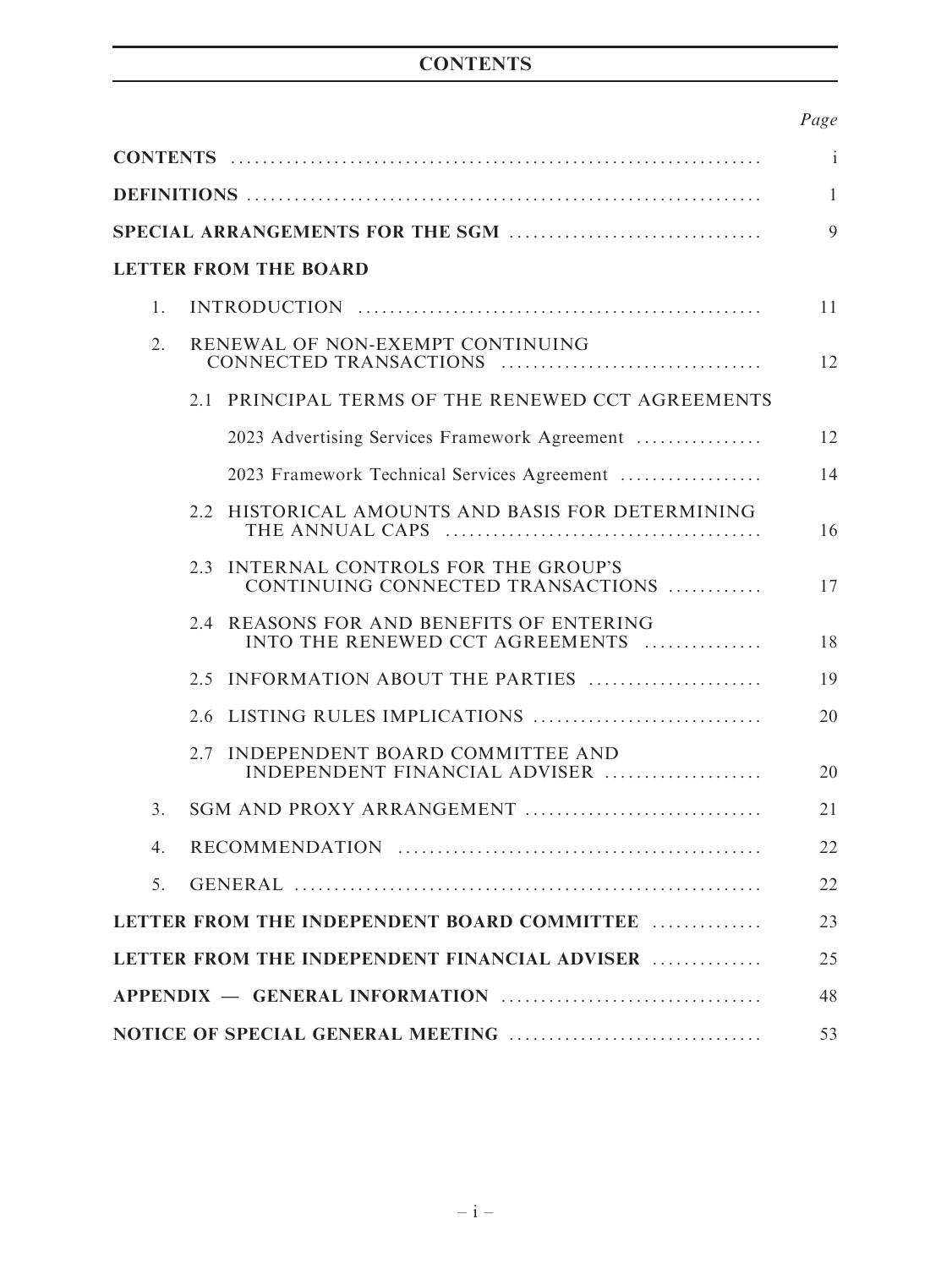In this circular, unless the context otherwise requires, the following expressions shall have the following meanings:

| "2022 Advertising<br>Services Framework<br>Agreement"      | the agreement dated February 5, 2021 entered into between the<br>Company and Alibaba Holding in relation to the provision of the<br><b>Advertising Services</b>                                                                                                                      |
|------------------------------------------------------------|--------------------------------------------------------------------------------------------------------------------------------------------------------------------------------------------------------------------------------------------------------------------------------------|
| "2022 Framework<br><b>Technical Services</b><br>Agreement" | the agreement dated February 5, 2021 entered into between<br>Alibaba Health (Hangzhou), Alibaba Health (Hainan) and the<br>Tmall Entities in relation to the provision of the Software<br><b>Technical Services</b>                                                                  |
| "2023 Advertising<br>Services Framework<br>Agreement"      | the agreement dated February 4, 2022 entered into between the<br>Company and Alibaba Holding in relation to the provision of the<br><b>Advertising Services</b>                                                                                                                      |
| "2023 Framework<br><b>Technical Services</b><br>Agreement" | the agreement dated February 4, 2022 entered into between<br>Alibaba Health (Hangzhou), Alibaba Health (Hainan) and the<br>Tmall Entities in relation to the provision of the Software<br><b>Technical Services</b>                                                                  |
| "Adult Products"                                           | products which are sold under the primary category of "Adult"<br>Products/Sexual Health Products" ("成人用品/情趣用品")<br>under the Tmall business category of "Healthcare Products and<br>Medicine" ("保健品及醫藥") on Tmall                                                                    |
| "Advertising Services"                                     | the services to be provided by Alibaba Group to the Group under<br>the 2023 Advertising Services Framework Agreement                                                                                                                                                                 |
| "Alibaba Group"                                            | the group of companies comprising Alibaba Holding and its<br>Subsidiaries, for the purpose of this circular, excluding the<br>Group                                                                                                                                                  |
| "Alibaba Group<br>Platforms"                               | the online platforms for brands and retailers operated by<br>Alibaba Group                                                                                                                                                                                                           |
| "Alibaba Health<br>(Hainan)"                               | Alibaba Health Technology (Hainan) Co., Ltd.* (阿里健康科技<br>(海南)有限公司), a company established in the PRC with limited<br>liability and an indirect wholly-owned Subsidiary of the<br>Company                                                                                             |
| "Alibaba Health<br>(Hangzhou)"                             | Alibaba Health Technology (Hangzhou) Co., Ltd.* (阿里健康科<br>技(杭州)有限公司) (formerly known as Hangzhou Hengping<br>Information Technology Co., Ltd* (杭州衡平信息科技有限公<br>司)), a company established in the PRC with limited liability<br>and an indirect wholly-owned Subsidiary of the Company |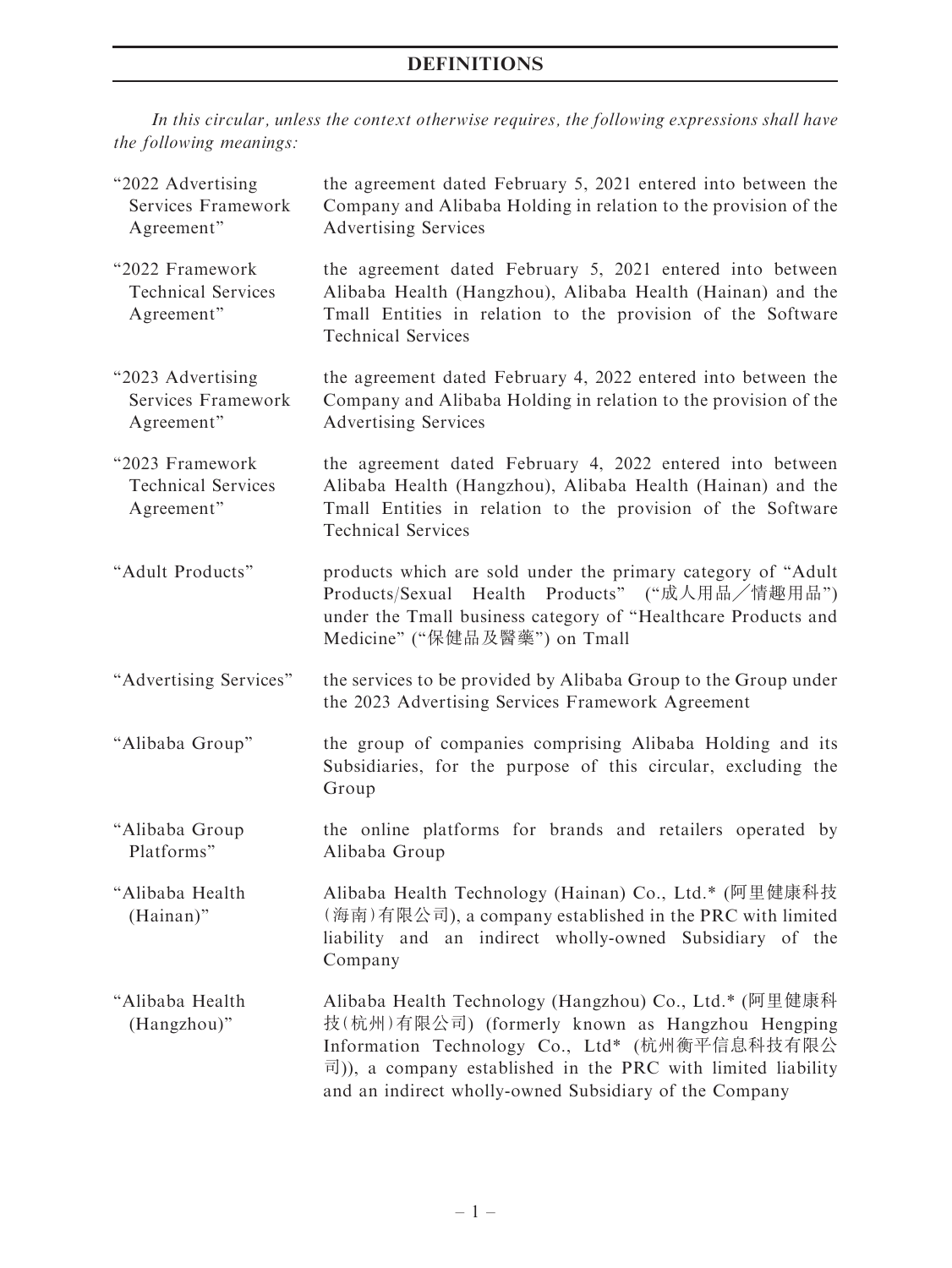- ''Alibaba Health Software Services Fees'' the software service fees received by Alibaba Health (Hangzhou) and Alibaba Health (Hainan) from the Target Merchants for the sales of the Target Products on Tmall and utilizing services provided by the Tmall Entities ''Alibaba Holding'' Alibaba Group Holding Limited, a company incorporated in the Cayman Islands, the ultimate controlling shareholder of the Company, with its American depositary shares, each representing eight ordinary shares, listed on the New York Stock Exchange (Stock Symbol: BABA), and its ordinary shares listed on the Main Board of the Stock Exchange (Stock Code: 9988) "Ali JK" Ali JK Nutritional Products Holding Limited, a company incorporated in the British Virgin Islands and a direct wholly-owned Subsidiary of Alibaba Holding ''associate(s)'' has the meaning given to it under the Listing Rules ''Board'' the board of directors of the Company ''Company'' Alibaba Health Information Technology Limited (阿里健康信息 技術有限公司), a company incorporated in Bermuda, the shares of which are listed on the Main Board of the Stock Exchange (Stock Code: 00241) ''connected person(s)'' has the meaning given to it under the Listing Rules
- ''Control'' the power or authority, whether exercised or not, to direct the business, management and policies of a person, directly or indirectly, whether through the ownership of voting securities, by contract or otherwise, which power or authority shall conclusively be presumed to exist upon possession of beneficial ownership or power to direct the vote of more than fifty per cent (50%) of the votes entitled to be cast at a meeting of the members or shareholders of such person or power to control the composition of a majority of the board of directors (or similar governing body) of such person and the terms ''Controls'' and ''Controlled'' shall be construed accordingly

| "controlling"<br>shareholder" | has the meaning given to it under the Listing Rules |
|-------------------------------|-----------------------------------------------------|
| "Director(s)"                 | member(s) of the Board                              |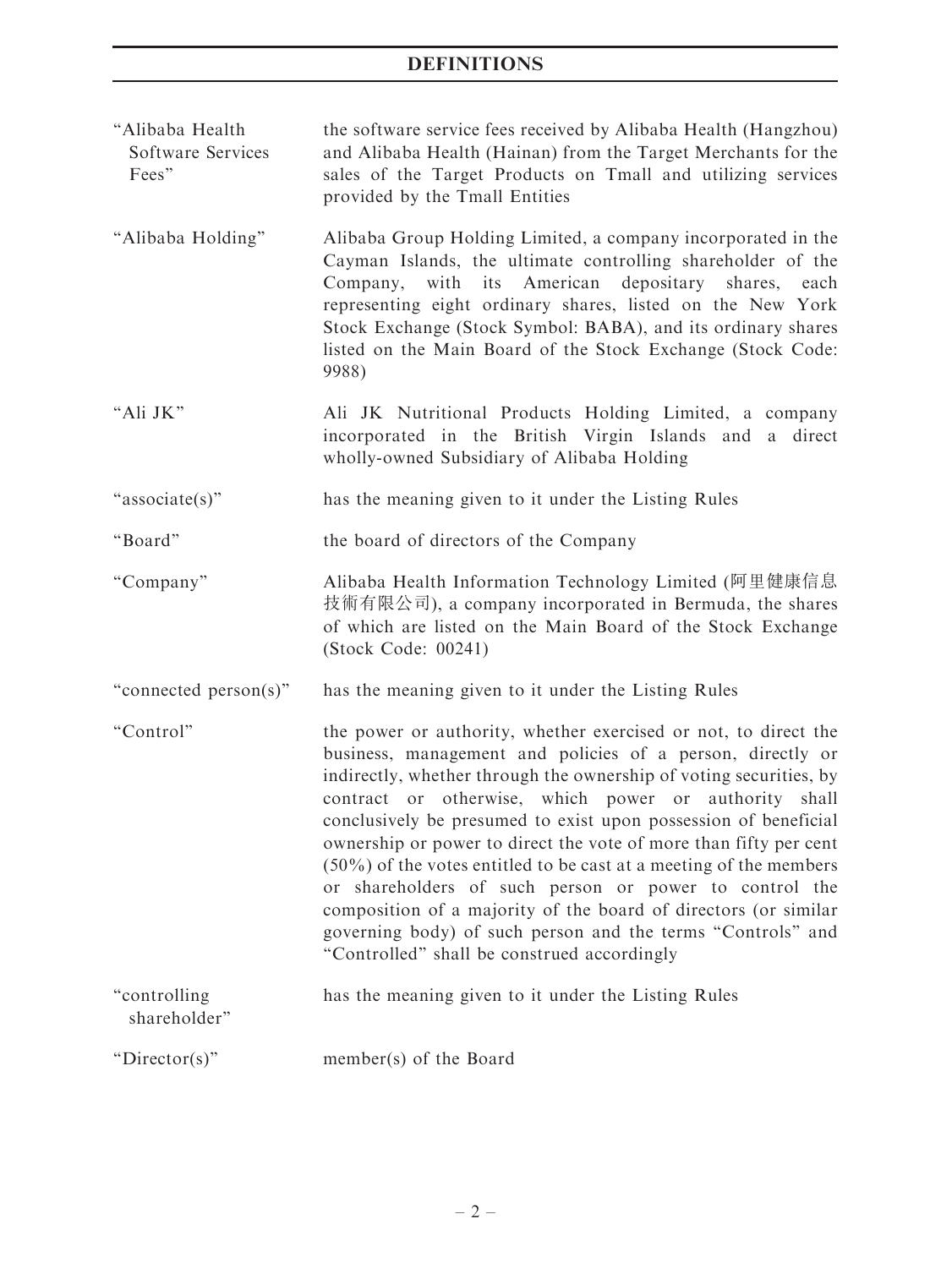| "Effective Date"    | the effective date of the respective Renewed CCT Agreements,<br>being April 1, 2022 or the date of the approval of the Renewed<br>CCT Agreements, the continuing connected transactions<br>contemplated thereunder and the annual caps related thereto,<br>by the Independent Shareholders at the SGM (whichever is later)                                            |  |  |  |
|---------------------|-----------------------------------------------------------------------------------------------------------------------------------------------------------------------------------------------------------------------------------------------------------------------------------------------------------------------------------------------------------------------|--|--|--|
| "Excluded Products" | included the following products and services sold on Tmall as at<br>the Latest Practicable Date which may be updated from time to<br>time:                                                                                                                                                                                                                            |  |  |  |
|                     | products sold under the secondary category of "Health<br>(i)<br>Food Alcohol" ("保健食品酒") under the primary category<br>of "Alcohol" ("酒類") under the Tmall business category of<br>"Food" ("食品");                                                                                                                                                                      |  |  |  |
|                     | (ii) products sold under the secondary category of "Energy<br>Drinks" ("功能飲料") under the primary category of<br>"Coffee/Oatmeal/Instant Drinks" ("咖啡/麥片/沖飲")<br>under the Tmall business category of "Food" ("食品");                                                                                                                                                   |  |  |  |
|                     | (iii) products sold under the secondary category of "Maternal<br>Health Food" ("孕產婦營養品") under the primary category<br>of "Maternity Wear/Maternity Products/Nutrition<br>Products" ("孕婦裝/孕產婦用品/營養品") under the<br>Tmall business category of "Maternal and Child" ("母嬰");                                                                                            |  |  |  |
|                     | (iv) products sold under the sub-category of "Infant and<br>Toddler Health Foods" ("嬰幼兒保健食品") under the<br>secondary category of "Infant and Toddler Nutrition<br>Products" ("嬰幼兒營養品") under the primary category of<br>"Milk Formula/Supplements/Nutrition Products/Snacks"<br>("奶粉/輔食/營養品/零食") under the Tmall business<br>category of "Maternal and Child" ("母嬰"); |  |  |  |
|                     | (v) products sold under the primary category of "Tmall<br>Makeup/Perfume/Makeup Tools" ("天猫彩妝/香水/美妝<br>工具") under the Tmall business category of "Cosmetics"<br>("化妝品(含美容工具)");                                                                                                                                                                                       |  |  |  |
|                     | (vi) products sold under the primary category of "Women's<br>Underwear/Men's Underwear/Homewear" ("女士內衣/男<br>士內衣/家居服") under the Tmall business category of<br>"Clothing" ("服飾");                                                                                                                                                                                     |  |  |  |
|                     | (vii) other general underwear and perfume products not under                                                                                                                                                                                                                                                                                                          |  |  |  |

the category of ''Medical Devices, Medical Services, Adult Products and Relevant Categories''; and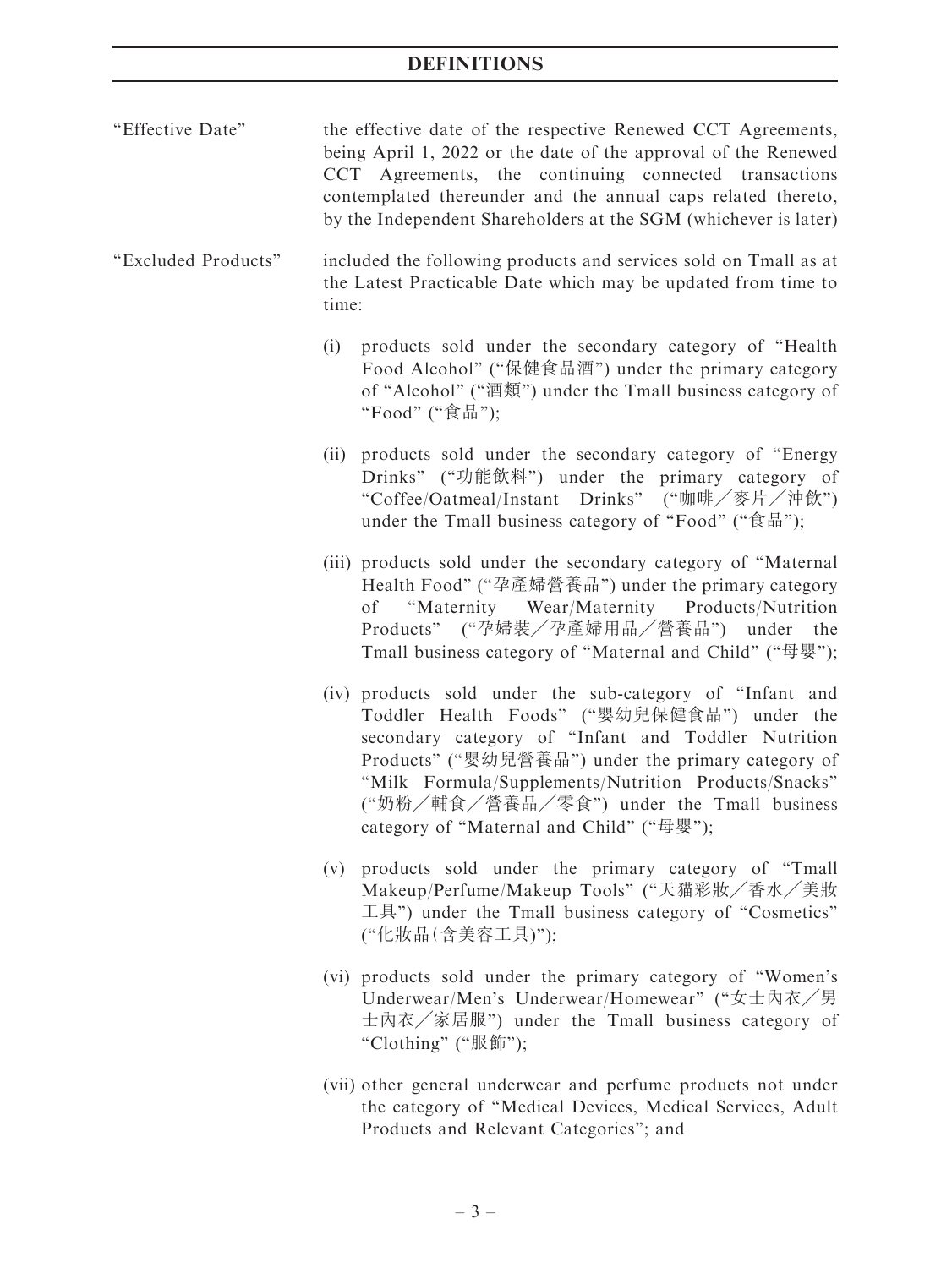|                                  | (viii) healthcare and medical services which do not require<br>industry certification and are not under the category of<br>"Medical Devices, Medical Services, Adult Products and<br>Relevant Categories"                                                                                                                                                                                                                                                                                                                                                    |  |  |
|----------------------------------|--------------------------------------------------------------------------------------------------------------------------------------------------------------------------------------------------------------------------------------------------------------------------------------------------------------------------------------------------------------------------------------------------------------------------------------------------------------------------------------------------------------------------------------------------------------|--|--|
| "Existing CCT<br>Agreements"     | the 2022 Advertising Services Framework Agreement and the<br>2022 Framework Technical Services Agreement                                                                                                                                                                                                                                                                                                                                                                                                                                                     |  |  |
| "Group"                          | the Company and its Subsidiaries from time to time                                                                                                                                                                                                                                                                                                                                                                                                                                                                                                           |  |  |
| "Healthcare Food"                | products which are sold under the secondary category of<br>"Healthcare Food (Blue Cap)" ("保健食品(藍帽子)") under the<br>primary category of "Healthcare Food/Dietary Supplements"<br>("保健食品/膳食營養補充食品") under the Tmall business<br>category of "Healthcare Products and Medicine" ("保健品及醫<br>藥") on Tmall                                                                                                                                                                                                                                                         |  |  |
| "Healthcare Products"            | products which are sold under the primary category of<br>"Healthcare Products" ("保健用品") under the Tmall business<br>category "Healthcare Products and Medicine" ("保健品及醫藥")<br>on Tmall                                                                                                                                                                                                                                                                                                                                                                       |  |  |
| "HK\$"                           | Hong Kong dollars, the lawful currency of Hong Kong                                                                                                                                                                                                                                                                                                                                                                                                                                                                                                          |  |  |
| "Hong Kong"                      | Hong Kong Special Administrative Region of the PRC                                                                                                                                                                                                                                                                                                                                                                                                                                                                                                           |  |  |
| "Independent Board<br>Committee" | the independent committee of the Board, comprising Mr. LUO<br>Tong, Mr. WONG King On, Samuel and Ms. HUANG Yi Fei<br>(Vanessa), being all the independent non-executive Directors,<br>established to advise the Independent Shareholders on the<br>Renewed CCT Agreements, the transactions contemplated<br>thereunder and the annual caps related thereto                                                                                                                                                                                                   |  |  |
| Adviser"                         | "Independent Financial Opus Capital Limited, a corporation licensed by the Securities<br>and Futures Commission to carry out Type 1 (dealing in<br>securities) and Type 6 (advising on corporate finance)<br>regulated activities under the SFO, being the independent<br>financial adviser appointed by the Company to advise the<br>Independent<br>Board Committee<br>and<br>the<br>Independent<br>Shareholders<br>the<br>Renewed<br><b>CCT</b><br>Agreements,<br>on<br>the<br>transactions contemplated thereunder and the annual caps<br>related thereto |  |  |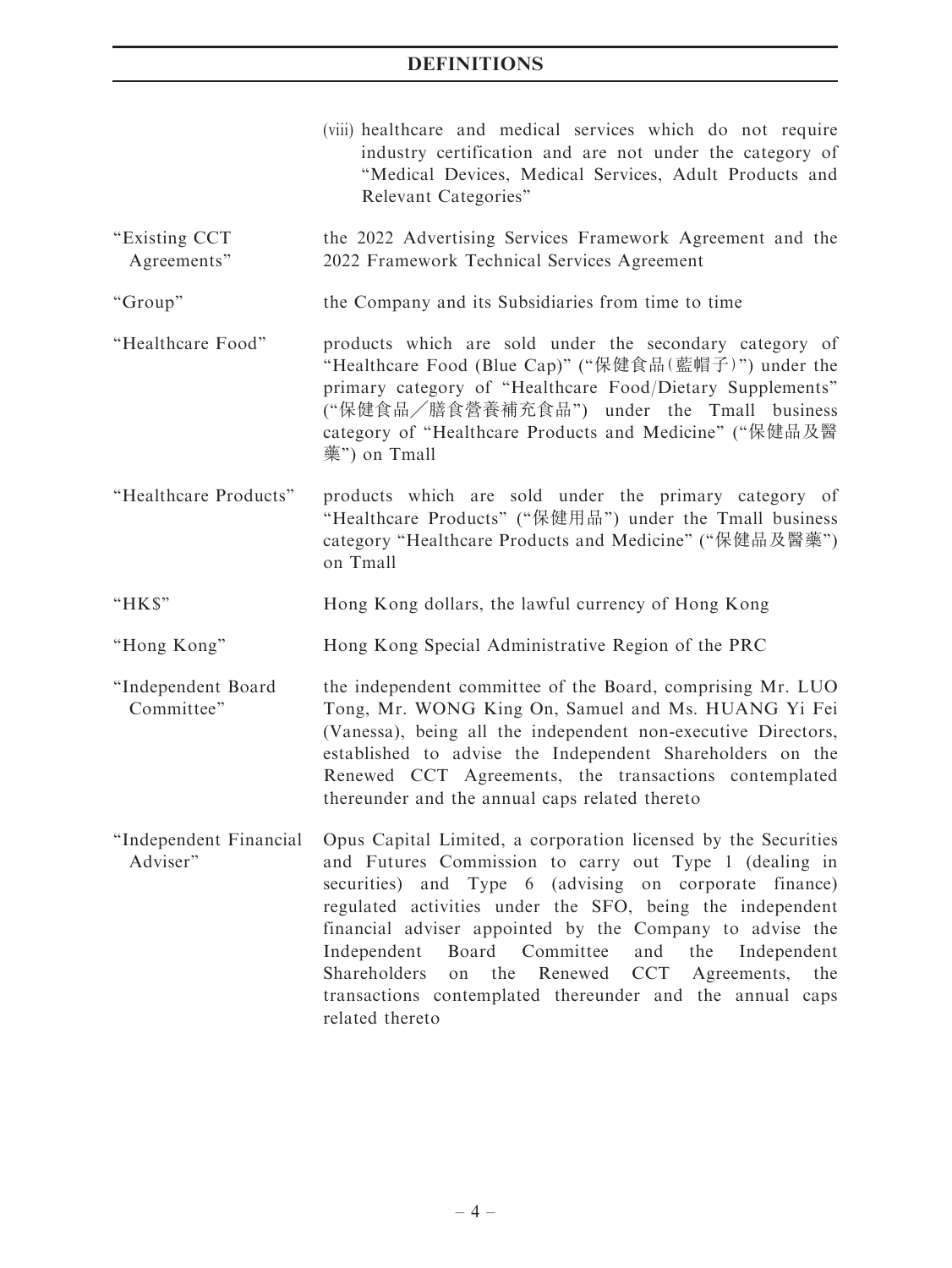- ''Independent Shareholders'' the Shareholders, other than (i) Alibaba Holding and its associates, including Perfect Advance, Ali JK and Antfin (Hong Kong) Holding Limited; and (ii) those who are required to abstain from voting at the SGM to be convened to approve the Renewed CCT Agreements, the transactions contemplated thereunder and the annual caps related thereto
- ''Latest Practicable Date'' March 1, 2022, being the latest practicable date prior to the printing of this circular for ascertaining certain information for inclusion in this circular
- ''Listing Rules'' The Rules Governing the Listing of Securities on The Stock Exchange of Hong Kong Limited
- ''Medical and Healthcare Services'' services which are sold under the primary categories of ''Medical and Health Services" ("醫療及健康服務"), "Physical Examination/Medical Insurance Card" ("體檢/醫療保障卡") and ''Vaccine Services'' (''疫苗服務'') under the Tmall business category of ''Service Categories'' (''服務大類'') on Tmall
- ''Medical Devices'' products which are sold under the primary categories of ''Medical Devices'' (''醫療器械''), ''Family Planning'' (''計生用 品") and "Contact Lenses/Contact Lens Solution" ("隱形眼 鏡╱護理液'') under the Tmall business category of ''Healthcare Products and Medicine" ("保健品及醫藥") on Tmall
- ''Merchant(s)'' a legal entity which conducts the sale of products or provision of services on Tmall and for the purpose of the 2023 Framework Technical Services Agreement, including Tmall Supermarket but excluding Tmall Global
- ''Option(s)'' option(s) to subscribe for or acquire Shares which is/are granted under the Share Award Scheme
- ''Perfect Advance'' Perfect Advance Holding Limited, a company incorporated in the British Virgin Islands and an indirect wholly-owned Subsidiary of Alibaba Holding
- "PRC" or "China" the People's Republic of China
- ''Renewed CCT Agreements'' the 2023 Advertising Services Framework Agreement and the 2023 Framework Technical Services Agreement
- ''RMB'' Renminbi, the lawful currency of the PRC
- " $RSU(s)$ " restricted share unit(s), being a contingent right to receive Shares which is/are awarded under the Share Award Scheme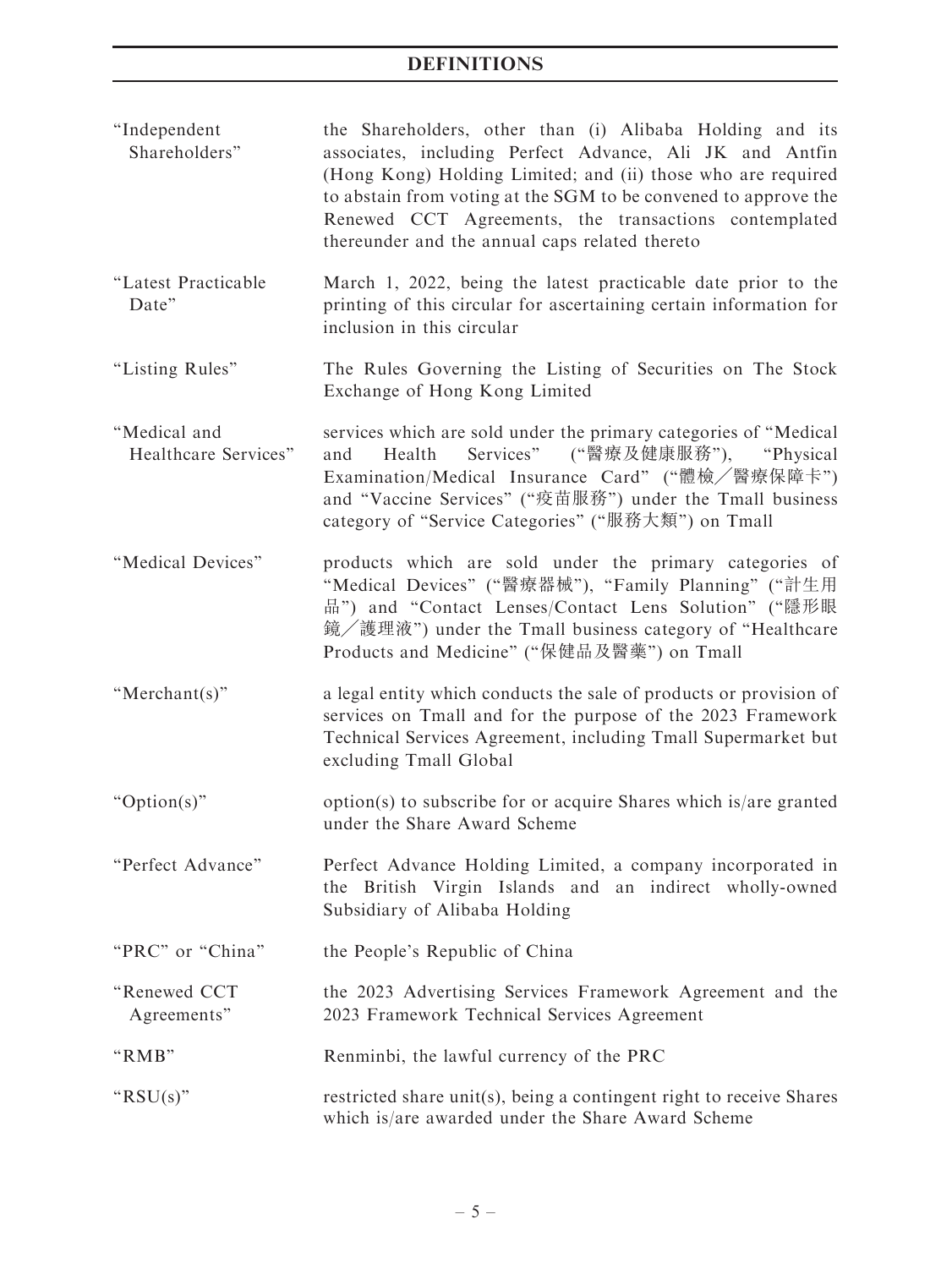| "SFO"                            | the Securities and Futures Ordinance (Chapter 571 of the Laws<br>of Hong Kong), as amended from time to time                                                                                                                                                                                                                                                                                                                                                                                                                                                                                                                                                                                                                                                                                                                                                                                                                                                                                                                                                                                                                                                                                                                                                                                                                                                                                 |
|----------------------------------|----------------------------------------------------------------------------------------------------------------------------------------------------------------------------------------------------------------------------------------------------------------------------------------------------------------------------------------------------------------------------------------------------------------------------------------------------------------------------------------------------------------------------------------------------------------------------------------------------------------------------------------------------------------------------------------------------------------------------------------------------------------------------------------------------------------------------------------------------------------------------------------------------------------------------------------------------------------------------------------------------------------------------------------------------------------------------------------------------------------------------------------------------------------------------------------------------------------------------------------------------------------------------------------------------------------------------------------------------------------------------------------------|
| "SGM"                            | the special general meeting of the Company to be convened for<br>the Independent Shareholders to consider and, if thought fit,<br>approve each of the Renewed CCT Agreements, the transactions<br>contemplated thereunder and the annual caps related thereto                                                                                                                                                                                                                                                                                                                                                                                                                                                                                                                                                                                                                                                                                                                                                                                                                                                                                                                                                                                                                                                                                                                                |
| "Share(s)"                       | ordinary share(s) in the issued capital of the Company with a<br>nominal value of HK\$0.01                                                                                                                                                                                                                                                                                                                                                                                                                                                                                                                                                                                                                                                                                                                                                                                                                                                                                                                                                                                                                                                                                                                                                                                                                                                                                                   |
| "Share Award Scheme"             | the share award scheme adopted by the Company at a special<br>general meeting on November 24, 2014, the principal terms of<br>which were set out in the Company's circular dated October 31,<br>2014                                                                                                                                                                                                                                                                                                                                                                                                                                                                                                                                                                                                                                                                                                                                                                                                                                                                                                                                                                                                                                                                                                                                                                                         |
| "Shareholder(s)"                 | $holder(s)$ of the Share $(s)$                                                                                                                                                                                                                                                                                                                                                                                                                                                                                                                                                                                                                                                                                                                                                                                                                                                                                                                                                                                                                                                                                                                                                                                                                                                                                                                                                               |
| "Software Technical<br>Services" | the services to be provided by the Tmall Entities to Alibaba<br>Health (Hangzhou) and Alibaba Health (Hainan) or the Target<br>Merchants as requested by Alibaba Health (Hangzhou) and<br>Alibaba Health (Hainan) under the 2023 Framework Technical<br>Services Agreement                                                                                                                                                                                                                                                                                                                                                                                                                                                                                                                                                                                                                                                                                                                                                                                                                                                                                                                                                                                                                                                                                                                   |
| "Stock Exchange"                 | The Stock Exchange of Hong Kong Limited                                                                                                                                                                                                                                                                                                                                                                                                                                                                                                                                                                                                                                                                                                                                                                                                                                                                                                                                                                                                                                                                                                                                                                                                                                                                                                                                                      |
| "Subsidiary/(ies)"               | includes, in relation to any person: (i) any company or business<br>entity of which that person owns or Controls (either directly or<br>through one or more other subsidiaries) more than 50% of the<br>issued share capital or other ownership interest having ordinary<br>voting power to elect directors, managers or trustees of such<br>company or business entity; (ii) any company or business entity<br>of which that person owns or controls (either directly or through<br>one or more other subsidiaries, by contract or otherwise) not<br>more than 50% of the issued share capital or other ownership<br>interest having ordinary voting power to elect directors,<br>managers or trustees of such company or business entity but<br>effectively controls (either directly or through one or more other<br>Subsidiaries) the management or the direction of business<br>operations of such company or business entity; and (iii) any<br>company or business entity which at any time has its accounts<br>consolidated with those of that person or which, under Hong<br>Kong law or any other applicable law, regulations or the Hong<br>Kong Financial Reporting Standards or such other generally<br>accepted accounting principles or standards as may be applicable<br>to that person from time to time, should have its accounts<br>consolidated with those of that person |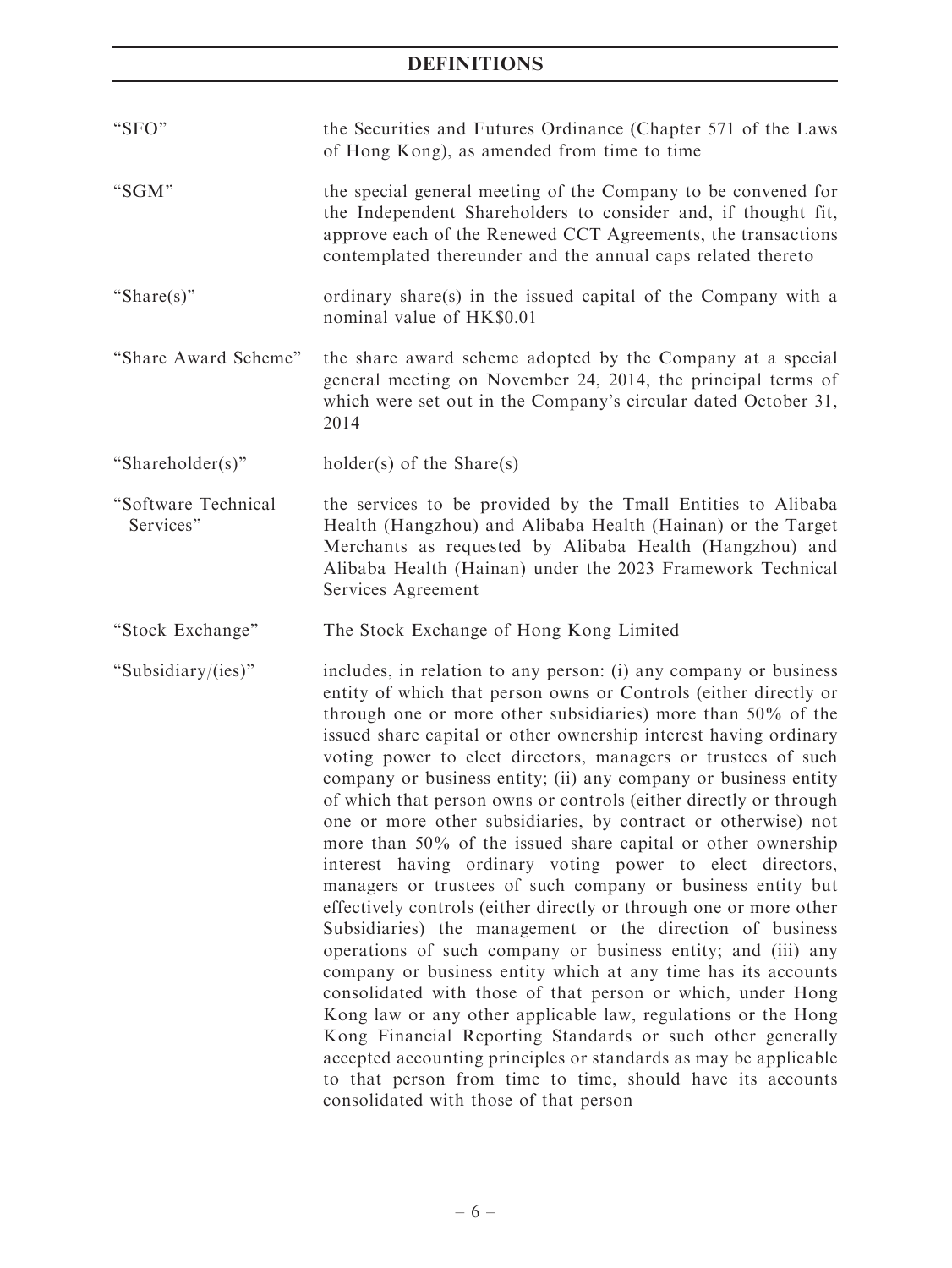| "substantial<br>shareholder(s)"   | has the meaning given to it under the Listing Rules                                                                                                                                                                                                                                                                                                  |  |  |  |  |
|-----------------------------------|------------------------------------------------------------------------------------------------------------------------------------------------------------------------------------------------------------------------------------------------------------------------------------------------------------------------------------------------------|--|--|--|--|
| "Target Merchant(s)"              | a Merchant who has obtained, or proposes to obtain, permission<br>from Tmall to sell Target Products on Tmall, regardless of<br>whether any actual sales of Target Products have been made by<br>such merchant on Tmall                                                                                                                              |  |  |  |  |
| "Target Products"                 | the following products and/or services sold on Tmall as at the<br>Latest Practicable Date, which may be updated from time to time<br>and for the avoidance of doubt, shall exclude the Excluded<br>Products:                                                                                                                                         |  |  |  |  |
|                                   | Medical Devices;<br>(i)                                                                                                                                                                                                                                                                                                                              |  |  |  |  |
|                                   | (ii) Healthcare Products;                                                                                                                                                                                                                                                                                                                            |  |  |  |  |
|                                   | (iii) Healthcare Food;                                                                                                                                                                                                                                                                                                                               |  |  |  |  |
|                                   | (iv) Adult Products; and                                                                                                                                                                                                                                                                                                                             |  |  |  |  |
|                                   | (v) Medical and Healthcare Services                                                                                                                                                                                                                                                                                                                  |  |  |  |  |
| "Tmall"                           | Tmall.com, the third-party online and mobile commerce<br>platform for brands and retailers known as Tmall $(\bar{\mathcal{F}}\ddot{\mathcal{F}}\ddot{\mathcal{F}})$<br>operated by Alibaba Holding's affiliates and for the purpose of<br>the 2023 Framework Technical Services Agreement, including<br>Tmall Supermarket but excluding Tmall Global |  |  |  |  |
| "Tmall Entities"                  | Tmall Technology, Tmall Network and/or their applicable<br>affiliates (as the case may be), collectively                                                                                                                                                                                                                                             |  |  |  |  |
| "Tmall Global"                    | the third-party import e-commerce platform known as Tmall<br>Global (天貓國際) operated by Alibaba Holding's affiliates<br>which serves as the premier platform through which overseas<br>brands and retailers reach Chinese consumers                                                                                                                   |  |  |  |  |
| "Tmall Network"                   | Zhejiang Tmall Network Co., Ltd.* (浙江天貓網絡有限公司), a<br>company established in the PRC with limited liability and a<br>consolidated entity of Alibaba Holding                                                                                                                                                                                           |  |  |  |  |
| "Tmall Software<br>Services Fees" | the software service fees received by the Tmall Entities from<br>Alibaba Health (Hangzhou) and Alibaba Health (Hainan)<br>pursuant to the 2023 Framework Technical Services Agreement                                                                                                                                                                |  |  |  |  |
| "Tmall Supermarket"               | chaoshi.tmall.com, the<br>Tmall<br>known as<br>store<br>Tmall<br>on<br>Supermarket (天貓超市) which utilizes both marketplace and<br>retail model to offer consumers a brand range of high-quality<br>daily necessities                                                                                                                                  |  |  |  |  |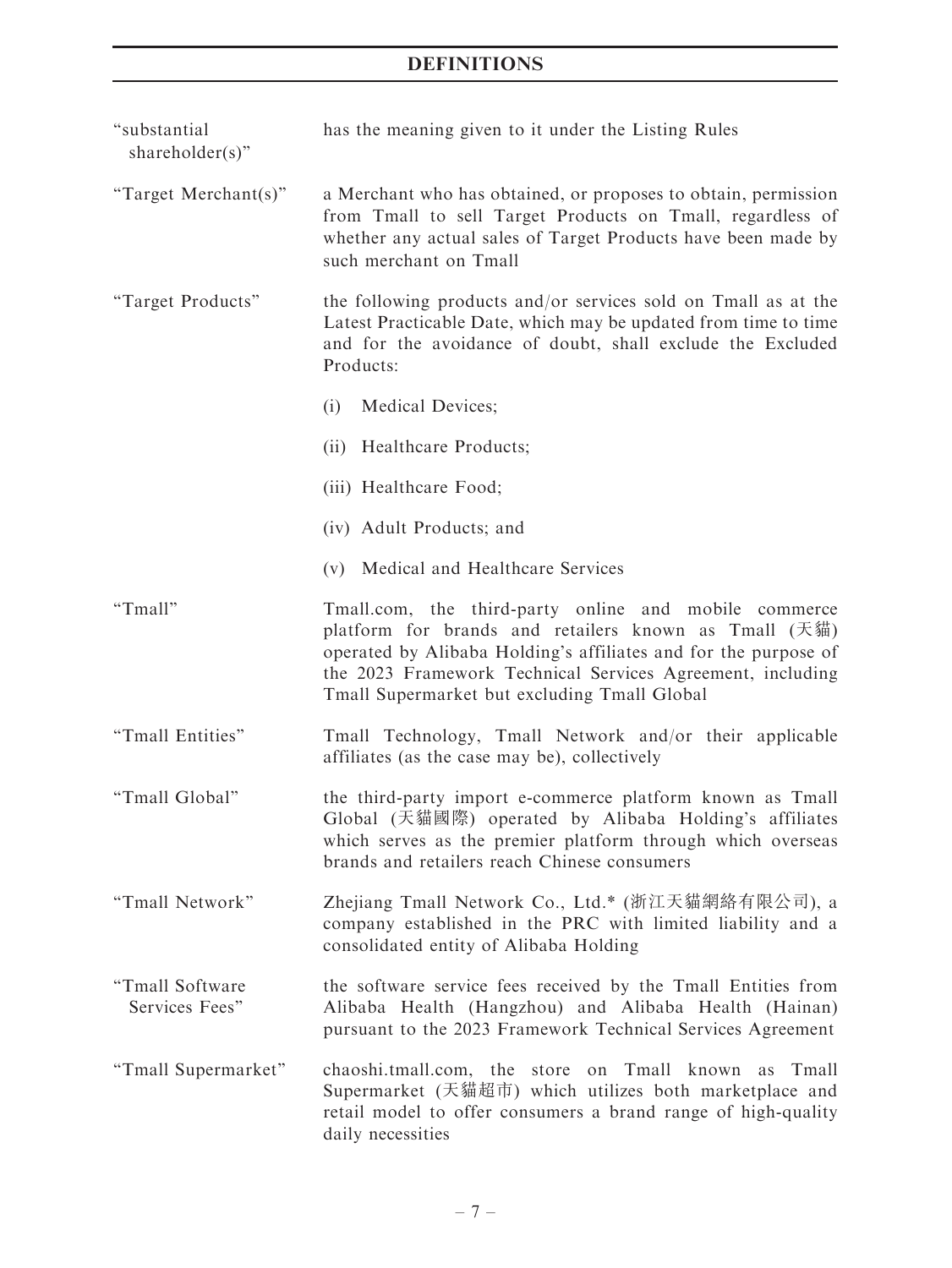''Tmall Technology'' Zhejiang Tmall Technology Co., Ltd.\* (浙江天貓技術有限公司), a company established in the PRC with limited liability and an indirect wholly-owned Subsidiary of Alibaba Holding

''%'' per cent

\* English name for identification purposes only.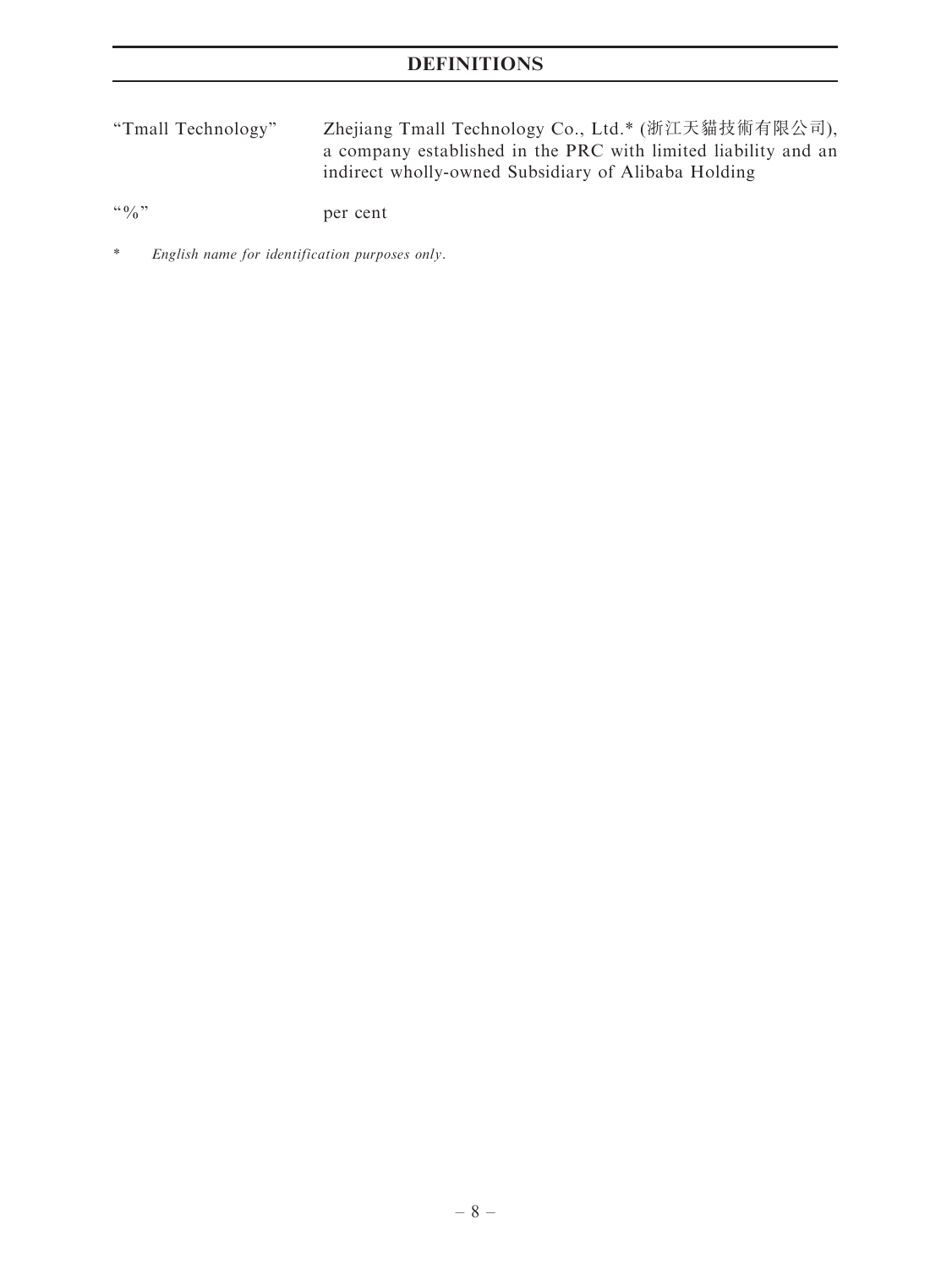#### SPECIAL ARRANGEMENTS FOR THE SGM

All registered Shareholders will be able to join the SGM via the e-Meeting System. The e-Meeting System can be accessed from any location with access to the internet via smartphone, tablet device or computer.

Through the e-Meeting System, our registered Shareholders will be able to view the live video broadcast and participate in voting and submit questions online. Login details and information will be included in our letters to registered Shareholders regarding the e-Meeting System which will be despatched later.

#### HOW TO ATTEND AND VOTE

Shareholders who wish to attend the SGM and exercise their voting rights can be achieved in one of the following ways:

- (1) attend the SGM via the e-Meeting System which enables live streaming and interactive platform for submitting questions and voting online; or
- (2) appoint the chairman of the SGM or other persons as your proxy by providing their email address for receiving the designated log-in username and password to attend and vote on your behalf via the e-Meeting System.

Your proxy's authority and instruction will be revoked if you attend and vote via the e-Meeting System at the SGM.

If you are a non-registered Shareholder, you should contact your banks, brokers, custodians, nominees or HKSCC Nominees Limited through which your Shares are held (as the case may be) (collectively, the ''Intermediary'') and instruct the Intermediary to appoint you as proxy or corporate representative to attend and vote via e-Meeting System at the SGM and in doing so, you will be asked to provide your email address. Details regarding the e-Meeting System including the login details will be emailed to you by the Company's Hong Kong branch share registrar, Tricor Secretaries Limited.

Completion and return of the form of proxy will not preclude a shareholder of the Company from attending and voting via the e-Meeting System at the SGM or any adjournment thereof (as the case may be) and, in such event, the instrument appointing a proxy shall be deemed to be revoked.

The record date for determining the entitlement of the shareholders of the Company to attend and vote at the above meeting will be Tuesday, March 22, 2022. All transfers of shares of the Company accompanied by the relevant share certificates must be lodged with the Company's Hong Kong branch share registrar, Tricor Secretaries Limited, at Level 54, Hopewell Centre, 183 Queen's Road East, Hong Kong, for registration no later than 4: 30 p.m. on Tuesday, March 22, 2022.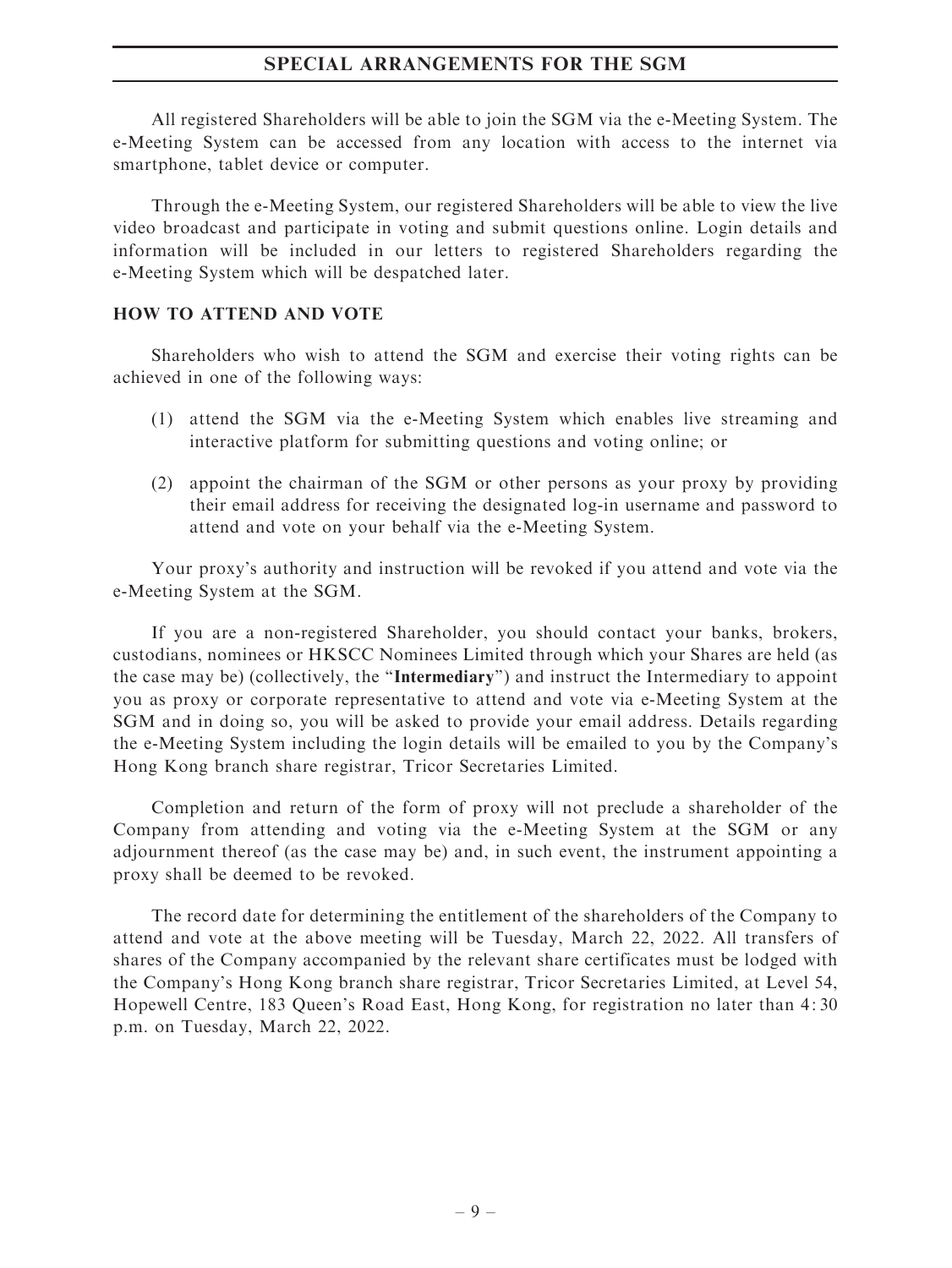#### SPECIAL ARRANGEMENTS FOR THE SGM

If you have any questions relating to the SGM, please contact Tricor Secretaries Limited with the following details:

Address: Level 54, Hopewell Centre, 183 Queen's Road East, Hong Kong Email: emeeting@hk.tricorglobal.com Telephone: (852) 2975 0928 Fax: (852) 2861 1465

Due to the constantly evolving COVID-19 pandemic situation in Hong Kong, the Company may be required to adopt further changes to the SGM arrangements at a short notice. Shareholders are advised to check the websites of Hong Kong Exchanges and Clearing Limited (https://www.hkexnews.hk) and the Company (https://www.irasia.com/listco/hk/alihealth) for the latest announcement and information relating to the SGM.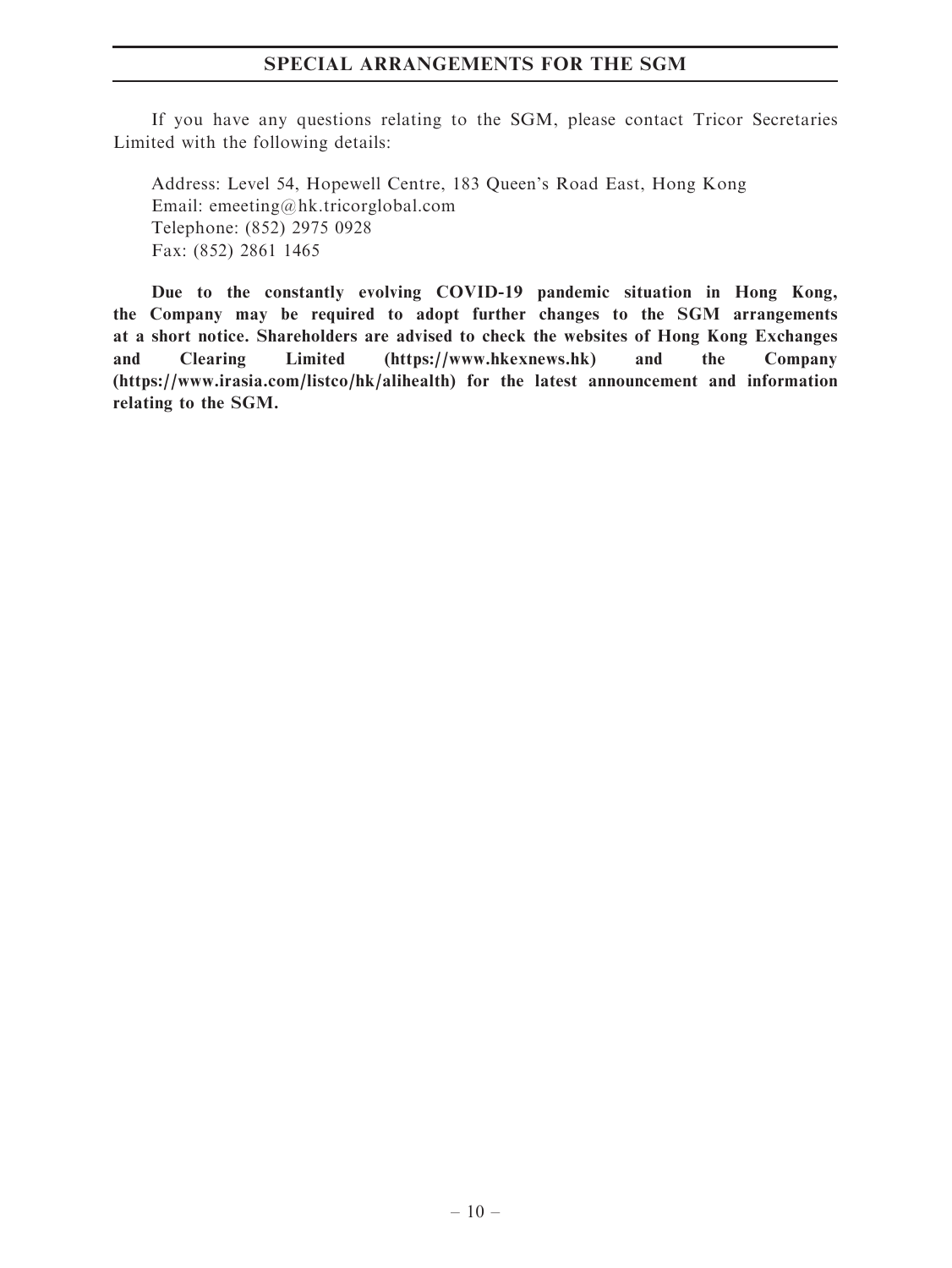

# **ALIBABA HEALTH INFORMATION TECHNOLOGY LIMITED**

**阿里健康信息技術有限公司**

*(Incorporated in Bermuda with limited liability)*

**(Stock code: 00241)**

Executive Directors: Mr. ZHU Shunyan (Chairman and Chief Executive Officer) Mr. SHEN Difan Mr. TU Yanwu

Non-executive Director: Mr. LI Faguang

Independent Non-executive Directors: Mr. LUO Tong Mr. WONG King On, Samuel Ms. HUANG Yi Fei (Vanessa)

Registered Office: Victoria Place, 5th Floor 31 Victoria Street Hamilton, HM 10 Bermuda

Head Office and Principal Place of Business in Hong Kong: 26/F Tower One Times Square 1 Matheson Street Causeway Bay Hong Kong

March 8, 2022

To the Shareholders

Dear Sir/Madam,

# RENEWAL OF NON-EXEMPT CONTINUING CONNECTED TRANSACTIONS

## 1. INTRODUCTION

We refer to the announcement of the Company dated February 4, 2022 in relation to the renewal of the non-exempt continuing connected transactions.

The purpose of this circular is to provide you with, among other things, (i) further details of the 2023 Advertising Services Framework Agreement and the 2023 Framework Technical Services Agreement; (ii) the advice and recommendation of the Independent Board Committee; (iii) the advice and recommendation of the Independent Financial Adviser; and (iv) the notice of SGM.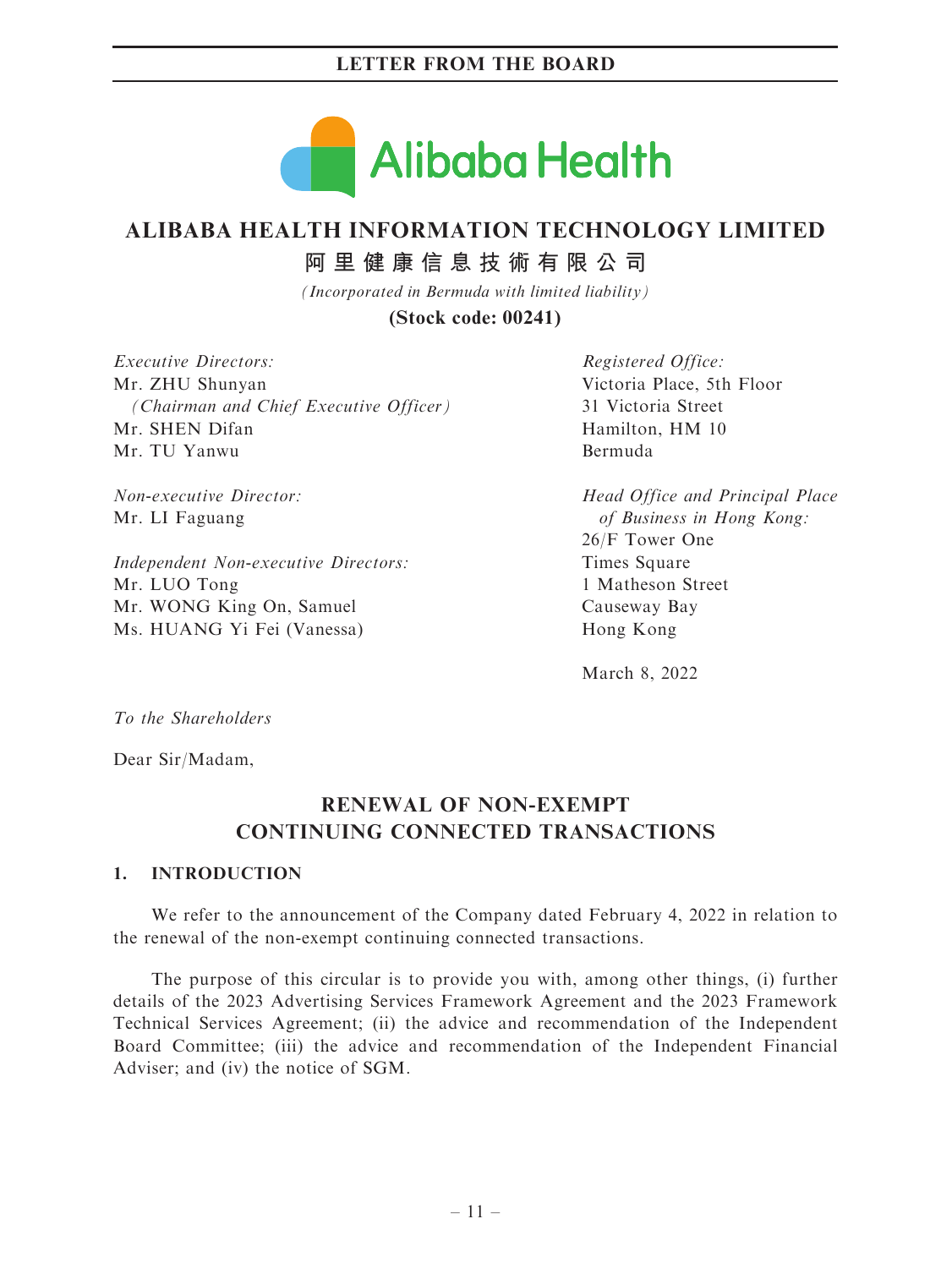References are made to the announcement of the Company dated February 5, 2021 and the circular of the Company dated March 8, 2021 in respect of, among other things, the 2022 Advertising Services Framework Agreement and the 2022 Framework Technical Services Agreement.

Each of the Existing CCT Agreements will expire on March 31, 2022. On February 4, 2022, the Company and its relevant Subsidiaries entered into the 2023 Advertising Services Framework Agreement and the 2023 Framework Technical Services Agreement, both of which have a term commencing from the Effective Date and ending on March 31, 2023.

#### 2. RENEWAL OF NON-EXEMPT CONTINUING CONNECTED TRANSACTIONS

#### 2.1 PRINCIPAL TERMS OF THE RENEWED CCT AGREEMENTS

A summary of the key terms of each of the Renewed CCT Agreements is set out below.

#### 2023 Advertising Services Framework Agreement

**Date** 

February 4, 2022

#### **Parties**

- (1) The Company (for itself and on behalf of its Subsidiaries)
- (2) Alibaba Holding (for itself and on behalf of its Subsidiaries and affiliates)

#### Duration

Subject to approval by the Independent Shareholders at the SGM, the 2023 Advertising Services Framework Agreement will commence from the Effective Date and end on March 31, 2023, unless otherwise terminated in accordance with the terms thereunder.

#### Services to be provided

Pursuant to the 2023 Advertising Services Framework Agreement, Alibaba Group has agreed that Alibaba Group will provide to the Group the Advertising Services, including but not limited to the display of advertisements on various platforms supported by Alibaba Group, including the Alibaba Group Platforms or other third-party platforms, from time to time in accordance with the underlying agreements and the standard terms and conditions (as applicable) as amended and published on the relevant online platforms operated by Alibaba Group. The Group shall pay Alibaba Group the advertising fees.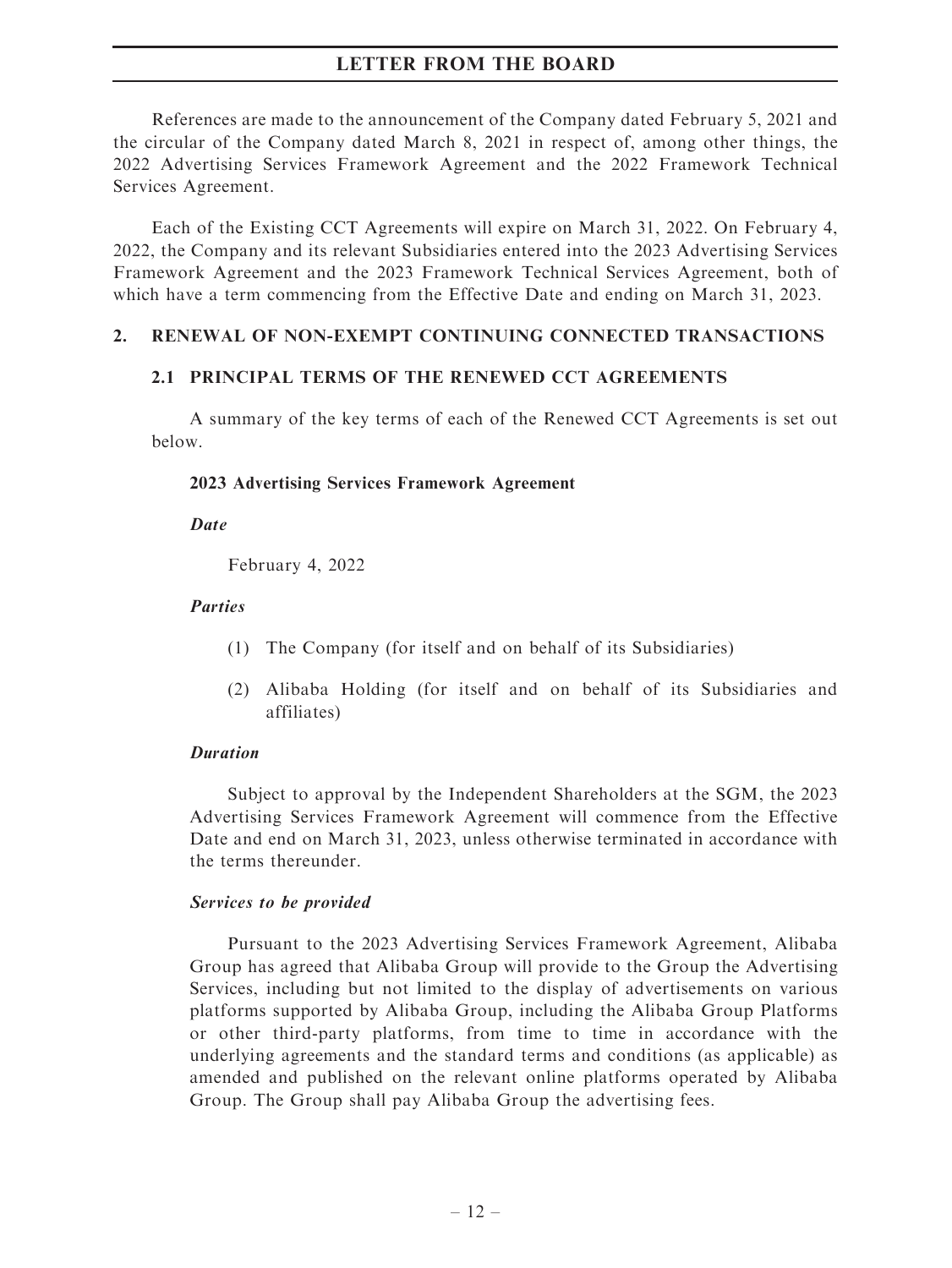#### Service fees, pricing terms and payment terms

The service fees shall be calculated in accordance with the underlying agreements and the standard terms and conditions (as applicable) as amended and published on the respective online platforms operated by Alibaba Group from time to time. As at the Latest Practicable Date, the service fees included without limitation the following major components:

- (i) CPM (cost per impression) model advertising services. Advertisements are displayed on the various platforms operated by Alibaba Group and other third parties and Alibaba Group charges advertising fees each time the advertisement is displayed, i.e. a unit price for every 1,000 impressions served. The unit prices of certain CPM model advertisements are fixed while the unit prices of other advertisements are determined through an auction system. Where the auction system applies, the Group offers bid prices for the relevant advertisement spaces, taking into account the commercial circumstances and comparable prices offered by other independent third-party advertisers on other advertising platforms. Alibaba Group's systems automatically accept the highest bids for each advertising space where the auction process is used. The fixed prices currently charged by Alibaba Group and the bid prices currently offered by the Group which have been accepted under the CPM model range from RMB5 to RMB150 per 1,000 impressions, depending on the designated space, size, advertising format, timing and targeted users;
- (ii) CPC (cost per click) model advertising services. Advertisements are displayed on the various platforms operated by Alibaba Group and other third parties and Alibaba Group charges advertising fees each time a user clicks on the displayed advertisement. The unit prices for CPC model advertisements are determined through an auction system, under which the Group offers bid prices for the relevant advertisement spaces, taking into account the commercial circumstances and comparable prices offered by other independent third-party advertisers on other advertising platforms. Alibaba Group's systems automatically accept the highest bids for each advertising space where the auction process is used. The bid prices currently offered by the Group which have been accepted under the CPC model range from RMB0.5 to RMB10 per click, depending on the size, advertising format and timing of the advertisement; and
- (iii) project-based advertising services. Alibaba Group provides project-based advertising campaign services, whereby it offers advertisements on its advertising platforms for a certain advertising period. Alibaba Group charges advertising fees based on a cost per time (CPT) model (i.e. advertising fees are charged based on the amount of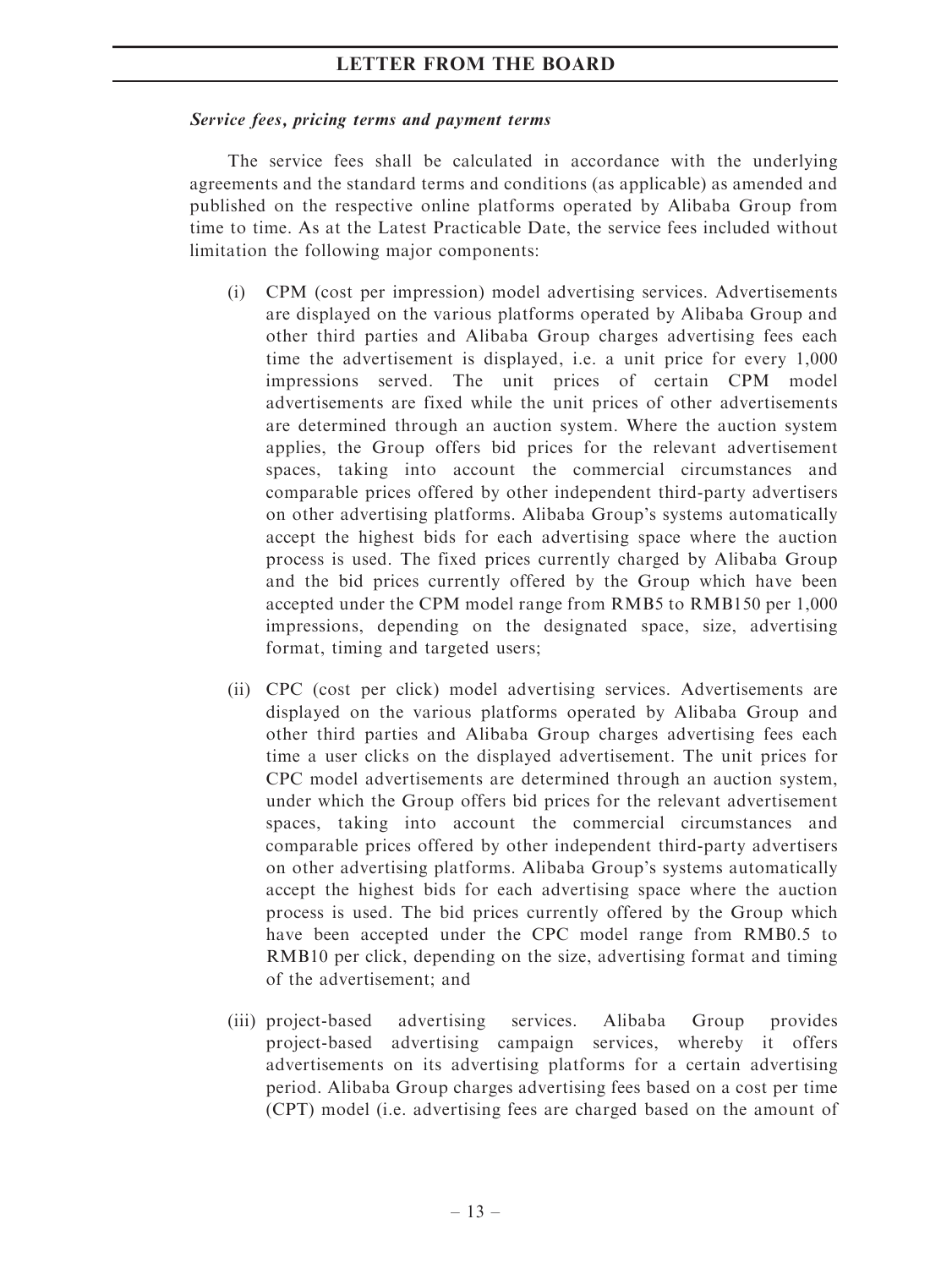time displayed). The specific location, timing and frequency of the advertisements displayed on various platforms during the period will be determined by Alibaba Group.

Since the service fees charged by Alibaba Group for the Advertising Services are determined in accordance with the underlying standard agreements and the standard terms and conditions (as applicable) as amended and published on the respective online platforms operated by Alibaba Group from time to time, which equally apply to other independent third-party customers, the Company considers that the pricing terms under the 2023 Advertising Services Framework Agreement are no less favorable than the general terms available to other independent third parties.

#### 2023 Framework Technical Services Agreement

**Date** 

February 4, 2022

#### Parties

- (1) Alibaba Health (Hangzhou)
- (2) Alibaba Health (Hainan)
- (3) Tmall Entities

#### Duration

Subject to approval by the Independent Shareholders at the SGM, the 2023 Framework Technical Services Agreement will commence from the Effective Date and end on March 31, 2023, unless otherwise terminated in accordance with the terms thereunder.

## Services to be provided

Pursuant to the 2023 Framework Technical Services Agreement, the Tmall Entities have agreed to provide the Software Technical Services, including but not limited to the following services:

(i) Software technical services: the Tmall Entities will provide software technical support to Alibaba Health (Hangzhou) and Alibaba Health (Hainan) or the Target Merchants as requested by Alibaba Health (Hangzhou) and Alibaba Health (Hainan) for the Tmall Software Services Fees. The software technical support includes product information display services on Tmall and related software technology services;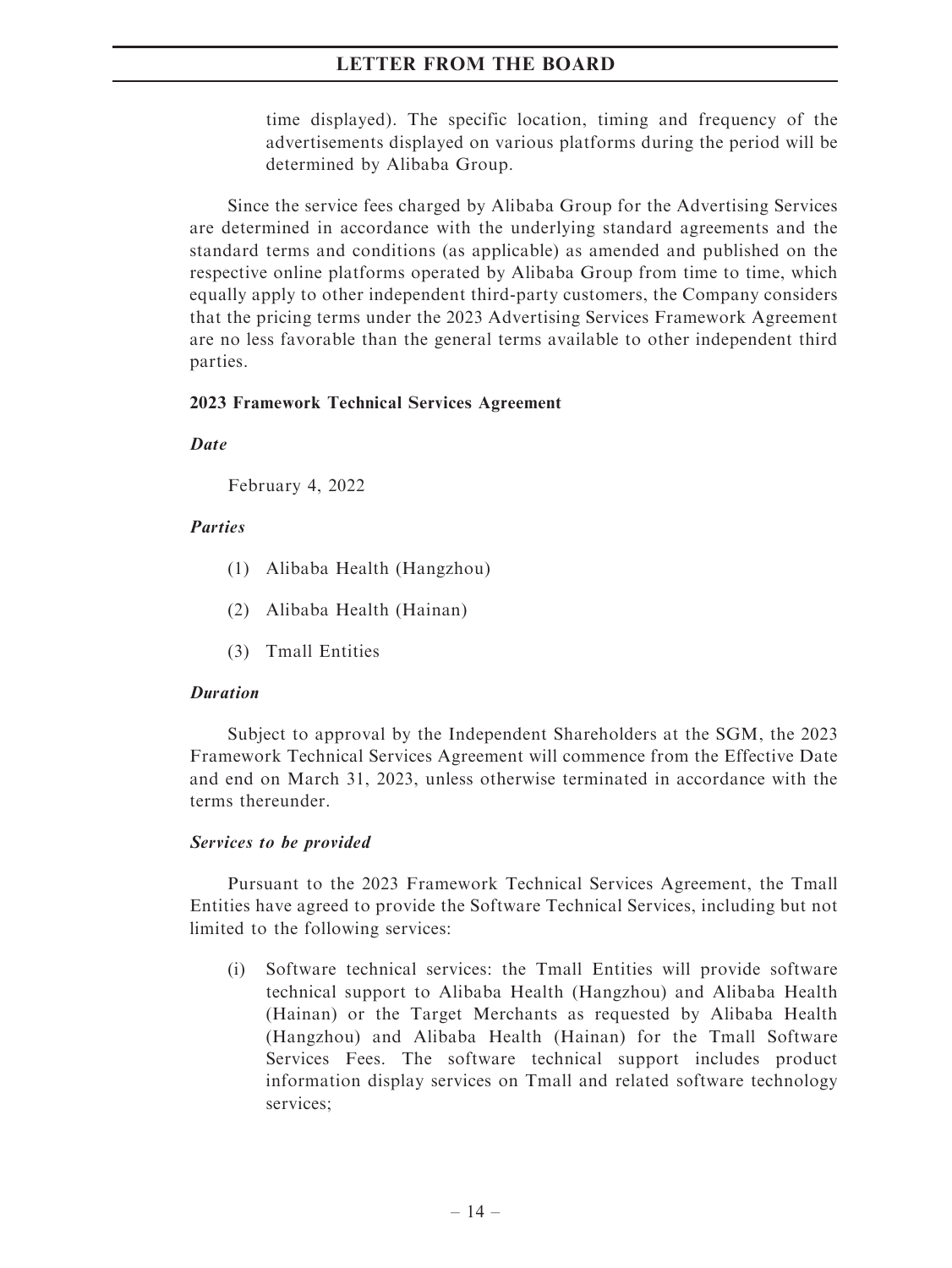- (ii) Internet information services and secondary domain names: as the platform provider and operator, the Tmall Entities will provide Tmall.com and the secondary domain names to the Target Merchants as a platform for the Target Merchants' operation of business. The secondary domain name services being provided by the Tmall Entities will not be charged to Alibaba Health (Hangzhou), Alibaba Health (Hainan), the Target Merchants or consumers for the time being; and
- (iii) Other services: the Tmall Entities may provide the Target Merchants with additional services including but not limited to marketing services and Merchant customer services. The Tmall Entities will not charge Alibaba Health (Hangzhou) and Alibaba Health (Hainan) for those services unless Alibaba Health (Hangzhou) and Alibaba Health (Hainan) request such services, in which case the parties will agree on a separate service fee.

From time to time, the Tmall Entities may organize platform-wide promotional events in which they coordinate with the Merchants on Tmall, including the Target Merchants, through the Company, to offer discounts to consumers over a period of time and implement customer loyalty programs to encourage repeat purchase.

#### Service fees, pricing terms and payment terms

Alibaba Health (Hangzhou) and Alibaba Health (Hainan) shall pay the Tmall Software Services Fees to the Tmall Entities equal to 50% of the Alibaba Health Software Services Fees received by Alibaba Health (Hangzhou) and Alibaba Health (Hainan) from the Target Merchants for the transactions of selling the Target Products on Tmall and utilizing services provided by the Tmall Entities.

The Alibaba Health Software Services Fees are calculated as a percentage of the value of completed sales of the Target Products sold on Tmall, in accordance with the underlying agreements and the standard terms and conditions (as applicable) as amended and published on Tmall from time to time and such fee rate is currently ranging from 3% to 4%. The Alibaba Health Software Services Fees will then be deducted from the receivables of the relevant Target Merchant and paid to Alibaba Health (Hangzhou) and Alibaba Health (Hainan) after a customer confirms the receipt of the Target Products being purchased on Tmall. The finance department of the Company will cross-check the amount of the Tmall Software Services Fees being paid to the Tmall Entities on a monthly basis to ensure the accuracy of the amount. The Tmall Software Services Fees shall be settled in cash on a monthly basis. The Tmall Software Services Fees are determined by reference to, among other things, the operating costs expected to be incurred by the Tmall Entities in providing the Software Technical Services including staff costs and technical support expenses.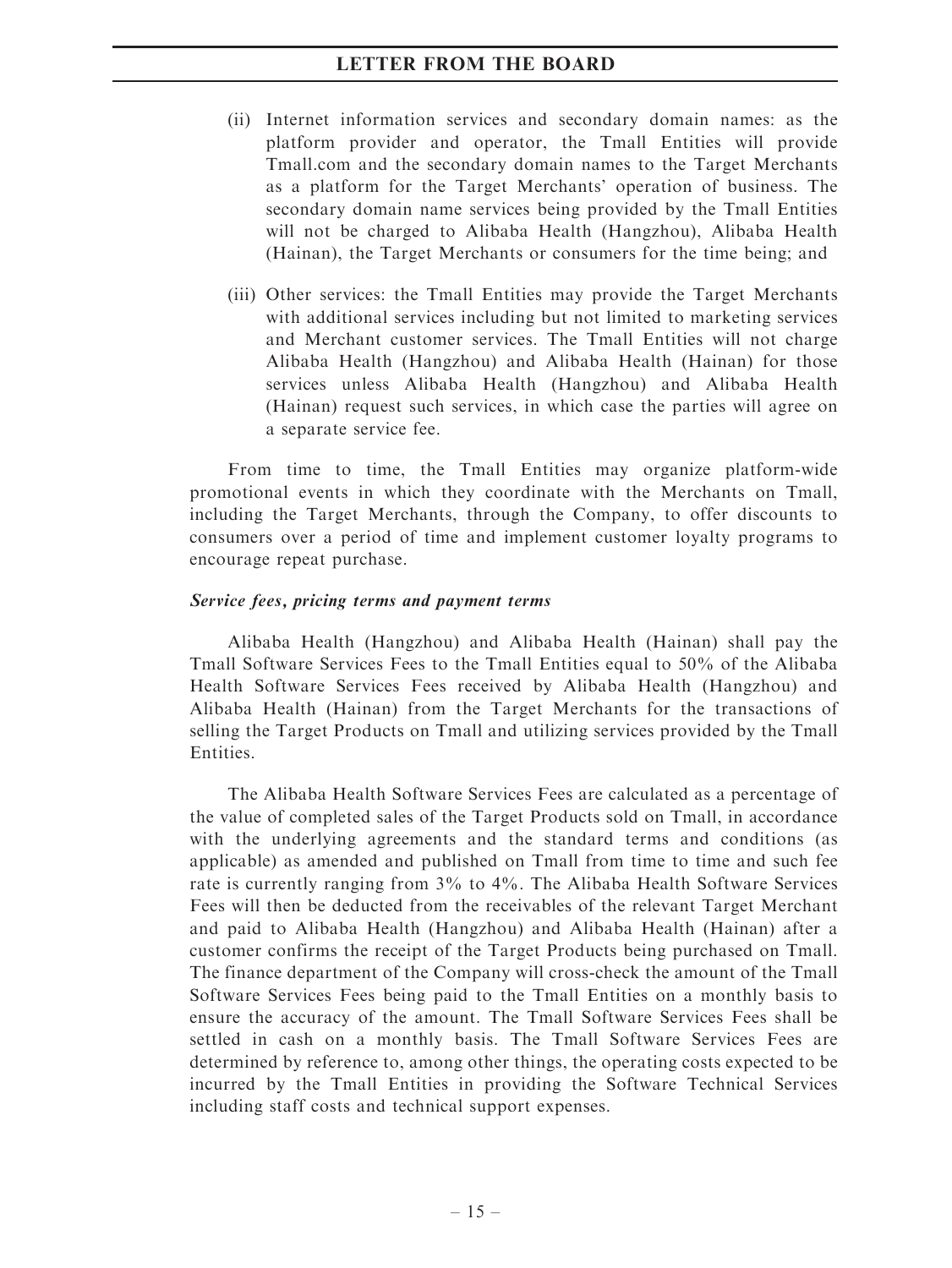The Tmall Entities will ensure that the terms in respect of the Software Technical Services provided to Alibaba Health (Hangzhou) and Alibaba Health (Hainan) are no less favorable than the general terms available to other independent third parties.

## 2.2 HISTORICAL AMOUNTS AND BASIS FOR DETERMINING THE ANNUAL **CAPS**

The historical transaction amounts for the year ended March 31, 2021, the existing annual caps for the year ending March 31, 2022, the approximate unaudited transaction amounts for the nine months ended December 31, 2021 based on the management accounts and the proposed annual caps relating to each of the Renewed CCT Agreements for the year ending March 31, 2023 are set out below:

|                                                                              | Approximate<br>historical<br>amounts for<br>the year ended<br>March 31,<br>2021<br>(RMB'000) | Existing<br>annual caps<br>for the year<br>ending<br>March 31,<br>2022<br>( <i>RMB'000</i> ) | Approximate<br>unaudited<br>transaction<br>amounts for<br>the nine<br>months ended<br>December 31,<br>2021 based on<br>unaudited<br>management<br>accounts<br>(RMB'000) | Proposed<br>annual caps<br>for the year<br>ending<br>March 31,<br>2023<br>(RMB'000) |
|------------------------------------------------------------------------------|----------------------------------------------------------------------------------------------|----------------------------------------------------------------------------------------------|-------------------------------------------------------------------------------------------------------------------------------------------------------------------------|-------------------------------------------------------------------------------------|
| 2023 Advertising Services<br>Framework Agreement<br>2023 Framework Technical | 378,573                                                                                      | 1,150,000                                                                                    | 684,374                                                                                                                                                                 | 1,850,000                                                                           |
| Services Agreement                                                           | 794,555                                                                                      | 1,250,000                                                                                    | 630,612                                                                                                                                                                 | 1,100,000                                                                           |

The Company confirmed that the existing annual caps under each of the Existing CCT Agreements as stated above had not been exceeded as at the Latest Practicable Date and expects that such existing annual caps will not be exceeded as at the date of the SGM.

The proposed annual cap amount under the 2023 Advertising Services Framework Agreement was determined with reference to (i) the historical transaction amounts incurred for the year ended March 31, 2021 and the nine months ended December 31, 2021 based on unaudited management accounts under the 2022 Advertising Services Framework Agreement; (ii) the Group's marketing plans for the year ending March 31, 2023; and (iii) the expected marketing needs of the Group and its target merchants for the year ending March 31, 2023.

The proposed annual cap amount under the 2023 Framework Technical Services Agreement was determined primarily based on (i) the historical transaction amounts incurred for the year ended March 31, 2021 and the nine months ended December 31, 2021 based on unaudited management accounts under the 2022 Framework Technical Services Agreement; (ii) the historical revenue of Tmall attributable to the sale of the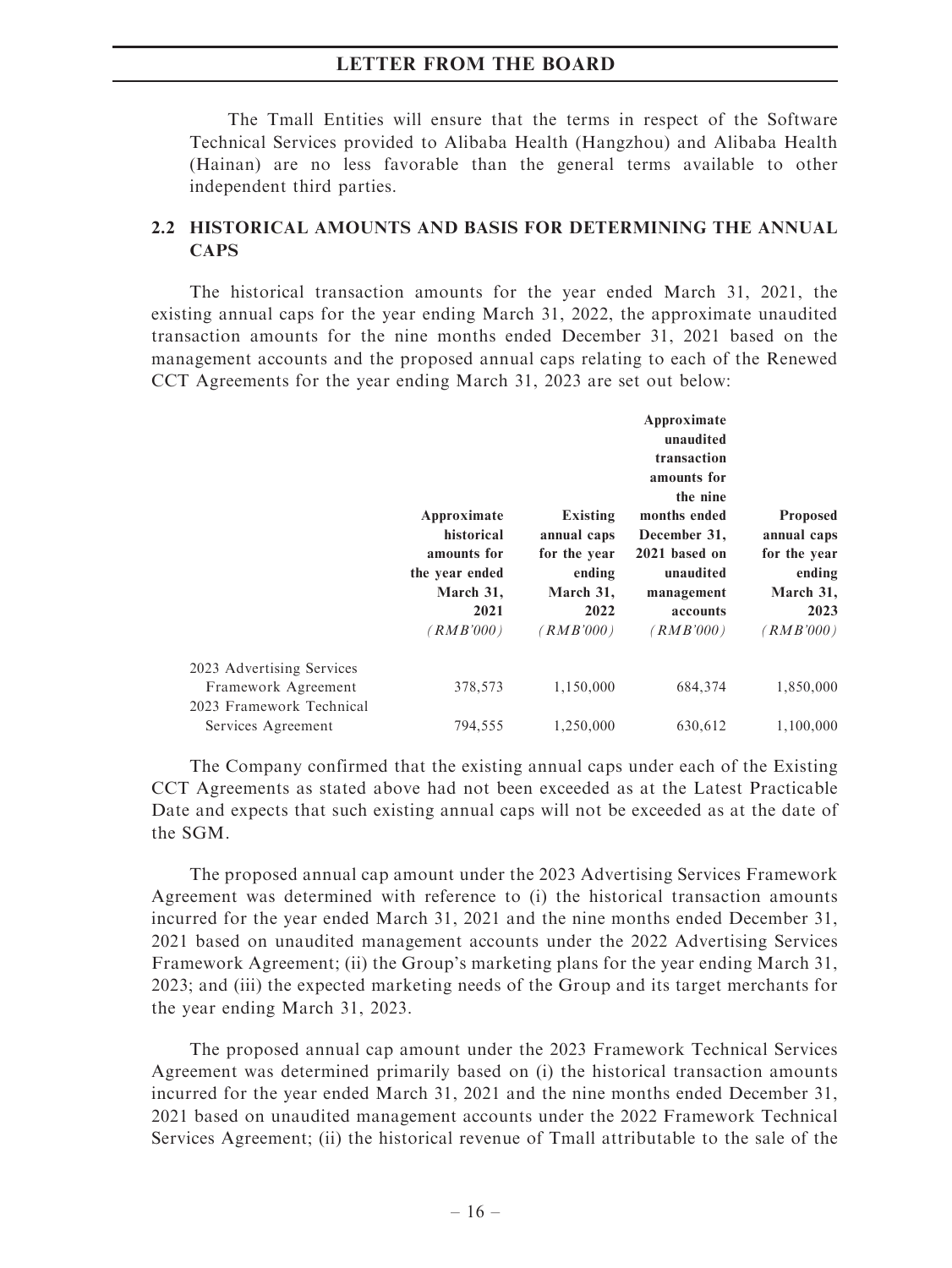Target Products for the recent three financial years; (iii) the projected revenue of Tmall for the sale of the Target Products for the year ending March 31, 2023; (iv) the Group's projection for the sale of the Target Products based on the expected growth of the overall healthcare market in China; and (v) the Group's marketing plans for enhancing the Software Technical Services that the Company seeks to provide to the Target Merchants.

The Directors, whereby the independent non-executive Directors' opinion will be subject to the advice of the Independent Financial Adviser, consider that the proposed annual cap(s) under each of the Renewed CCT Agreements is/are fair and reasonable and in the interests of the Company and the Shareholders as a whole.

## 2.3 INTERNAL CONTROLS FOR THE GROUP'S CONTINUING CONNECTED TRANSACTIONS

As previously disclosed, the Company has adopted adequate internal control measures to comply with the Listing Rules requirements with respect to the supervision and monitoring of the annual caps of the transactions contemplated under the Renewed CCT Agreements. The finance department of the Company has been collecting and will continue to collect information on the actual transactions conducted with the relevant parties, and the corresponding service fees to be incurred under the Renewed CCT Agreements, on a monthly basis and has been updating such information to the legal department and the chief financial officer of the Company to monitor these transaction amounts.

The Company will continue to closely monitor the implementation of the Renewed CCT Agreements and, in the event that any adjustment to an annual cap becomes foreseeable, will take prompt action to make necessary disclosure and obtain the Independent Shareholders' approval.

The Company's external auditors will review the continuing connected transactions under each of the Renewed CCT Agreements annually to check and confirm (among others) whether the pricing terms have been adhered to and whether the relevant annual caps have been exceeded. The relevant counterparties to the Renewed CCT Agreements have agreed to allow the Company and its external auditors to access the information necessary to report on the non-exempt continuing connected transactions contemplated under the respective Renewed CCT Agreements.

The independent non-executive Directors will review the continuing connected transactions under the Renewed CCT Agreements annually to check and confirm whether such continuing connected transactions have been conducted in the ordinary and usual course of business of the Group, on normal commercial terms or better, in accordance with the relevant agreements governing them on terms that are fair and reasonable and in the interests of the Company and the Shareholders as a whole, and whether the internal control procedures put in place by the Company are adequate and effective to ensure that such continuing connected transactions are conducted in accordance with the pricing policies set out in such relevant agreements.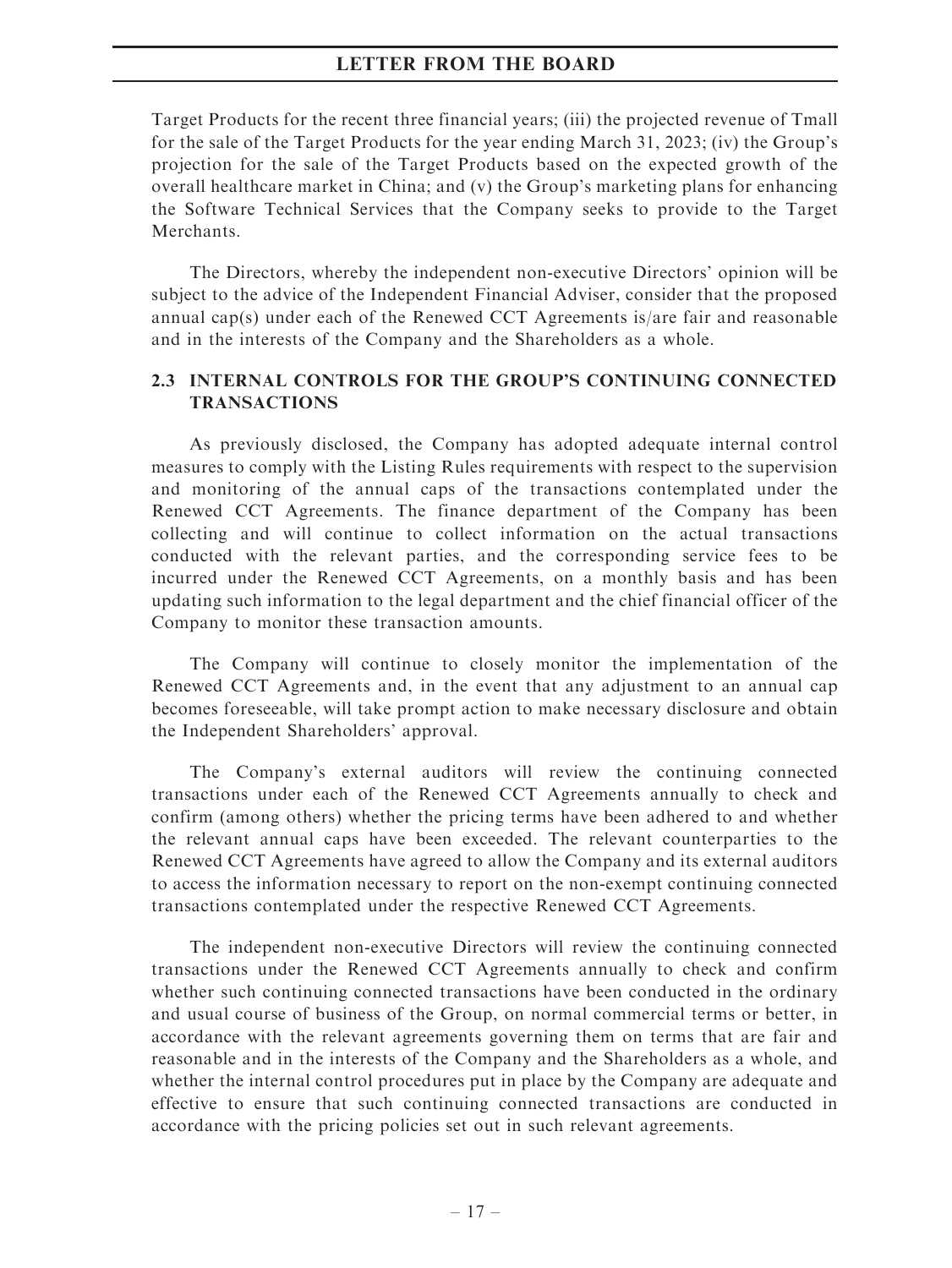## 2.4 REASONS FOR AND BENEFITS OF ENTERING INTO THE RENEWED CCT AGREEMENTS

The Company's mission is to provide accessible and affordable medical and healthcare services to the public. The Group has continued to leverage its strengths in the big health field to consolidate its business foundation and at the same time focusing on establishing a forward-looking plan for the future.

#### 2023 Advertising Services Framework Agreement

The Group has identified the need for coordinated marketing and advertising services for the promotion of the Group's and its target merchants' products on various e-commerce platforms. The Group believes that the advertising services and resources provided by Alibaba Group are effective marketing tools which will enable the Group to reach out to more customers and boost the sales of the Group's and its target merchants' products, as well as enhancing the turnover of its stock in the pharmaceutical and healthcare products retail chain. Seeing the positive impact of Alibaba Group's advertising services on the Group's sales, the Group intends to allocate more resources to such advertising services provided by Alibaba Group going forward.

#### 2023 Framework Technical Services Agreement

The Company's mission is to build an online platform where it will connect participants in China's healthcare market, so as to provide users with better medical and healthcare services. As always, Alibaba Group will continue to support the Company's development of its healthcare flagship platform and will continue to explore various cooperation models to help the Company to achieve its goal. Following the acquisition of Ali JK Medical Products Limited by the Company, the Tmall Entities have continued to incur operating costs to service the Target Merchants and provide the software technical services and platform used for the sale of the Target Products. Hence, the Company considers the 2023 Framework Technical Services Agreement to be necessary as the Software Technical Services from Tmall to the Company are crucial to the operations of the Target Merchants on Tmall.

The Directors whereby the independent non-executive Directors' opinion will be subject to the advice of the Independent Financial Adviser, consider that the transactions contemplated under the Renewed CCT Agreements will be conducted in the ordinary and usual course of business of the Group, and that the terms of the Renewed CCT Agreements are on normal commercial terms that are fair and reasonable and in the interests of the Company and the Shareholders as a whole.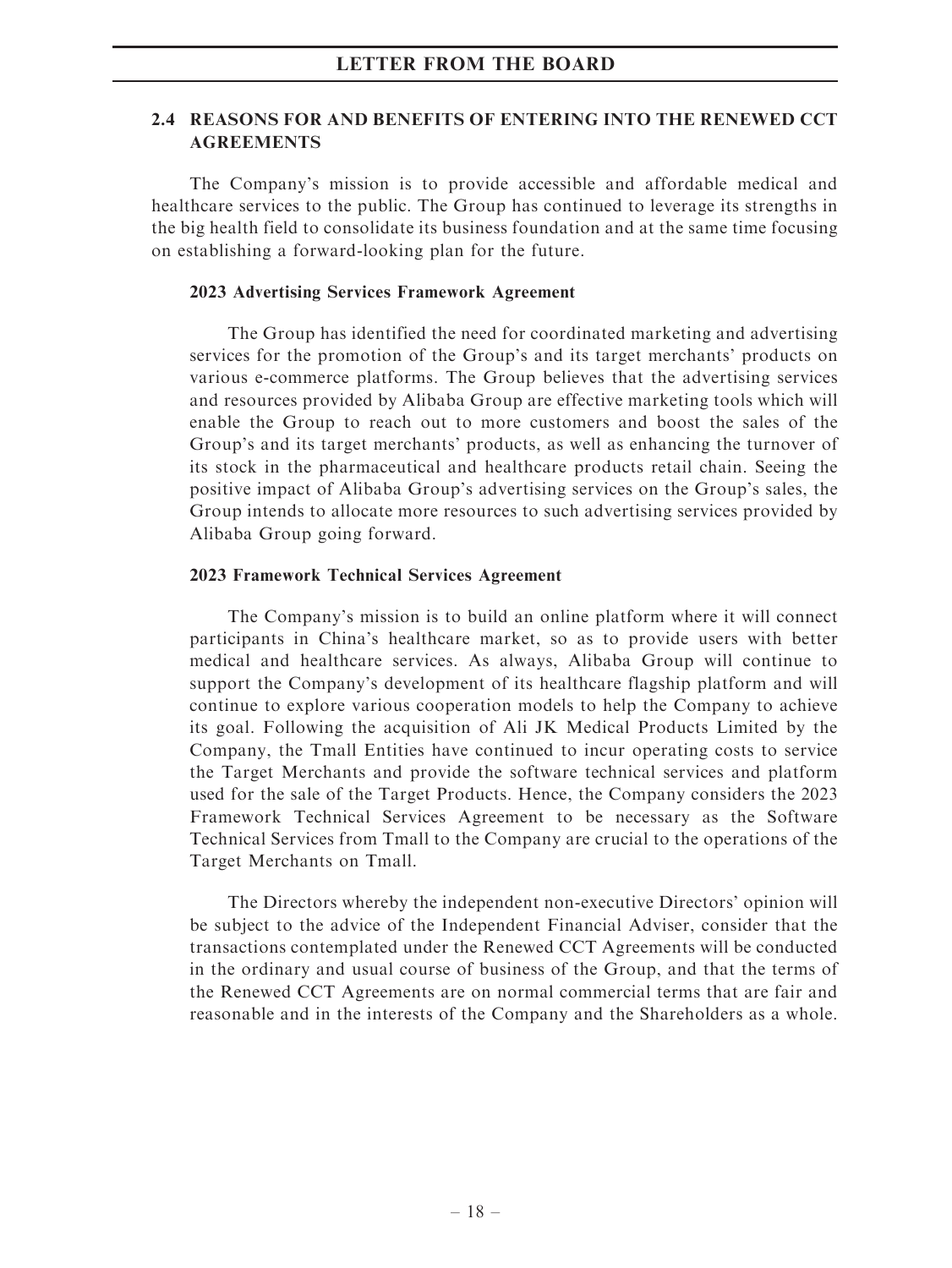#### 2.5 INFORMATION ABOUT THE PARTIES

#### The Company, Alibaba Health (Hangzhou), Alibaba Health (Hainan) and the Group

The Company was incorporated in Bermuda and the Shares are listed on the Main Board of the Stock Exchange. The Company is an investment holding company and the Group is committed to providing Internet technology, service tools and platforms to industry partners, aiming to realize our mission of ''promoting healthy living of 120 years for everyone'' by providing accessible and affordable medical and healthcare services to the public. The Group is primarily engaged in pharmaceutical direct sales business, pharmaceutical e-commerce platform business and healthcare and digital services business.

Alibaba Health (Hangzhou) is a company established in the PRC with limited liability. It is an indirect wholly-owned Subsidiary of the Company that is primarily engaged in the provision of e-commerce platform services.

Alibaba Health (Hainan) is a company established in the PRC with limited liability. It is an indirect wholly-owned Subsidiary of the Company that is primarily engaged in the provision of software and technology services.

#### Alibaba Holding and Alibaba Group

Alibaba Holding is a company incorporated in the Cayman Islands, with its American depositary shares, each representing eight ordinary shares, listed on the New York Stock Exchange (Stock Symbol: BABA), and its ordinary shares listed on the Main Board of the Stock Exchange (Stock Code: 9988). Alibaba Group's mission is to make it easy to do business anywhere. Alibaba Group aims to build the future infrastructure of commerce and envisions that its customers will meet, work and live at Alibaba, and that it aspires to be a good company that will last for 102 years. Alibaba Group's businesses are comprised of China commerce, international commerce, local consumer services, Cainiao logistics services, cloud services, digital media and entertainment and innovation initiatives and others.

#### Tmall Entities

Tmall Network is a company established in the PRC with limited liability and a consolidated entity of Alibaba Holding, which is primarily involved in the operation of Tmall.

Tmall Technology is a company established in the PRC with limited liability and an indirect wholly-owned Subsidiary of Alibaba Holding, which is primarily involved in the operation of Tmall.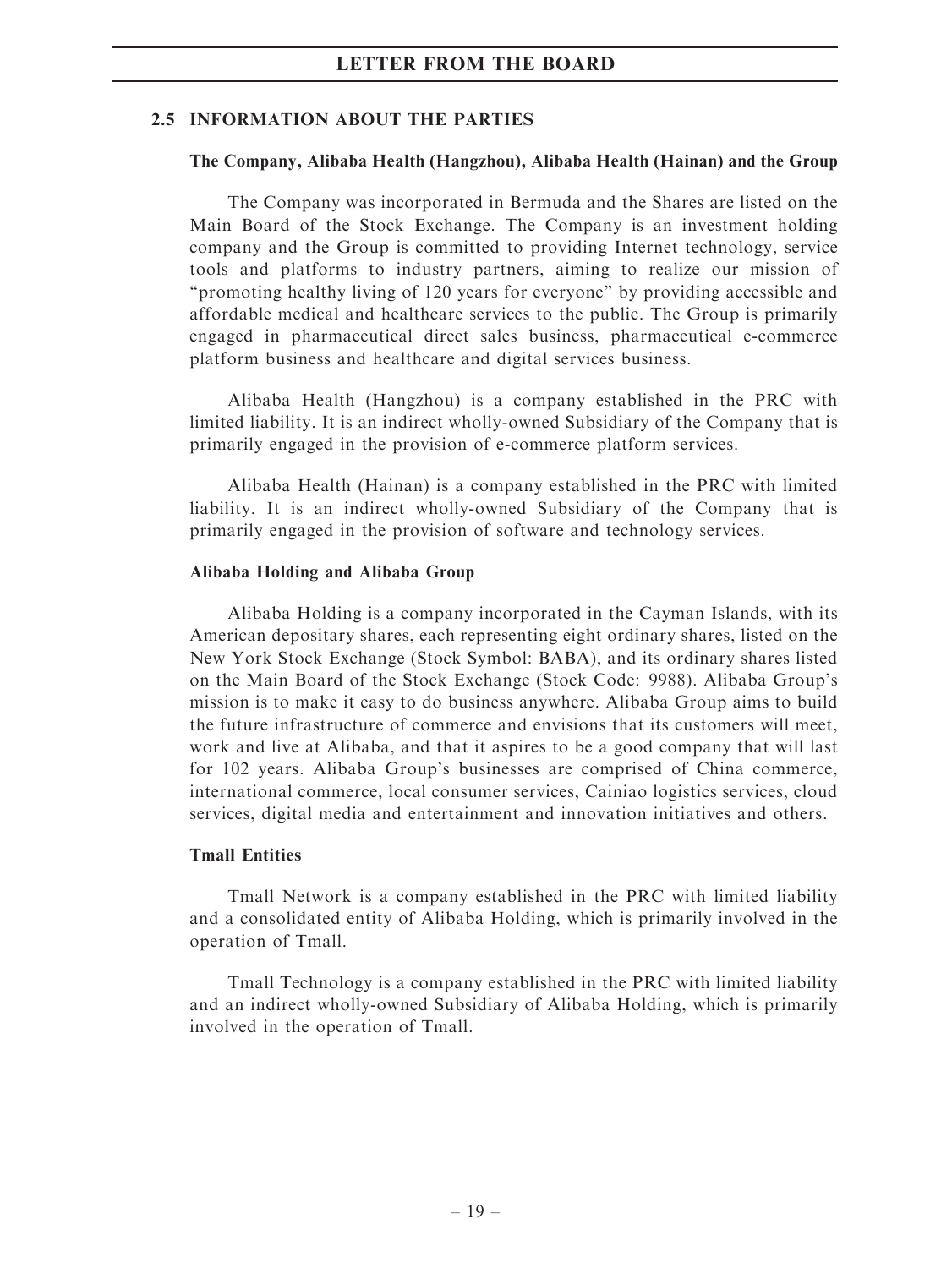Tmall was launched by Alibaba Group in 2008. Tmall caters to consumers' ever-growing demand for high-quality products and a premium shopping experience. A large number of international and Chinese brands and retailers have established storefronts on Tmall. Tmall is the world's leading third-party online and mobile commerce platform for brands and retailers.

#### 2.6 LISTING RULES IMPLICATIONS

Perfect Advance is a substantial shareholder and a connected person of the Company. Alibaba Holding is the ultimate shareholder of Perfect Advance and accordingly a connected person of the Company. As Alibaba Holding directly or indirectly Controls or is the ultimate shareholder of Alibaba Group and the Tmall Entities, each of such members is a connected person of the Company. The transactions contemplated under each of the Renewed CCT Agreements therefore constitute continuing connected transactions of the Company in accordance with the Listing Rules.

Since one or more of the applicable percentage ratios in respect of the annual cap(s) under each of the Renewed CCT Agreements is/are higher than 5%, the transactions contemplated under each of the Renewed CCT Agreements are subject to the reporting, announcement, annual review and independent shareholders' approval requirements under Chapter 14A of the Listing Rules.

As Mr. ZHU Shunyan and Mr. LI Faguang hold senior positions in Alibaba Holding or its Subsidiaries, each of these Directors is deemed or may be perceived to have a material interest in the transactions under the Renewed CCT Agreements. Accordingly, they abstained from voting on the resolutions passed by the Board in connection with the Renewed CCT Agreements, the transactions contemplated thereunder and the annual caps related thereto. Other than the aforesaid Directors, no other Directors have a material interest in the Renewed CCT Agreements and the transactions contemplated thereunder or are required to abstain from voting on the resolutions of the Board approving the same.

## 2.7 INDEPENDENT BOARD COMMITTEE AND INDEPENDENT FINANCIAL ADVISER

The Company has established an Independent Board Committee comprising all the independent non-executive Directors to advise the Independent Shareholders on the entering into of the Renewed CCT Agreements, the transactions contemplated thereunder and the annual cap related thereto. Opus Capital Limited has been appointed as the Independent Financial Adviser to advise the Independent Board Committee and the Independent Shareholders in this regard.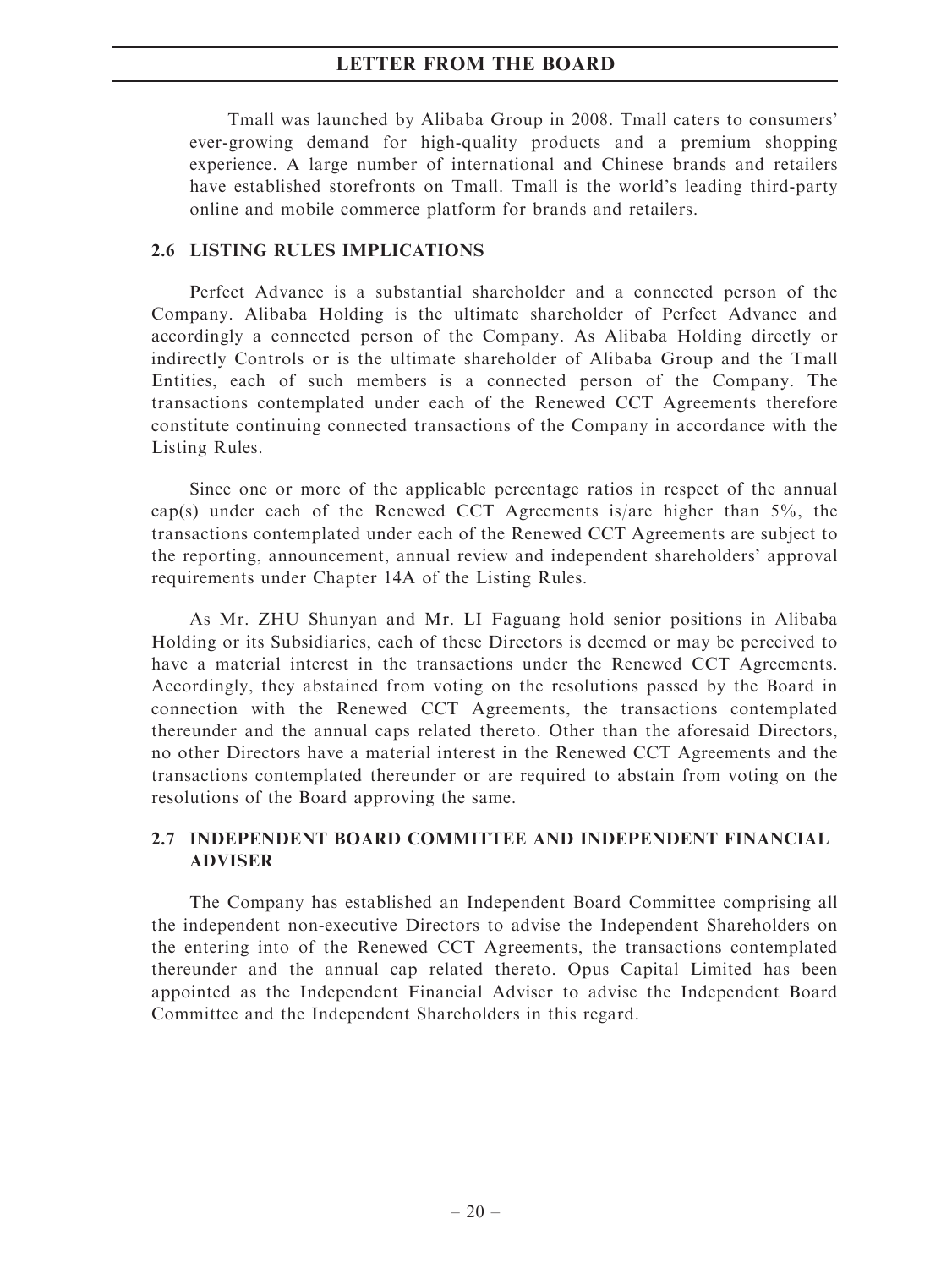The Independent Board Committee, having taken into account the advice and recommendation of the Independent Financial Adviser, considers that the entering into of the Renewed CCT Agreements and the transactions contemplated thereunder to be in the ordinary and usual course of business of the Group and in the interests of the Company and the Shareholders as a whole, the terms of the Renewed CCT Agreements, the transactions contemplated thereunder and the annual caps related thereto are on normal commercial terms and are fair and reasonable so far as the Independent Shareholders are concerned. Accordingly, the Independent Board Committee recommends the Independent Shareholders to vote in favor of the ordinary resolutions to be proposed at the SGM.

The letter from the Independent Board Committee to the Independent Shareholders is set out on pages 23 to 24 of this circular. The letter from the Independent Financial Adviser to the Independent Board Committee and the Independent Shareholders is set out on pages 25 to 47 of this circular.

#### 3. SGM AND PROXY ARRANGEMENT

The notice of SGM is set out on pages 53 to 55 of this circular. At the SGM, resolutions will be proposed to approve the Renewed CCT Agreements, the transactions contemplated thereunder and the annual caps related thereto. Any Shareholder with a material interest in the Renewed CCT Agreements and the transactions contemplated thereunder and his/her/its associates shall abstain from voting on the resolutions approving the same. To the best of knowledge, belief and information of the Directors, having made all reasonable enquiries, each of Perfect Advance, Ali JK, and Antfin (Hong Kong) Holding Limited held 4,036,154,008 Shares, 4,560,785,407 Shares and 60,576,000 Shares respectively, representing approximately 29.92%, 33.81% and 0.45% of the issued share capital of the Company as at the Latest Practicable Date. These in aggregate represented a total of 8,657,515,415 Shares and approximately 64.17% of the issued share capital of the Company as at the Latest Practicable Date. Each of Perfect Advance, Ali JK, Antfin (Hong Kong) Holding Limited and their associates, shall abstain from voting in relation to the ordinary resolutions to be put forward at the SGM for the purpose of approving the Renewed CCT Agreements, the transactions contemplated thereunder and the annual caps related thereto. Apart from the above, none of the Shareholders has a material interest in the Renewed CCT Agreements and the transactions contemplated thereunder, and therefore no other Shareholder is required to abstain from voting on the proposed resolutions approving the same.

Pursuant to the Listing Rules, any vote of shareholders at a general meeting must be taken by poll. Accordingly, the proposed resolutions will be put to vote by way of poll at the SGM.

An announcement on the poll vote results will be made by the Company after the SGM in the manner prescribed under Rule 13.39(5) of the Listing Rules.

A form of proxy for use at the SGM is enclosed with this circular and such form of proxy is also published on the websites of Hong Kong Exchanges and Clearing Limited (http://www.hkexnews.hk) and the Company (http://www.irasia.com/listco/hk/alihealth).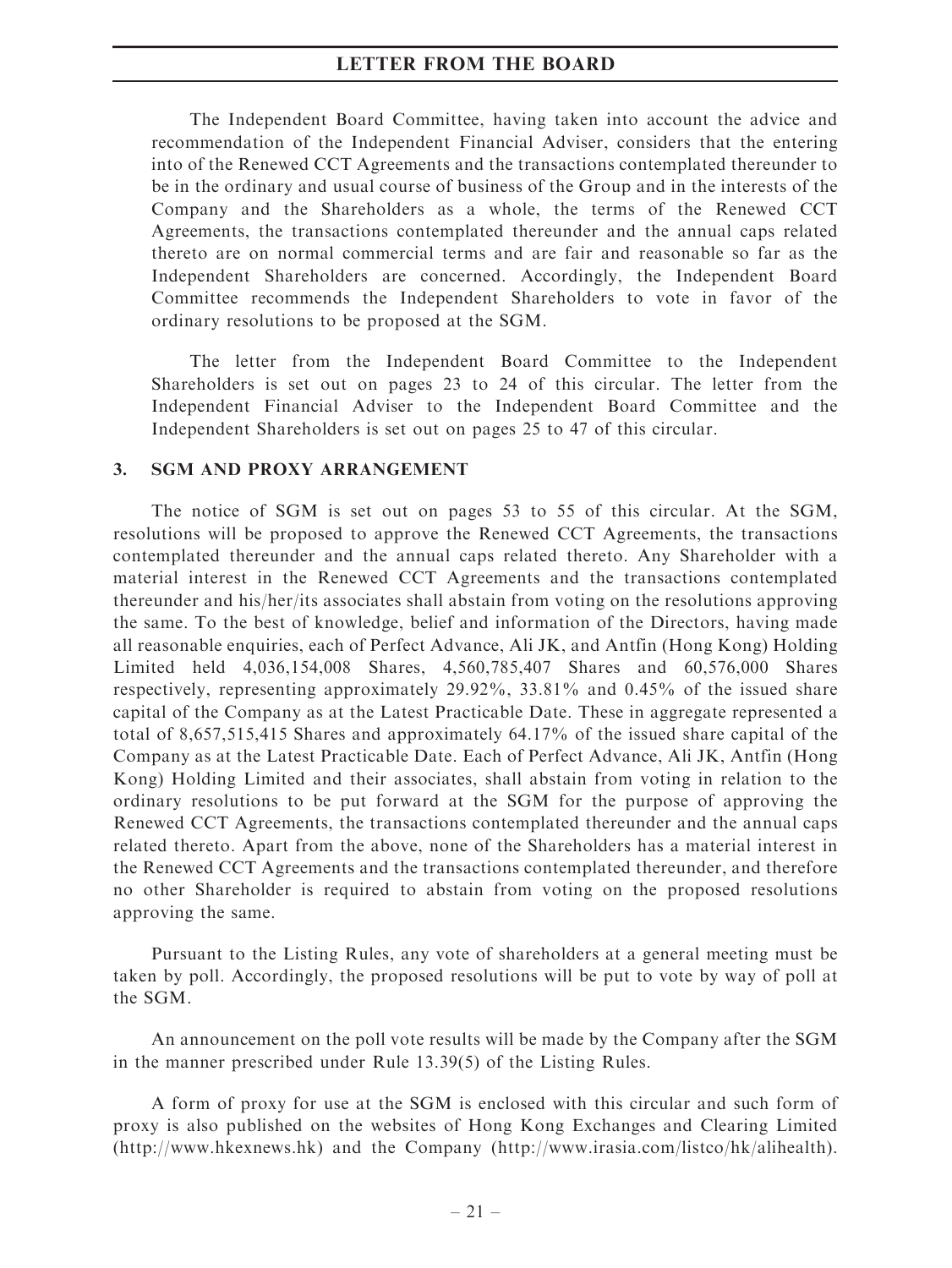To be valid, the form of proxy must be completed and signed in accordance with the instructions printed thereon and deposited at the Company's Hong Kong branch share registrar, Tricor Secretaries Limited, at Level 54, Hopewell Centre, 183 Queen's Road East, Hong Kong, or via the designated URL (https://spot-emeeting.tricor.hk) by using the username and password provided on the notification letter sent by the Company not less than 48 hours before the time appointed for the holding of the SGM or any adjournment thereof. Completion and delivery of the form of proxy will not preclude you from attending and voting at the SGM if you so wish.

The record date for determining the entitlement of the Shareholders to attend and vote at the SGM will be Tuesday, March 22, 2022. All transfers of Shares accompanied by the relevant share certificates must be lodged with the Company's Hong Kong branch share registrar, Tricor Secretaries Limited, at Level 54, Hopewell Centre, 183 Queen's Road East, Hong Kong, for registration no later than 4: 30 p.m. on Tuesday, March 22, 2022.

## 4. RECOMMENDATION

The Directors (including the independent non-executive Directors) are of the opinion that the proposed resolutions set out in the notice of SGM are in the interests of the Company and the Shareholders as a whole. Accordingly, the Directors recommend the Shareholders to vote in favor of the proposed resolutions.

## 5. GENERAL

Your attention is drawn to the general information set out in the Appendix to this circular.

> By Order of the Board ZHU Shunyan Chairman and Chief Executive Officer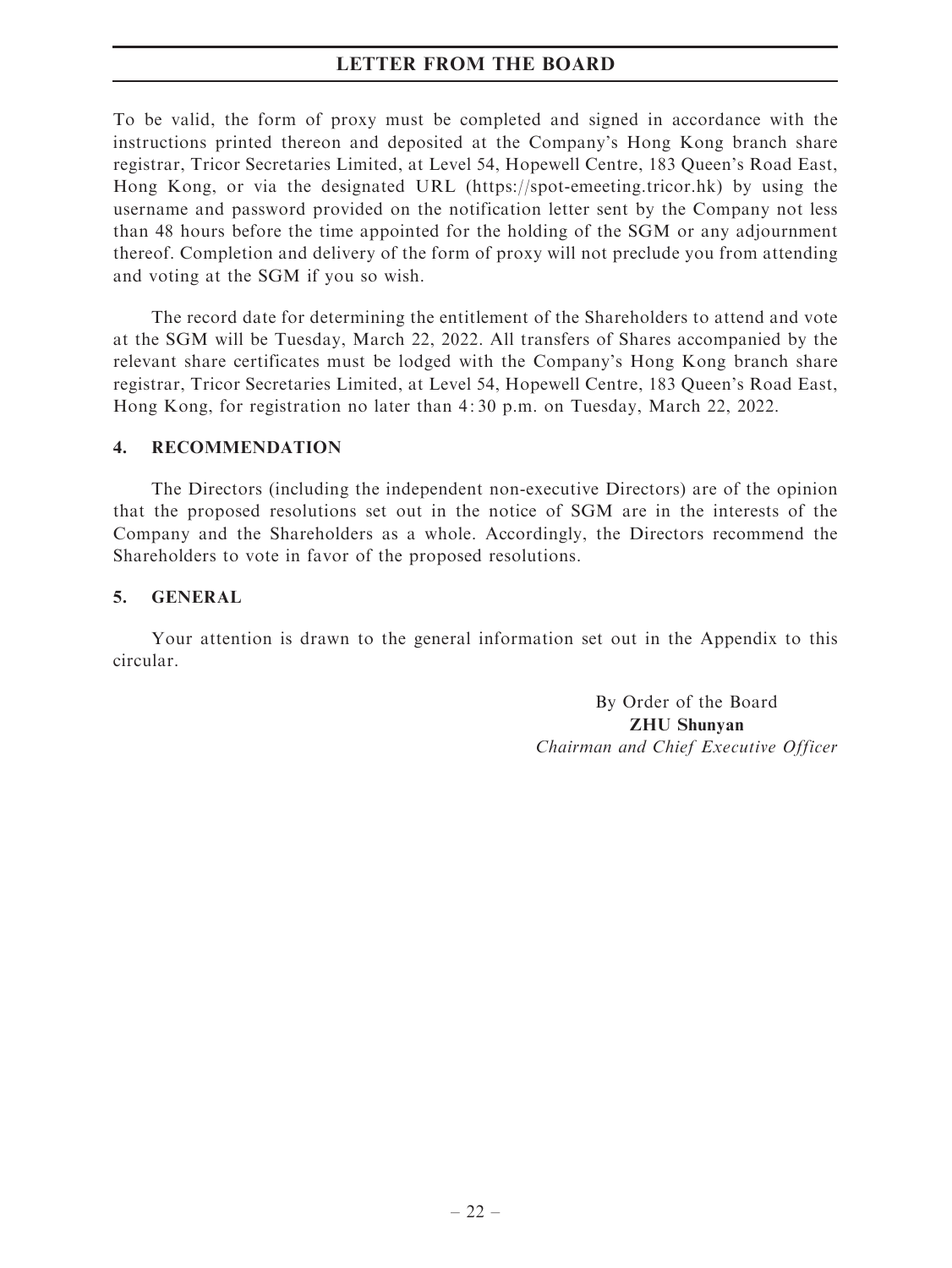## LETTER FROM THE INDEPENDENT BOARD COMMITTEE



# **ALIBABA HEALTH INFORMATION TECHNOLOGY LIMITED**

**阿里健康信息技術有限公司**

*(Incorporated in Bermuda with limited liability)*

**(Stock code: 00241)**

March 8, 2022

To the Independent Shareholders

Dear Sir or Madam,

# RENEWAL OF NON-EXEMPT CONTINUING CONNECTED TRANSACTIONS

We refer to the circular of the Company to its Shareholders dated March 8, 2022, of which this letter forms part. Terms defined in the circular shall have the same meanings in this letter unless the context otherwise requires.

We have been appointed by the Board as the Independent Board Committee to advise you in relation to the Renewed CCT Agreements, the transactions contemplated thereunder and the annual caps related thereto, in particular, as to whether the transactions contemplated under the Renewed CCT Agreements will be conducted in the ordinary and usual course of business of the Group and in the interests of the Company and the Shareholders as a whole, and whether the terms of the Renewed CCT Agreements are on normal commercial terms that are fair and reasonable so far as the Independent Shareholders are concerned; and how to vote on the resolutions regarding each of the Renewed CCT Agreements, the transactions contemplated thereunder and the annual caps related thereto, taking into account the advice and recommendation from the Independent Financial Adviser.

Opus Capital Limited has been appointed as the Independent Financial Adviser to advise the Independent Board Committee and the Independent Shareholders in the same regard.

Your attention is drawn to:

(a) the letter from the Board set out on pages 11 to 22 of this circular which contains its recommendation to the Independent Shareholders and the general information set out in the Appendix to this circular; and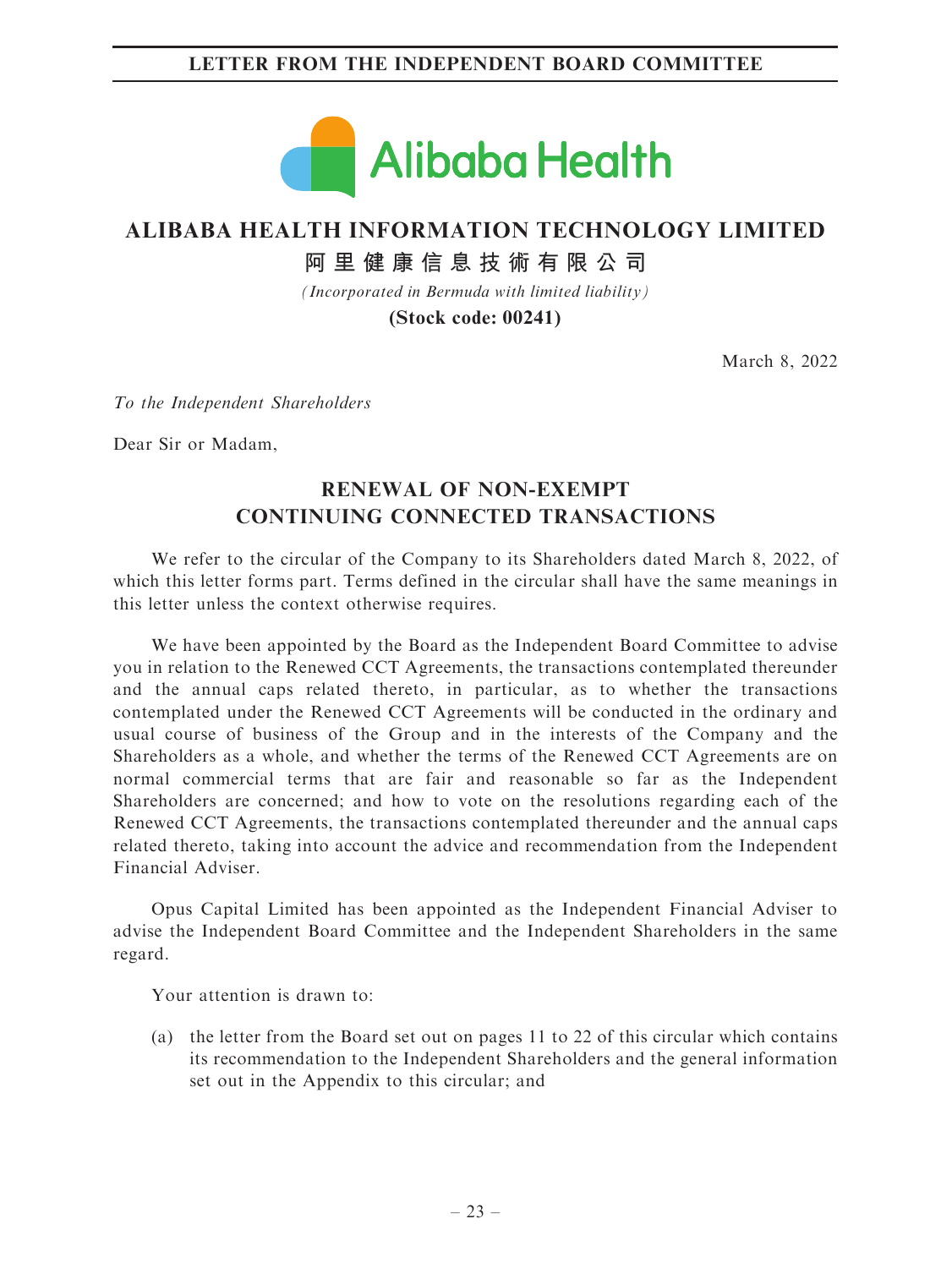## LETTER FROM THE INDEPENDENT BOARD COMMITTEE

(b) the letter from the Independent Financial Adviser set out on pages 25 to 47 of this circular which contains its advice and recommendation to the Independent Board Committee and the Independent Shareholders, together with the principal factors and reasons taken into consideration in arriving at such advice and recommendation.

Having considered the advice and recommendation from the Independent Financial Adviser, we are of the view that the entering into of the Renewed CCT Agreements and the transactions contemplated thereunder to be in the ordinary and usual course of business of the Group and in the interests of the Company and the Shareholders as a whole, the terms of the Renewed CCT Agreements, the transactions contemplated thereunder and the annual caps related thereto are on normal commercial terms and are fair and reasonable so far as the Independent Shareholders are concerned.

Accordingly, we recommend the Independent Shareholders to vote in favor of the ordinary resolutions to be proposed at the SGM in relation to the Renewed CCT Agreements, the transactions contemplated thereunder and the annual caps related thereto.

> Yours faithfully, For and on behalf of the Independent Board Committee of Alibaba Health Information Technology Limited

Mr. LUO Tong

Independent Non-Executive Director

Mr. WONG King On, Samuel Independent Non-Executive Director

Ms. HUANG Yi Fei (Vanessa) Independent Non-Executive Director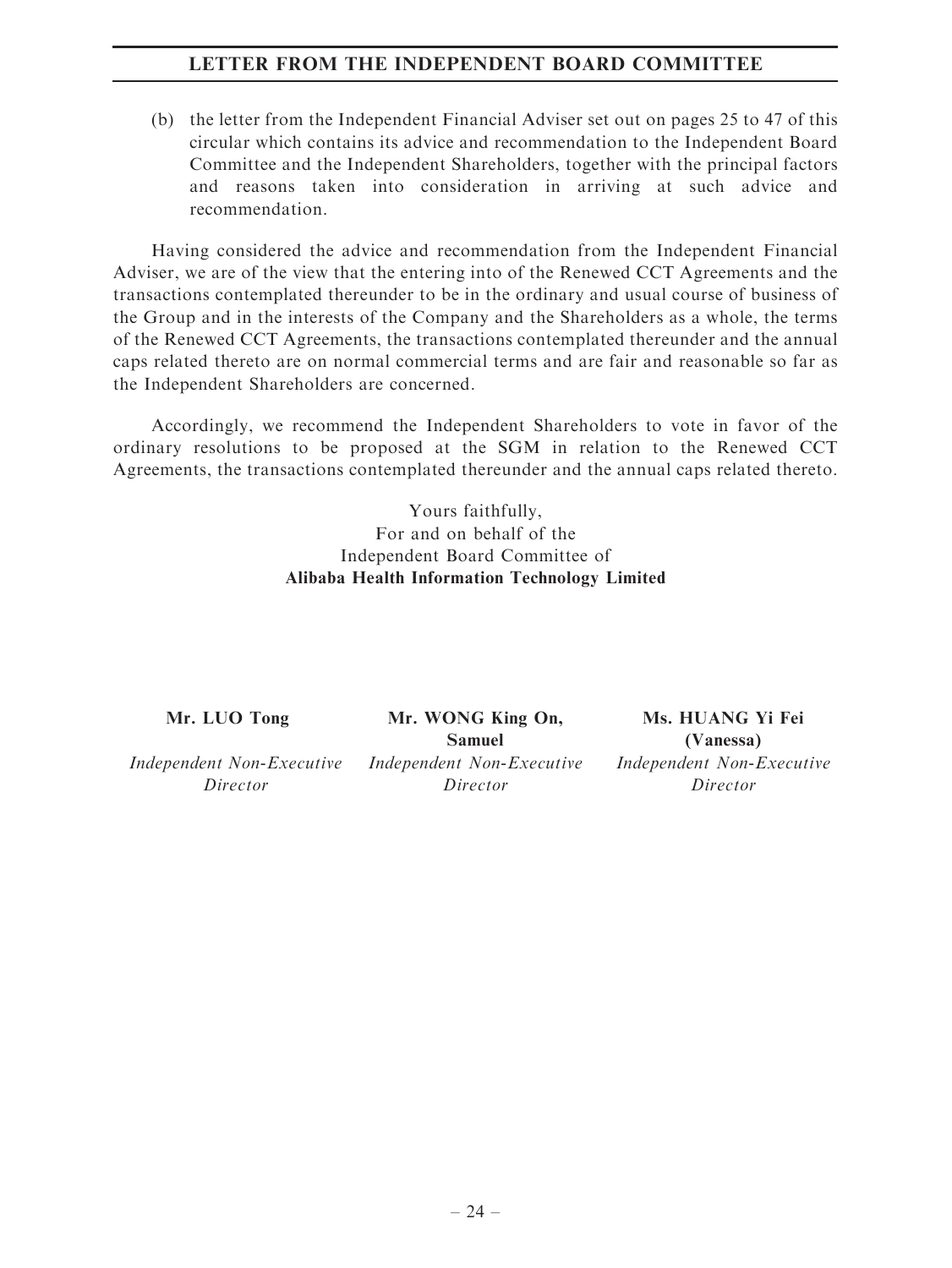The following is the full text of a letter from Opus Capital Limited to the Independent Board Committee and the Independent Shareholders in respect of the Renewed CCT Agreements, the transactions contemplated thereunder and the annual caps related thereto, which has been prepared for the purpose of inclusion in this circular.



18th Floor, Fung House 19–20 Connaught Road Central Central, Hong Kong

March 8, 2022

To: the Independent Board Committee and the Independent Shareholders of Alibaba Health Information Technology Limited

Dear Sirs or Madams,

# RENEWAL OF NON-EXEMPT CONTINUING CONNECTED TRANSACTIONS

#### INTRODUCTION

We refer to our appointment as the Independent Financial Adviser to advise the Independent Board Committee and the Independent Shareholders in respect of the Renewed CCT Agreements, the transactions contemplated thereunder and the annual caps related thereto, details of which are set out in the letter from the Board (the ''Letter from the Board'') contained in the circular of Alibaba Health Information Technology Limited (the "Company", together with its subsidiaries, the "Group") dated March 8, 2022 (the "Circular"), of which this letter forms part. Capitalized terms used in this letter shall have the same meanings as those defined in the Circular unless the context requires otherwise.

References are made to the announcement of the Company dated February 5, 2021 and the circular of the Company dated March 8, 2021 in respect of, among other things, the 2022 Advertising Services Framework Agreement and the 2022 Framework Technical Services Agreement (i.e. the Existing CCT Agreements).

Each of the Existing CCT Agreements will expire on March 31, 2022. On February 4, 2022, the Company and its relevant Subsidiaries entered into the 2023 Advertising Services Framework Agreement and the 2023 Framework Technical Services Agreement (i.e. the Renewed CCT Agreements), both of which have a term commencing from the Effective Date and ending on March 31, 2023.

The Company expects that the total service fees payable by the Group under each of the 2023 Advertising Services Framework Agreement and the 2023 Framework Technical Services Agreement for the year ending March 31, 2023 will not be more than approximately RMB1.85 billion and RMB1.1 billion, respectively.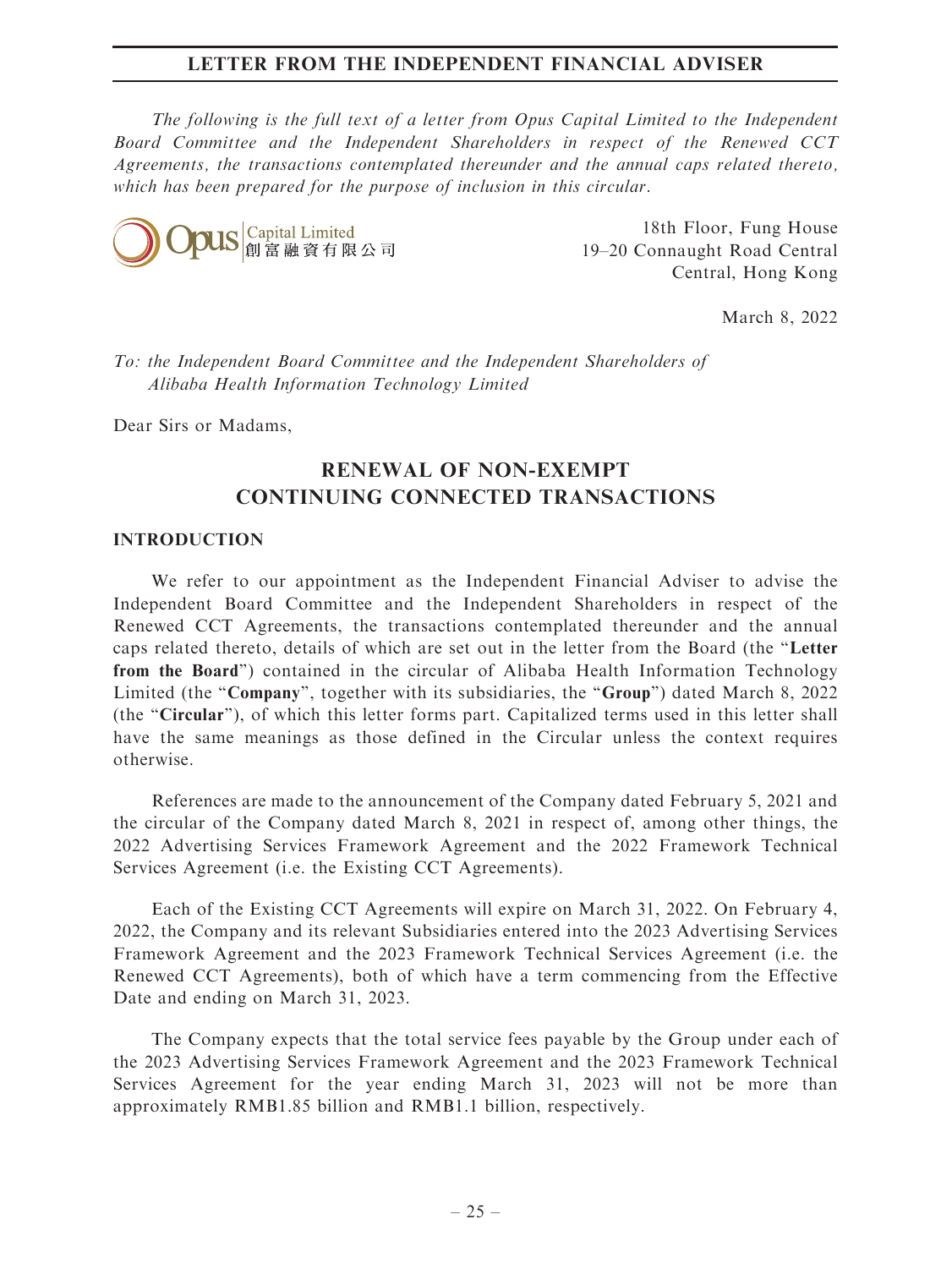Perfect Advance is a substantial shareholder and a connected person of the Company. Alibaba Holding is the ultimate shareholder of Perfect Advance and accordingly a connected person of the Company. As Alibaba Holding directly or indirectly Controls or is the ultimate shareholder of Alibaba Group and the Tmall Entities, each of such members is a connected person of the Company. The transactions contemplated under each of the Renewed CCT Agreements therefore constitute continuing connected transactions of the Company in accordance with the Listing Rules.

Since one or more of the applicable percentage ratios in respect of the annual cap(s) under each of the Renewed CCT Agreements is/are higher than 5%, the transactions contemplated under each of the Renewed CCT Agreements are subject to the reporting, announcement, annual review and independent shareholders' approval requirements under Chapter 14A of the Listing Rules.

As Mr. ZHU Shunyan and Mr. LI Faguang hold senior positions in Alibaba Holding or its Subsidiaries, each of these Directors is deemed or may be perceived to have a material interest in the transactions under the Renewed CCT Agreements. Accordingly, they abstained from voting on the resolutions passed by the Board in connection with the Renewed CCT Agreements, the transactions contemplated thereunder and the annual caps related thereto. Other than the aforesaid Directors, no other Directors have a material interest in the Renewed CCT Agreements and the transactions contemplated thereunder or are required to abstain from voting on the resolutions of the Board approving the same.

To comply with the requirements under Rule 14A.36 of the Listing Rules, the Company will convene the SGM to seek the Independent Shareholders' approval for the Renewed CCT Agreements, the transactions contemplated thereunder and the annual caps related thereto. Any Shareholder with a material interest in the Renewed CCT Agreements and the transactions contemplated thereunder and his/her/its associates shall abstain from voting on the resolutions approving the same.

To the best of knowledge, belief and information of the Directors, having made all reasonable enquiries, each of Perfect Advance, Ali JK and Antfin (Hong Kong) Holding Limited held 4,036,154,008 Shares, 4,560,785,407 Shares and 60,576,000 Shares respectively, representing approximately 29.92%, 33.81% and 0.45% of the issued share capital of the Company as at the Latest Practicable Date. These in aggregate represented a total of 8,657,515,415 Shares and approximately 64.17% of the issued share capital of the Company as at the Latest Practicable Date. Each of Perfect Advance, Ali JK, Antfin (Hong Kong) Holding Limited and their associates, shall abstain from voting in relation to the ordinary resolutions to be put forward at the SGM for the purpose of approving the Renewed CCT Agreements, the transactions contemplated thereunder and the annual caps related thereto. Apart from the above, none of the Shareholders has a material interest in the Renewed CCT Agreements and the transactions contemplated thereunder, and therefore no other Shareholder is required to abstain from voting on the proposed resolutions approving the same.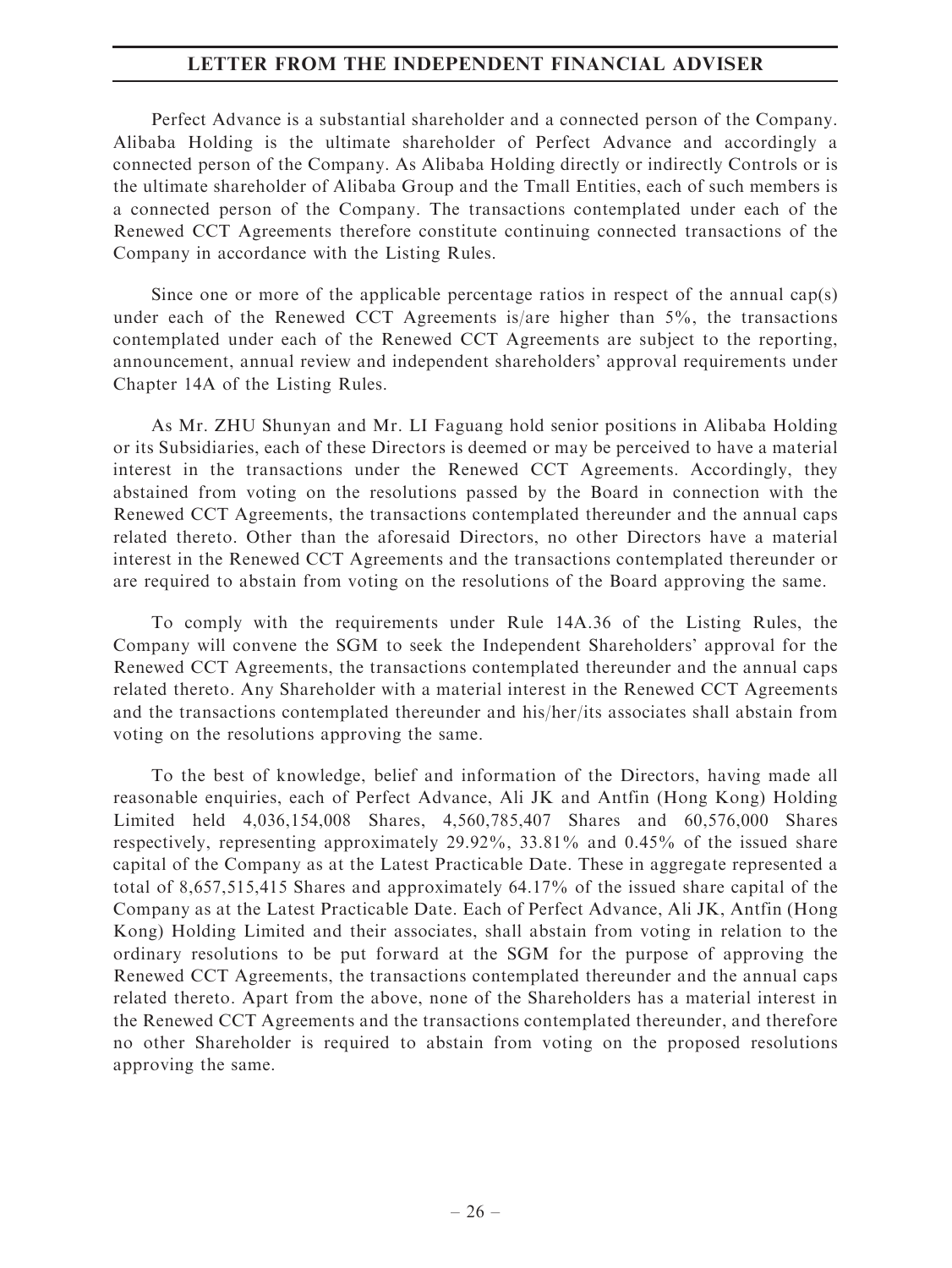#### THE INDEPENDENT BOARD COMMITTEE

The Independent Board Committee comprising Mr. LUO Tong, Mr. WONG King On, Samuel and Ms. HUANG Yi Fei (Vanessa), being all the independent non-executive Directors, has been established to advise the Independent Shareholders on the entering into of the Renewed CCT Agreements, the transactions contemplated thereunder and the annual caps related thereto. We have been appointed as the Independent Financial Adviser to advise the Independent Board Committee and the Independent Shareholders in the same regard.

#### OUR INDEPENDENCE

We were appointed as the independent financial adviser to advise the independent board committee and the independent shareholders of: (i) Alibaba Pictures Group Limited (stock code: 1060) (''Alibaba Pictures''), a listed subsidiary of Alibaba Holding, in respect of (a) the revision of certain terms for certain continuing connected transactions, details of such transaction are set out in the circular of Alibaba Pictures dated January 21, 2021; and (b) certain continuing connected transactions, details of such transactions are set out in the circular of Alibaba Pictures dated March 7, 2022; (ii) the Company in respect of (a) the revision of an existing annual cap, details of such transaction are set out in the circular of the Company dated February 8, 2021; and (b) the renewal of certain continuing connected transactions, details of such transaction are set out in the circular of the Company dated March 8, 2021; and (iii) AGTech Holdings Limited (stock code: 8279) ("AGTech"), a listed subsidiary of Alibaba Holding, in respect of certain continuing connected transactions, details of such transactions are set out in the circular of AGTech dated October 29, 2021 (collectively, the ''Past Appointments''). The Past Appointments are independent of this current appointment.

As at the Latest Practicable Date, save for the aforementioned, we did not have any relationship with, or interest in, the Company, the Group, Alibaba Holding, Alibaba Health (Hangzhou), Alibaba Health (Hainan), the Tmall Entities or other parties that could reasonably be regarded as relevant to our independence. During the two years immediately prior to this letter, save for item (ii) mentioned above, we have not acted as a financial adviser or as an independent financial adviser to the Company. Apart from the normal professional fees paid or payable to us in connection with the Past Appointments and the current appointment as the Independent Financial Adviser, no arrangements exist whereby we had received or will receive any fees or benefits from the Company, the Group, Alibaba Holding, Alibaba Health (Hangzhou), Alibaba Health (Hainan), the Tmall Entities or other parties that could reasonably be regarded as relevant to our independence. Accordingly, we consider that we are independent pursuant to Rule 13.84 of the Listing Rules.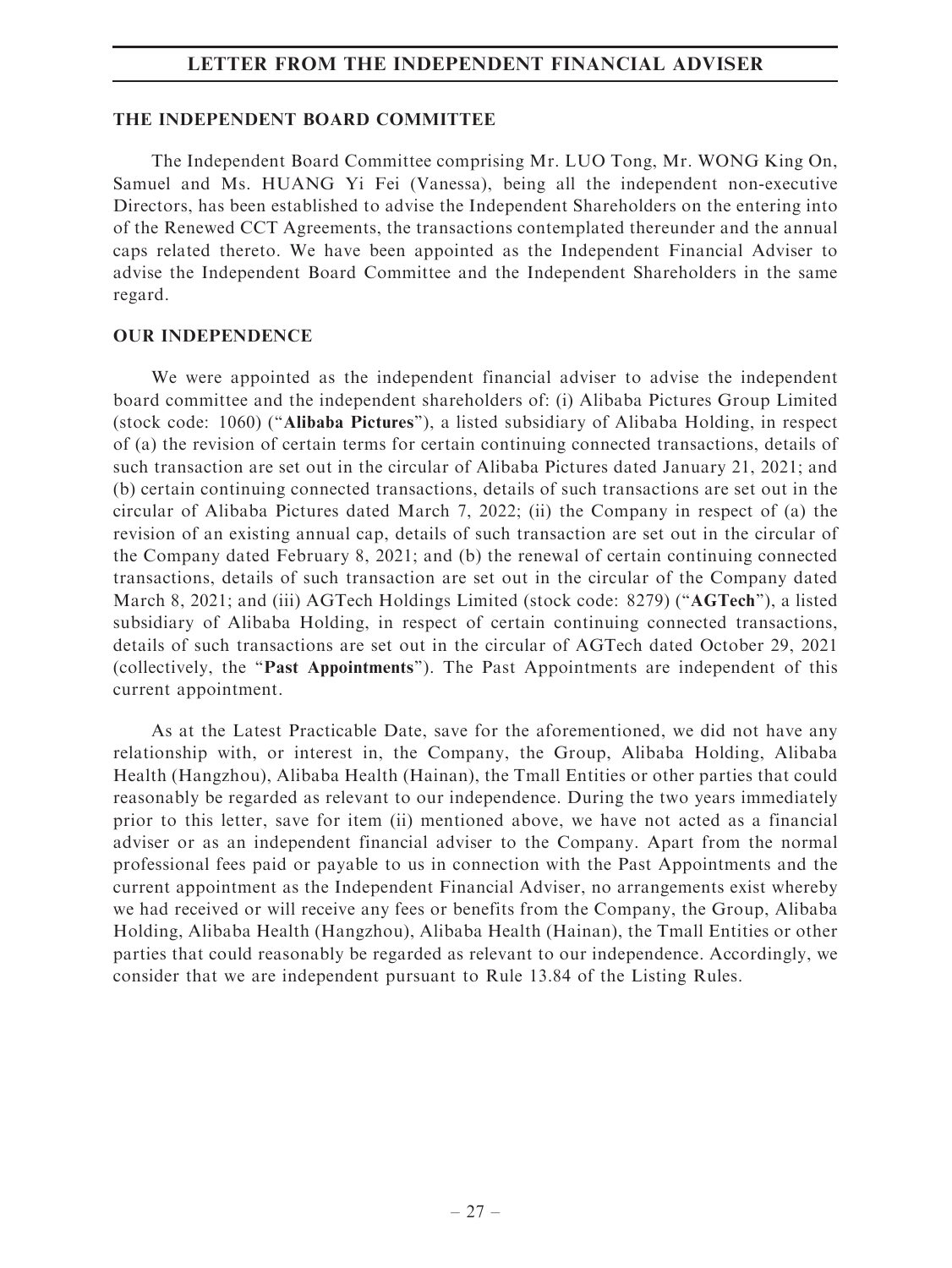#### BASIS OF OUR OPINION

In formulating our advice and recommendation to the Independent Board Committee and the Independent Shareholders, we have reviewed, amongst other things:

- (i) the Renewed CCT Agreements;
- (ii) the interim report of the Company for the six months ended September 30, 2021 (the ''Interim Report'');
- (iii) the annual report of the Company for the year ended March 31, 2021 (the ''Annual Report'');
- (iv) the circular of the Company dated March 8, 2021 in respect of, among other things, the Existing CCT Agreements (the "2021 Circular");
- (v) the Circular; and
- (vi) other information as set out in the Circular.

We have relied on the truth, accuracy and completeness of the statements, information, opinions and representations contained or referred to in the Circular and the information and representations made to us by the Company, the Directors and/or the management of the Group (collectively, the ''Management''). We have assumed that all information and representations contained or referred to in the Circular and provided to us by the Management, for which they are solely and wholly responsible, are true, accurate and complete in all respects and not misleading or deceptive at the time when they were provided or made and will continue to be so up to the Latest Practicable Date. The Shareholders will be notified of material changes as soon as possible, if any, to the information and representations provided and made to us after the Latest Practicable Date and up to and including the date of the SGM.

We have also assumed that all statements of belief, opinion, expectation and intention made by the Management in the Circular were reasonably made after due enquiries and careful consideration and there are no other facts not contained in the Circular, the omission of which make any such statement contained in the Circular misleading. We have no reason to suspect that any relevant information has been withheld, or to doubt the truth, accuracy and completeness of the information and facts contained in the Circular, or the reasonableness of the opinions expressed by the Management, which have been provided to us.

We consider that we have been provided with sufficient information to reach an informed view and to provide a reasonable basis for our opinion. However, we have not carried out any independent verification of the information provided by the Management, nor have we conducted any independent investigation into the business, financial conditions and affairs of the Group or its future prospects.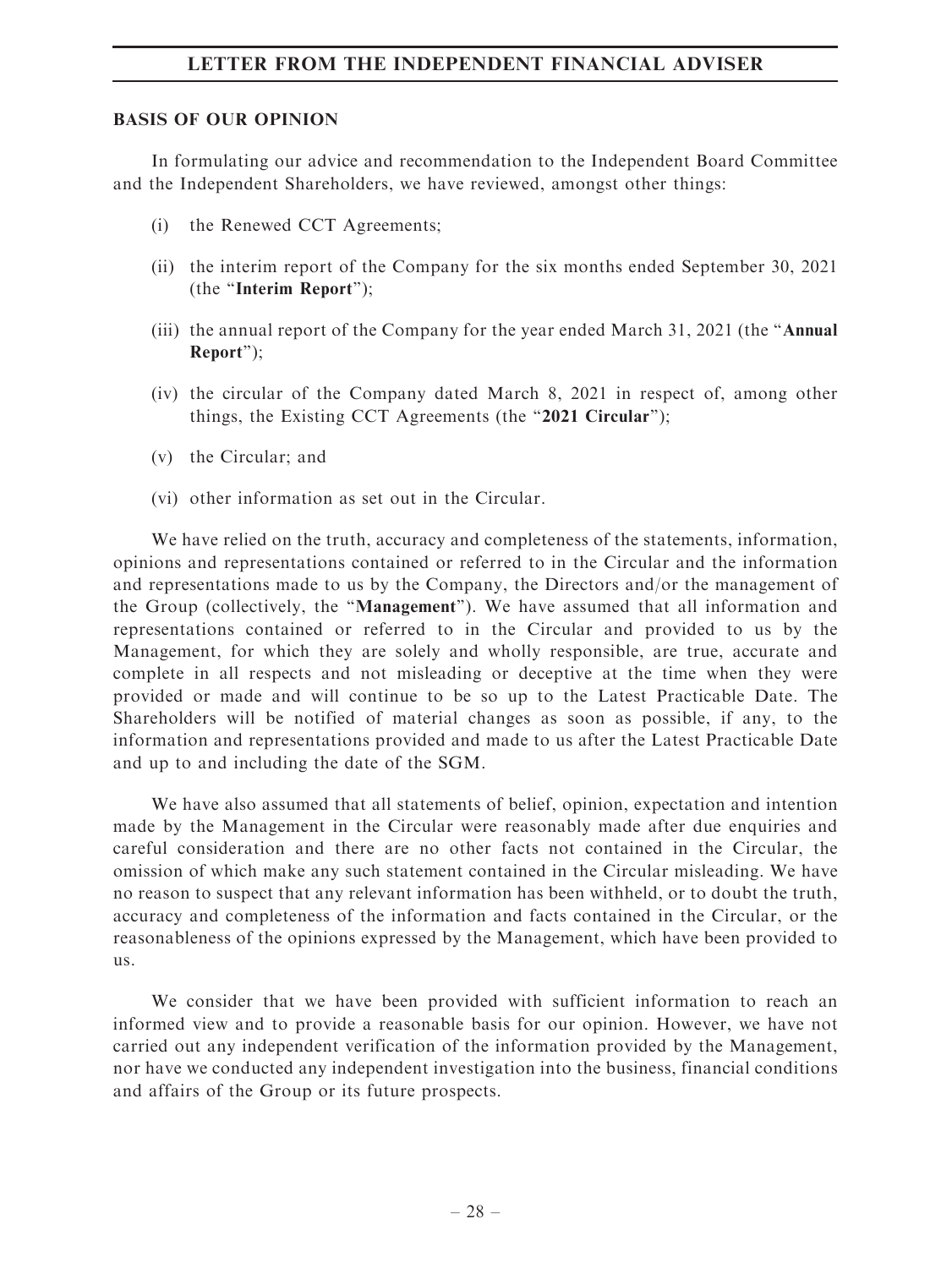The Directors jointly and severally accept full responsibility for the accuracy of the information disclosed and confirm, having made all reasonable enquiries that to the best of their knowledge and belief, there are no other facts not contained in this letter, the omission of which would make any statement herein misleading.

This letter is issued to the Independent Board Committee and the Independent Shareholders solely for their consideration of the Renewed CCT Agreements, the transactions contemplated thereunder and the annual caps related thereto, and except for its inclusion in the Circular, is not to be quoted or referred to, in whole or in part, nor shall this letter be used for any other purposes without our prior written consent.

#### PRINCIPAL FACTORS AND REASONS CONSIDERED

In arriving at our opinion and recommendation to the Independent Board Committee and the Independent Shareholders, we have taken into consideration, inter alia, the following principal factors and reasons:

#### 1. Background of the Renewed CCT Agreements

References are made to the announcement of the Company dated February 5, 2021 and the circular of the Company dated March 8, 2021 in respect of, among other things, the 2022 Advertising Services Framework Agreement and the 2022 Framework Technical Services Agreement.

Each of the Existing CCT Agreements will expire on March 31, 2022. On February 4, 2022, the Company and its relevant Subsidiaries entered into the 2023 Advertising Services Framework Agreement and the 2023 Framework Technical Services Agreement, both of which have a term commencing from the Effective Date and ending on March 31, 2023.

## 2. Information about the parties

## The Company, Alibaba Health (Hangzhou), Alibaba Health (Hainan) and the Group

The Company was incorporated in Bermuda and the Shares are listed on the Main Board of the Stock Exchange. The Company is an investment holding company and the Group is committed to providing Internet technology, service tools and platforms to industry partners, aiming to realize the Company's mission of ''promoting healthy living of 120 years for everyone'' by providing accessible and affordable medical and healthcare services to the public. The Group is primarily engaged in the pharmaceutical direct sales business, pharmaceutical e-commerce platform business and healthcare and digital services business.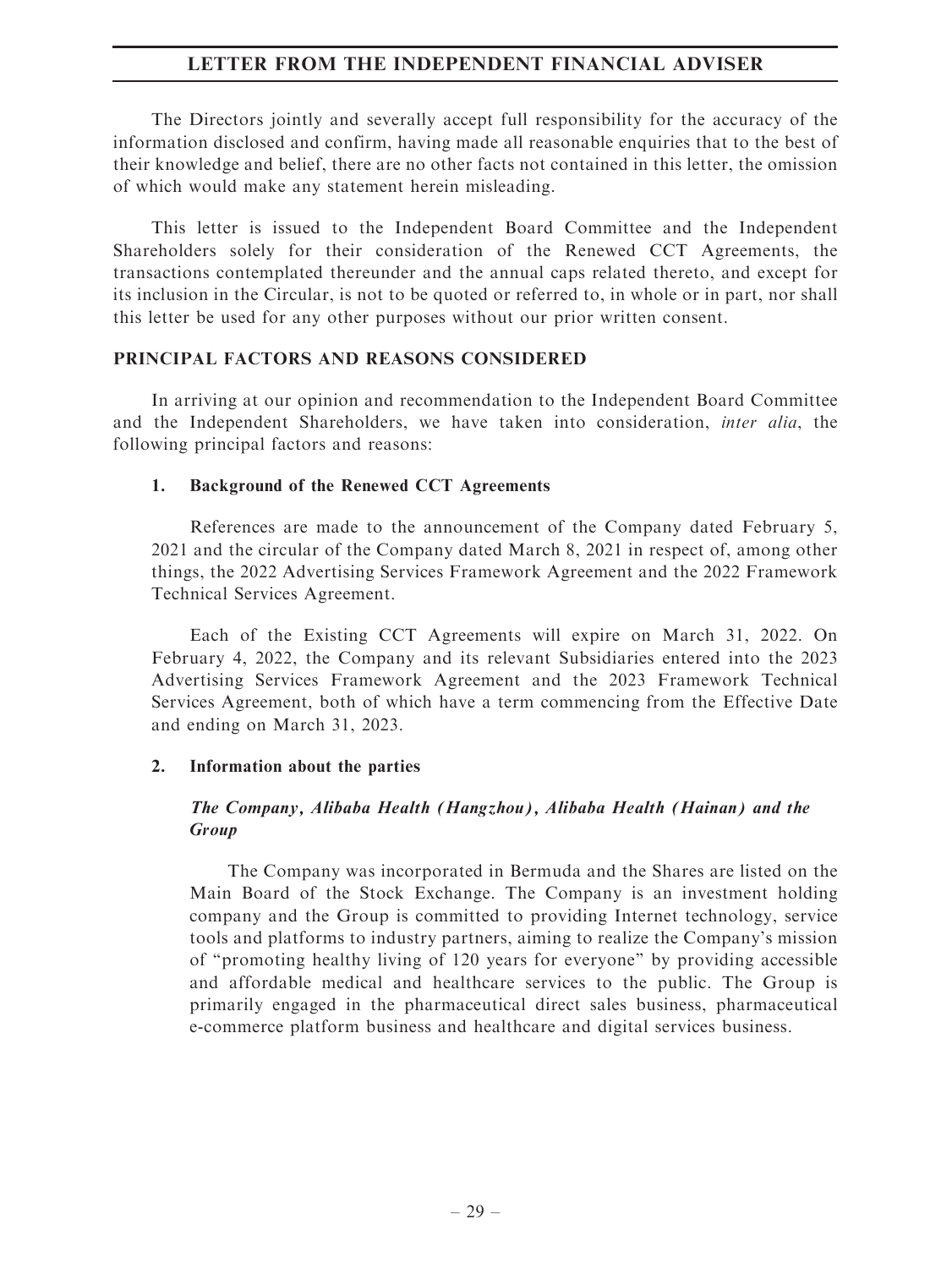Alibaba Health (Hangzhou) is a company established in the PRC with limited liability. It is an indirect wholly-owned Subsidiary of the Company that is primarily engaged in the provision of e-commerce platform services.

Alibaba Health (Hainan) is a company established in the PRC with limited liability. It is an indirect wholly-owned Subsidiary of the Company that is primarily engaged in the provision of software and technology services.

#### Alibaba Holding and Alibaba Group

Alibaba Holding is a company incorporated in the Cayman Islands, with its American depositary shares, each representing eight ordinary shares, listed on the New York Stock Exchange (Stock Symbol: BABA), and its ordinary shares listed on the Main Board of the Stock Exchange (Stock Code: 9988). Alibaba Group's mission is to make it easy to do business anywhere. Alibaba Group aims to build the future infrastructure of commerce and envisions that its customers will meet, work and live at Alibaba, and that it aspires to be a good company that will last for 102 years. Alibaba Group's businesses are comprised of China commerce, international commerce, local consumer services, Cainiao logistics services, cloud services, digital media and entertainment and innovation initiatives and others.

#### Tmall Entities

Tmall Network is a company established in the PRC with limited liability and a consolidated entity of Alibaba Holding, which is primarily involved in the operation of Tmall.

Tmall Technology is a company established in the PRC with limited liability and an indirect wholly-owned Subsidiary of Alibaba Holding, which is primarily involved in the operation of Tmall.

Tmall was launched by Alibaba Group in 2008. Tmall caters to consumers' ever-growing demand for high-quality products and a premium shopping experience. A large number of international and Chinese brands and retailers have established storefronts on Tmall. Tmall is the world's leading third-party online and mobile commerce platform for brands and retailers.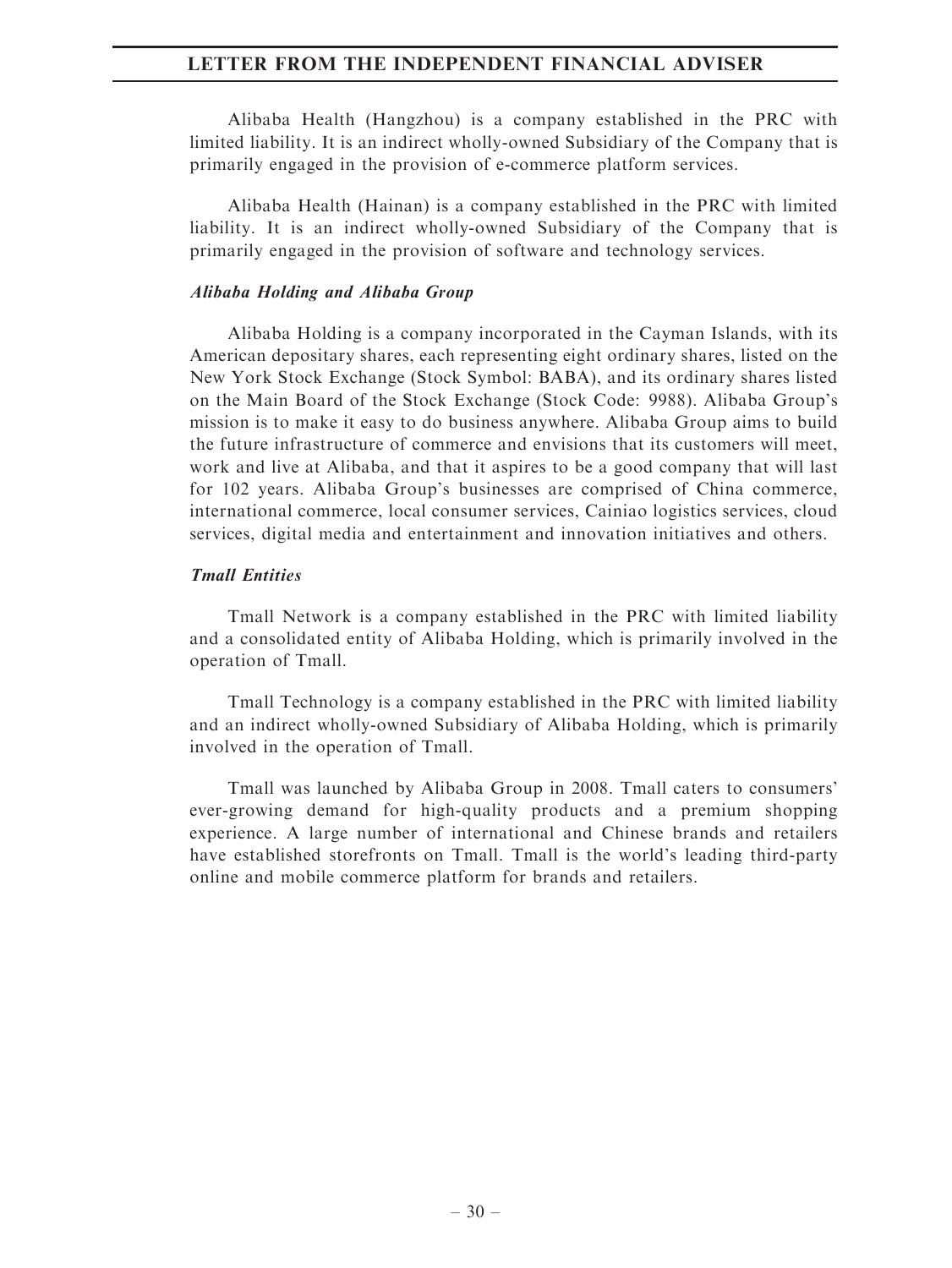#### 3. Reasons for and benefits of entering into the Renewed CCT Agreements

As stated in the Letter from the Board, the Company's mission is to provide accessible and affordable medical and healthcare services to the public. The Group has continued to leverage its strengths in the big health field to consolidate its business foundation and at the same time focusing on establishing a forward-looking plan for the future.

## 2023 Advertising Services Framework Agreement

The Group has identified the need for coordinated marketing and advertising services for the promotion of the Group's and its target merchants' products on various e-commerce platforms. The Group believes that the advertising services and resources provided by Alibaba Group are effective marketing tools which will enable the Group to reach out to more customers and boost the sales of the Group's and its target merchants' products, as well as enhancing the turnover of its stock in the pharmaceutical and healthcare products retail chain. Seeing the positive impact of Alibaba Group's advertising services on the Group's sales, the Group intends to allocate more resources to such advertising services provided by Alibaba Group going forward.

## 2023 Framework Technical Services Agreement

The Company's mission is to build an online platform where it will connect participants in China's healthcare market, so as to provide users with better medical and healthcare services. As always, Alibaba Group will continue to support the Company's development of its healthcare flagship platform and will continue to explore various cooperation models to help the Company to achieve its goal. Following the acquisition of Ali JK Medical Products Limited by the Company, the Tmall Entities have continued to incur operating costs to service the Target Merchants and provide the software technical services and platform used for the sale of the Target Products. Hence, the Company considers the 2023 Framework Technical Services Agreement to be necessary as the Software Technical Services from Tmall to the Company are crucial to the operations of the Target Merchants on Tmall.

As set out in the Interim Report, as at September 30, 2021, the number of annual active users of the Group's direct online stores has reached 90 million, representing an increase of 9 million as compared to half a year ago. Further, as at September 30, 2021, the Company served over 25,000 merchants, an increase of 3,000 compared to half a year ago. The number of stock keeping units also increased significantly by 7 million to the level exceeding 40 million as at September 30, 2021.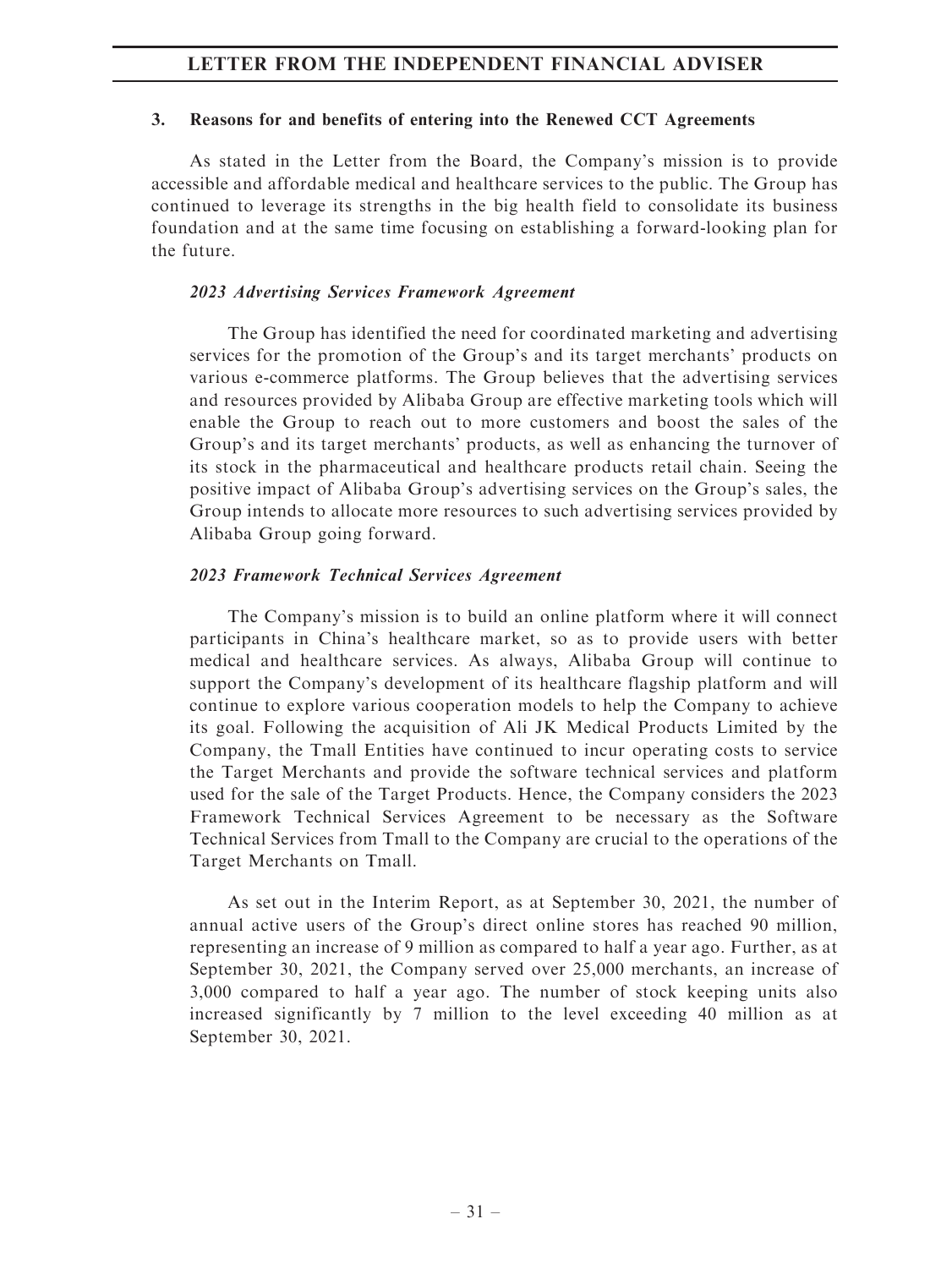As disclosed in the Interim Report, the revenue of the Group was approximately RMB9,357.7 million for the six months ended September 30, 2021, representing an increase of approximately 30.7% as compared to that for the six months ended September 30, 2020. The segment revenue for each of the Group's segments for the six months ended September 30, 2020 and 2021 are as follows:

#### Table 1: Segment revenue of the Group for the six months ended September 30, 2020 and 2021

|                                             | For the six months ended<br>September 30, |           |
|---------------------------------------------|-------------------------------------------|-----------|
|                                             | 2020<br>2021                              |           |
|                                             | RMB'000                                   | RMB'000   |
| Pharmaceutical direct sales business        | 6,036,024                                 | 8,118,994 |
| Pharmaceutical e-commerce platform business | 925,383                                   | 1,010,257 |
| Healthcare and digital services business    | 200,624                                   | 228,464   |
| Total                                       | 7,162,031                                 | 9,357,7   |

#### Source: the Interim Report

As shown above, all the three business segments of the Group recorded a growth for the six months ended September 30, 2021 compared with the six months ended September 30, 2020. In respect of the summarized financial performance of the Group's two main business segments (i.e. pharmaceutical direct sales business and pharmaceutical e-commerce platform business), the revenue of the Group's pharmaceutical direct sales business increased from approximately RMB6,036.0 million for the six months ended September 30, 2020 to approximately RMB8,119.0 million for the six months ended September 30, 2021, representing a year-on-year growth of approximately 34.5%, and maintained strong growth momentum, while the revenue of the Group's pharmaceutical e-commerce platform business increased from approximately RMB925.4 million for the six months ended September 30, 2020 to approximately RMB1,010.3 million for the six months ended September 30, 2021, representing a year-on-year growth of approximately 9.2%.

We have also analysed the growth and the prospects of the Chinese online retail sales industry in the PRC. According to the press release published by the National Bureau of Statistics of China dated January 18, 2022, from January 2021 to December 2021, the national online retail sales in China reached approximately RMB13,088.4 billion, representing a year-on-year increase of approximately 14.1% (year-on-year increase for January 2020 to December 2020: 11.5%). The above growth in product sales indicates for another good year of the Chinese online retail sales industry during the year ending March 31, 2023. The 11.11 Global Shopping Festival began in 2009 as an event for merchants and consumers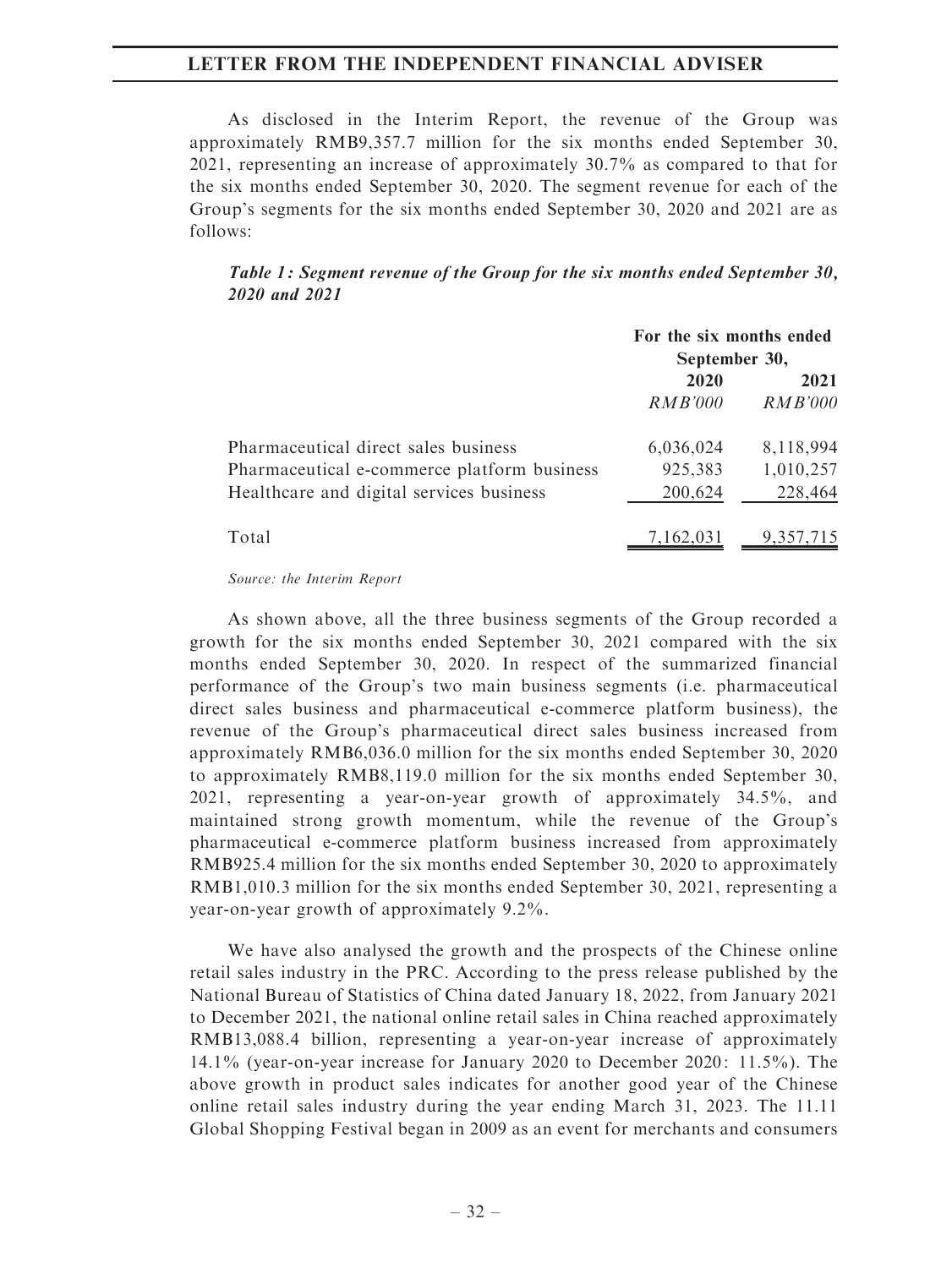to raise awareness about the value of online shopping and is a major online retail sales event in the PRC. According to the news published on the company website of Alibaba Holding on November 11, 2021, the 11.11 Global Shopping Festival generated approximately RMB540.3 billion in gross merchandise value (GMV), during the 11-day campaign from November 1, 2021 to November 11, 2021, representing a year-on-year increase of approximately 8.5% compared to that of the corresponding period last year (year-on-year increase for November 1, 2020 to November 11, 2020: 26%).

In view of the above, in particular, the aforesaid steady growth trends of the Group's main business segments and the Chinese online retail sales industry, we agree with the Board the need for the Group to seek continuous co-operation and assistance from the relevant counterparties of the Renewed CCT Agreements on aspects covering advertising services and software technical services.

#### 4. Principal terms of the Renewed CCT Agreements

Summaries of the principal terms of each of the Renewed CCT Agreements are set out in the sub-sections below.

#### 4.1. 2023 Advertising Services Framework Agreement

| Date     |                                                                        | $\therefore$ February 4, 2022                                                                                                                                                                                                                                       |  |  |  |
|----------|------------------------------------------------------------------------|---------------------------------------------------------------------------------------------------------------------------------------------------------------------------------------------------------------------------------------------------------------------|--|--|--|
| Parties  | (1) the Company (for itself and on behalf of its<br>Subsidiaries); and |                                                                                                                                                                                                                                                                     |  |  |  |
|          |                                                                        | Alibaba Holding (for itself and on behalf of its<br>(2)<br>Subsidiaries and affiliates)                                                                                                                                                                             |  |  |  |
| Duration | ÷                                                                      | Subject to approval by the Independent Shareholders at<br>the SGM, the 2023 Advertising Services Framework<br>Agreement will commence from the Effective Date and<br>end on March 31, 2023, unless otherwise terminated in<br>accordance with the terms thereunder. |  |  |  |

## Services to be provided

Pursuant to the 2023 Advertising Services Framework Agreement, Alibaba Group has agreed that Alibaba Group will provide to the Group the Advertising Services, including but not limited to the display of advertisements on various platforms supported by Alibaba Group, including the Alibaba Group Platforms or other third-party platforms, from time to time in accordance with the underlying agreements and the standard terms and conditions (as applicable) as amended and published on the relevant online platforms operated by Alibaba Group. The Group shall pay Alibaba Group the advertising fees.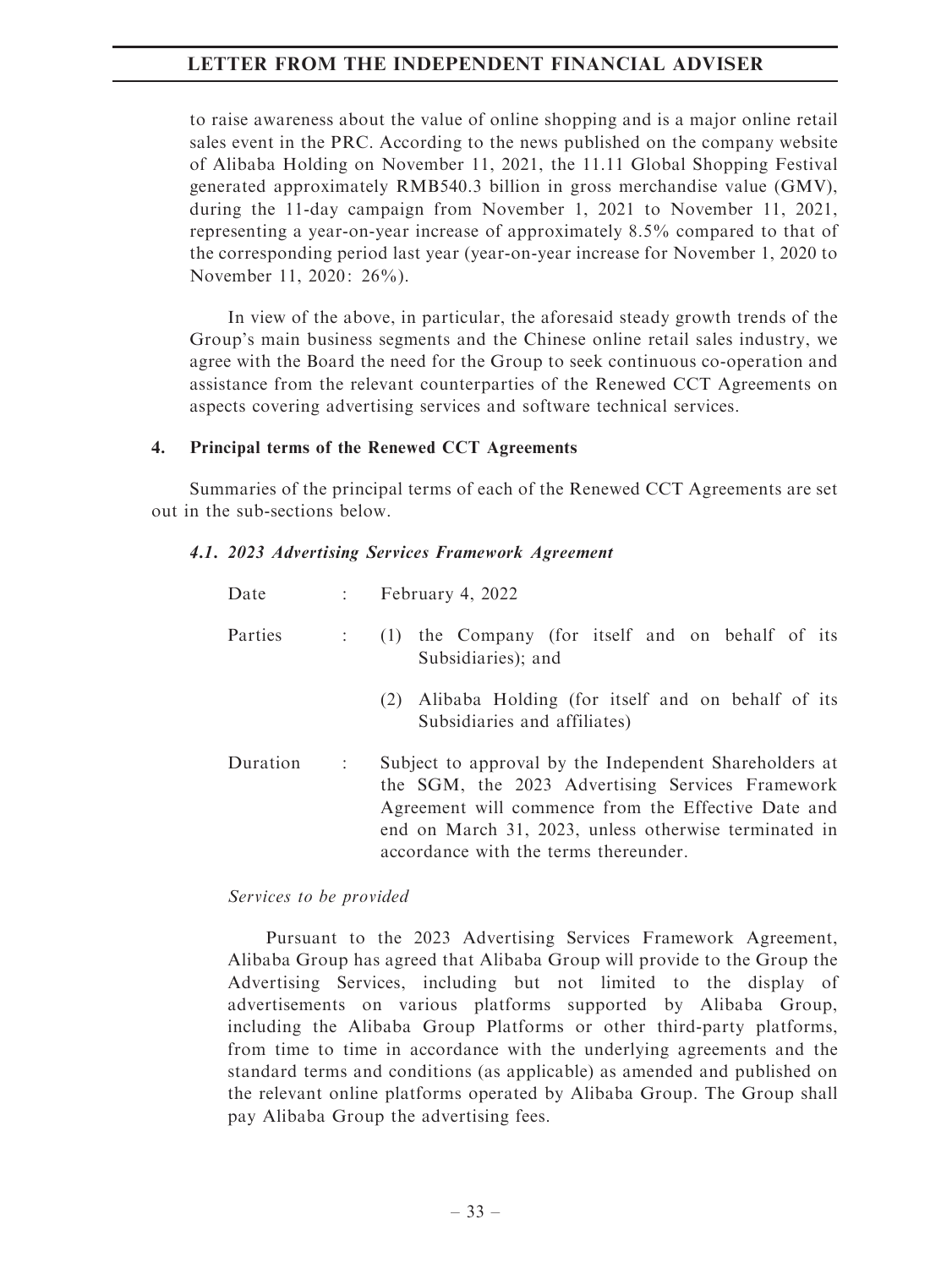#### Service fees, pricing terms and payment terms

The service fees shall be calculated in accordance with the underlying agreements and the standard terms and conditions (as applicable) as amended and published on the respective online platforms operated by Alibaba Group from time to time. As at the Latest Practicable Date, the service fees included without limitation the following major components:

- (i) CPM (cost per impression) model advertising services. Advertisements are displayed on the various platforms operated by Alibaba Group and other third parties and Alibaba Group charges advertising fees each time the advertisement is displayed, i.e. a unit price for every 1,000 impressions served. The unit prices of certain CPM model advertisements are fixed while the unit prices of other advertisements are determined through an auction system. Where the auction system applies, the Group offers bid prices for the relevant advertisement spaces, taking into account the commercial circumstances and comparable prices offered by other independent third-party advertisers on other advertising platforms. Alibaba Group's systems automatically accept the highest bids for each advertising space where the auction process is used. The fixed prices currently charged by Alibaba Group and the bid prices currently offered by the Group which have been accepted under the CPM model range from RMB5 to RMB150 per 1,000 impressions, depending on the designated space, size, advertising format, timing and targeted users;
- (ii) CPC (cost per click) model advertising services. Advertisements are displayed on the various platforms operated by Alibaba Group and other third parties and Alibaba Group charges advertising fees each time a user clicks on the displayed advertisement. The unit prices for CPC model advertisements are determined through an auction system, under which the Group offers bid prices for the relevant advertisement spaces, taking into account the commercial circumstances and comparable prices offered by other independent third-party advertisers on other advertising platforms. Alibaba Group's systems automatically accept the highest bids for each advertising space where the auction process is used. The bid prices currently offered by the Group which have been accepted under the CPC model range from RMB0.5 to RMB10 per click, depending on the size, advertising format and timing of the advertisement; and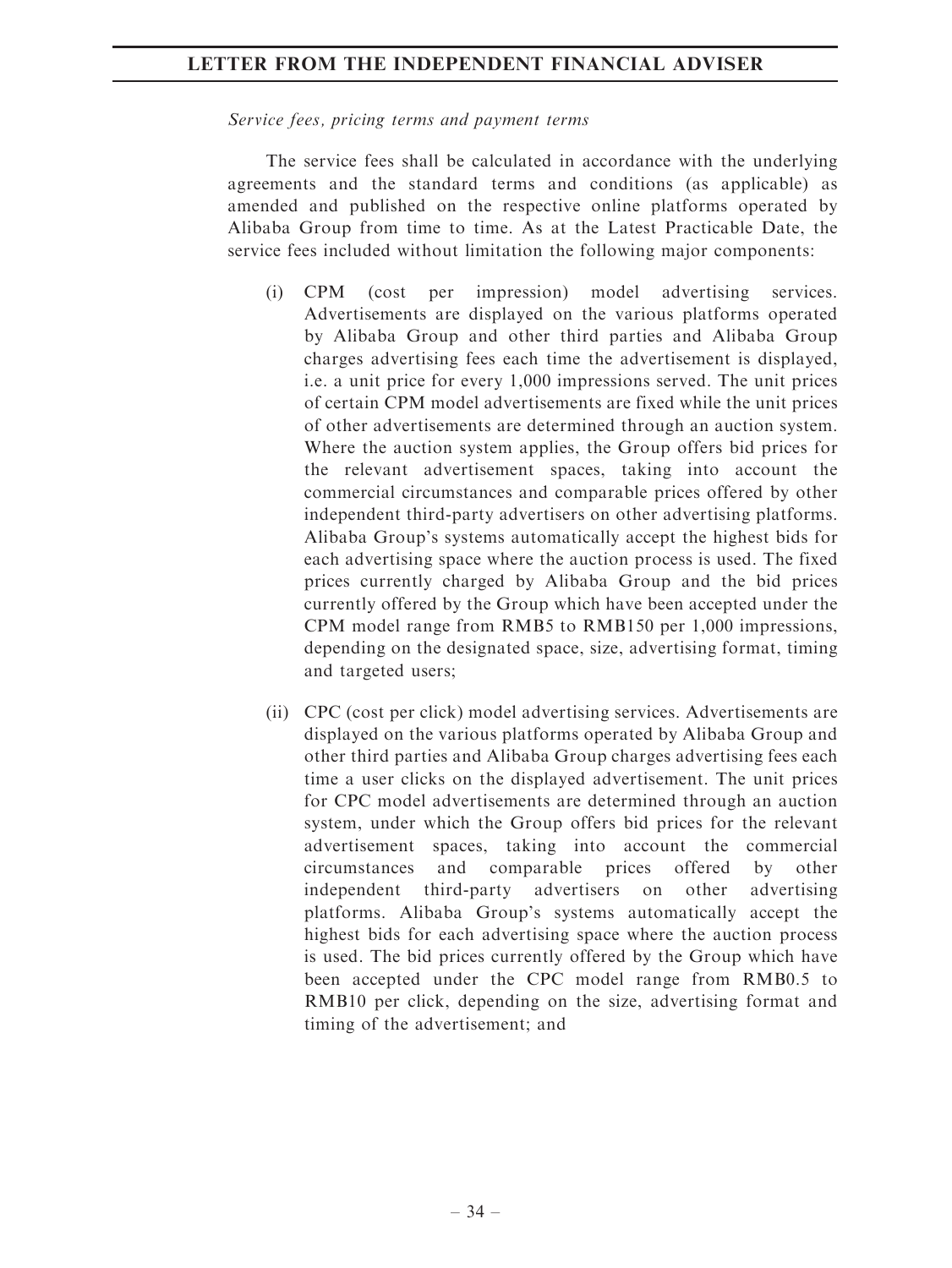(iii) project-based advertising services. Alibaba Group provides project-based advertising campaign services, whereby it offers advertisements on its advertising platforms for a certain advertising period. Alibaba Group charges advertising fees based on a cost per time (CPT) model (i.e. advertising fees are charged based on the amount of time displayed). The specific location, timing and frequency of the advertisements displayed on various platforms during the period will be determined by Alibaba Group.

Since the service fees charged by Alibaba Group for the Advertising Services are determined in accordance with the underlying standard agreements and the standard terms and conditions (as applicable) as amended and published on the respective online platforms operated by Alibaba Group from time to time, which equally apply to other independent third-party customers, the Company considers that the pricing terms under the 2023 Advertising Services Framework Agreement are no less favourable than the general terms available to other independent third parties.

Based on our research, according to the market data regarding the social media advertising costs in 2022 disclosed on the website of WebFX entitled, a leading global tech-enabled digital marketing solutions provider and social media agency, we note that the CPM charged by Facebook, Instagram, YouTube, LinkedIn, Twitter and Pinterest (collectively, the "Leading Global Social Media Platforms'') currently range from approximately US\$6.46 (equivalent to approximately RMB40.8 based on an approximate exchange rate of US\$1 to RMB6.32 published by the State Administration of Foreign Exchange on January 26, 2022, and the same exchange rate is applied consistently below) to US\$30 (equivalent to approximately RMB189.6) per 1,000 impressions with an average of approximately US\$11.31 (equivalent to approximately RMB71.5) per 1,000 impressions. The fixed prices currently charged by Alibaba Group and the bid prices currently offered by the Group which have been accepted under the CPM model range from RMB5 to RMB150 per 1,000 impressions which compare favourably against those charged by the Leading Global Social Media Platforms. We also note that the CPC charged by the Leading Global Social Media Platforms range from approximately US\$0.38 (equivalent to approximately RMB2.4) to US\$5.26 (equivalent to approximately RMB33.2) per click with an average of approximately US\$2.48 (equivalent to approximately RMB15.7) per click. The bid prices currently offered by the Group which have been accepted under the CPC model range from RMB0.5 to RMB10 per click which also compare favourably against those charged by the Leading Global Social Media Platforms. Based on the aforementioned comparisons, we consider the CPM and the CPC currently charged by Alibaba Group to be in line with the market and are generally favourable when compared to those charged by the Leading Global Social Media Platforms.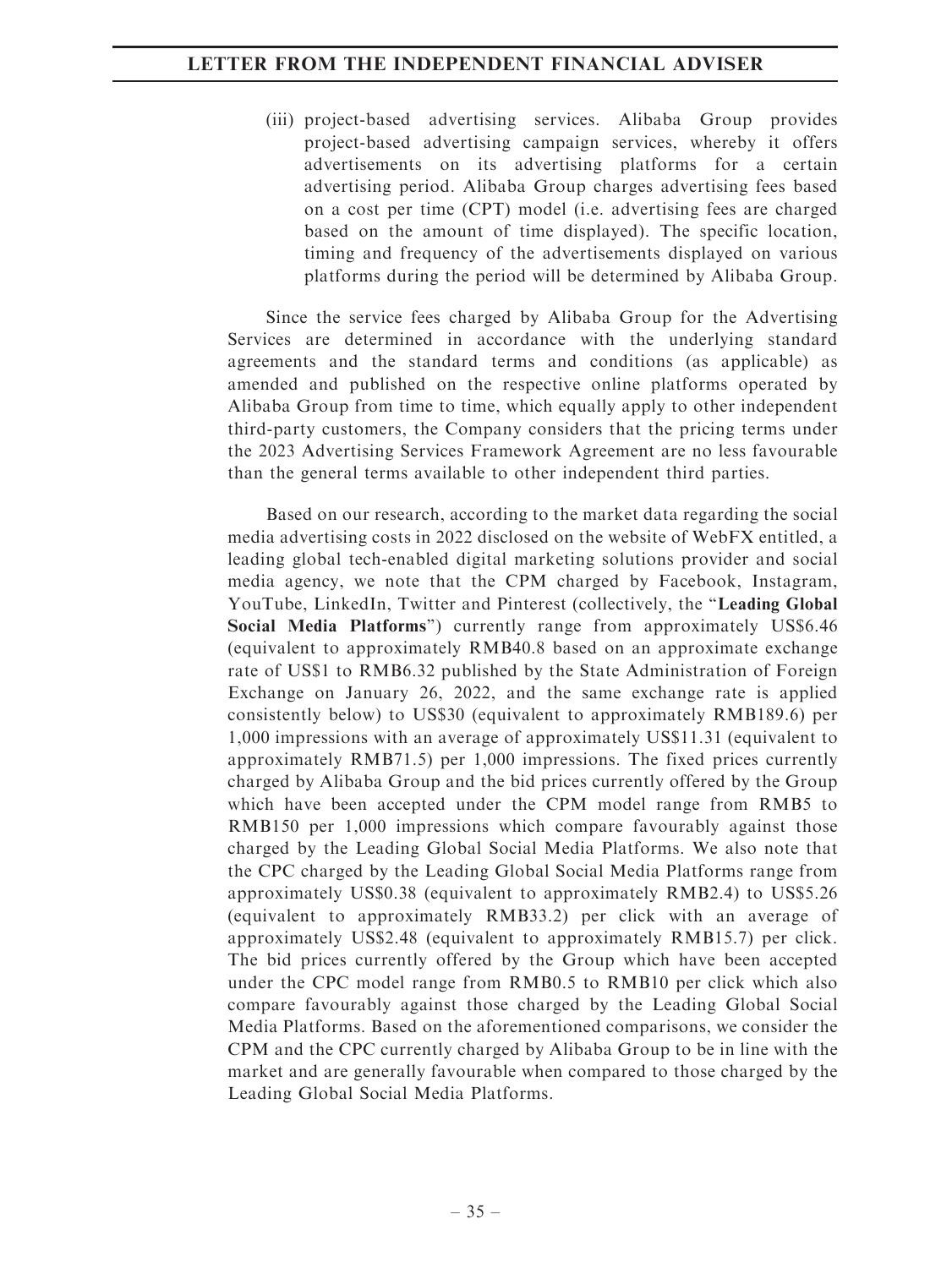We have discussed with the Management and understand that Alibaba Group currently provides advertising services to other independent third-party customers. Therefore, the service fees to be charged by Alibaba Group to the Group for the Advertising Services would be comparable to those charged to other independent third customers. Lastly, we note that the pricing terms of the 2023 Advertising Services Framework Agreement continue to follow those of the 2022 Advertising Services Framework Agreement. Based on the above, we are of the view that the pricing terms for the service fees to be received by Alibaba Group from the Group under the 2023 Advertising Services Framework Agreement are on normal commercial terms which are no less favourable to the Group than those available to other independent third parties.

## 4.2. 2023 Framework Technical Services Agreement

| Date     | $1 - 1$       | February 4, 2022                                                                                                                                                                                                                                                  |  |  |  |
|----------|---------------|-------------------------------------------------------------------------------------------------------------------------------------------------------------------------------------------------------------------------------------------------------------------|--|--|--|
| Parties  |               | (1) Alibaba Health (Hangzhou);                                                                                                                                                                                                                                    |  |  |  |
|          |               | Alibaba Health (Hainan); and<br>(2)                                                                                                                                                                                                                               |  |  |  |
|          |               | the Tmall Entities<br>(3)                                                                                                                                                                                                                                         |  |  |  |
| Duration | $\mathcal{L}$ | Subject to approval by the Independent Shareholders at<br>the SGM, the 2023 Framework Technical Services<br>Agreement will commence from the Effective Date and<br>end on March 31, 2023, unless otherwise terminated in<br>accordance with the terms thereunder. |  |  |  |

#### Services to be provided

Pursuant to the 2023 Framework Technical Services Agreement, the Tmall Entities have agreed to provide the Software Technical Services, including but not limited to the following services:

(i) Software technical services: the Tmall Entities will provide software technical support to Alibaba Health (Hangzhou) and Alibaba Health (Hainan) or the Target Merchants as requested by Alibaba Health (Hangzhou) and Alibaba Health (Hainan) for the Tmall Software Services Fees. The software technical support includes product information display services on Tmall and related software technology services;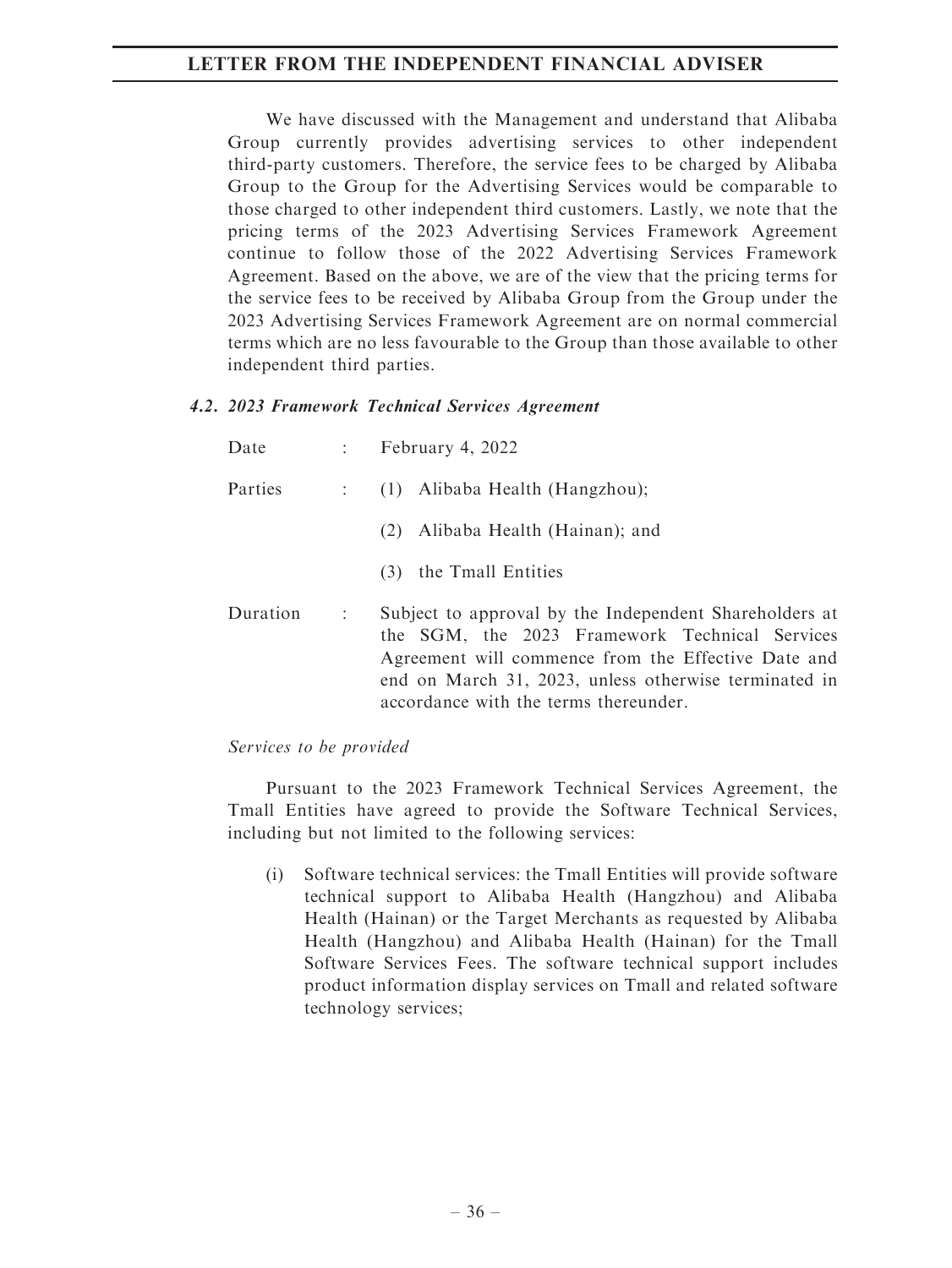- (ii) Internet information services and secondary domain names: as the platform provider and operator, the Tmall Entities will provide Tmall.com and the secondary domain names to the Target Merchants as a platform for the Target Merchants' operation of business. The secondary domain name services being provided by the Tmall Entities will not be charged to Alibaba Health (Hangzhou), Alibaba Health (Hainan), the Target Merchants or consumers for the time being; and
- (iii) Other services: the Tmall Entities may provide the Target Merchants with additional services including but not limited to marketing services and Merchant customer services. The Tmall Entities will not charge Alibaba Health (Hangzhou) and Alibaba Health (Hainan) for those services unless Alibaba Health (Hangzhou) and Alibaba Health (Hainan) request such services, in which case the parties will agree on a separate service fee.

From time to time, the Tmall Entities may organize platform-wide promotional events in which they coordinate with the Merchants on Tmall, including the Target Merchants, through the Company, to offer discounts to consumers over a period of time and implement customer loyalty programs to encourage repeat purchase.

## Service fees, pricing terms and payment terms

Alibaba Health (Hangzhou) and Alibaba Health (Hainan) shall pay the Tmall Software Services Fees to the Tmall Entities equal to 50% of the Alibaba Health Software Services Fees received by Alibaba Health (Hangzhou) and Alibaba Health (Hainan) from the Target Merchants for the transactions of selling the Target Products on Tmall and utilizing services provided by the Tmall Entities.

The Alibaba Health Software Services Fees are calculated as a percentage of the value of completed sales of the Target Products sold on Tmall, in accordance with the underlying agreements and the standard terms and conditions (as applicable) as amended and published on Tmall from time to time and such fee rate is currently ranging from 3% to 4%. The Alibaba Health Software Services Fees will then be deducted from the receivables of the relevant Target Merchant and paid to Alibaba Health (Hangzhou) and Alibaba Health (Hainan) after a customer confirms the receipt of the Target Products being purchased on Tmall. The finance department of the Company will cross-check the amount of the Tmall Software Services Fees being paid to the Tmall Entities on a monthly basis to ensure the accuracy of the amount. The Tmall Software Services Fees shall be settled in cash on a monthly basis. The Tmall Software Services Fees are determined by reference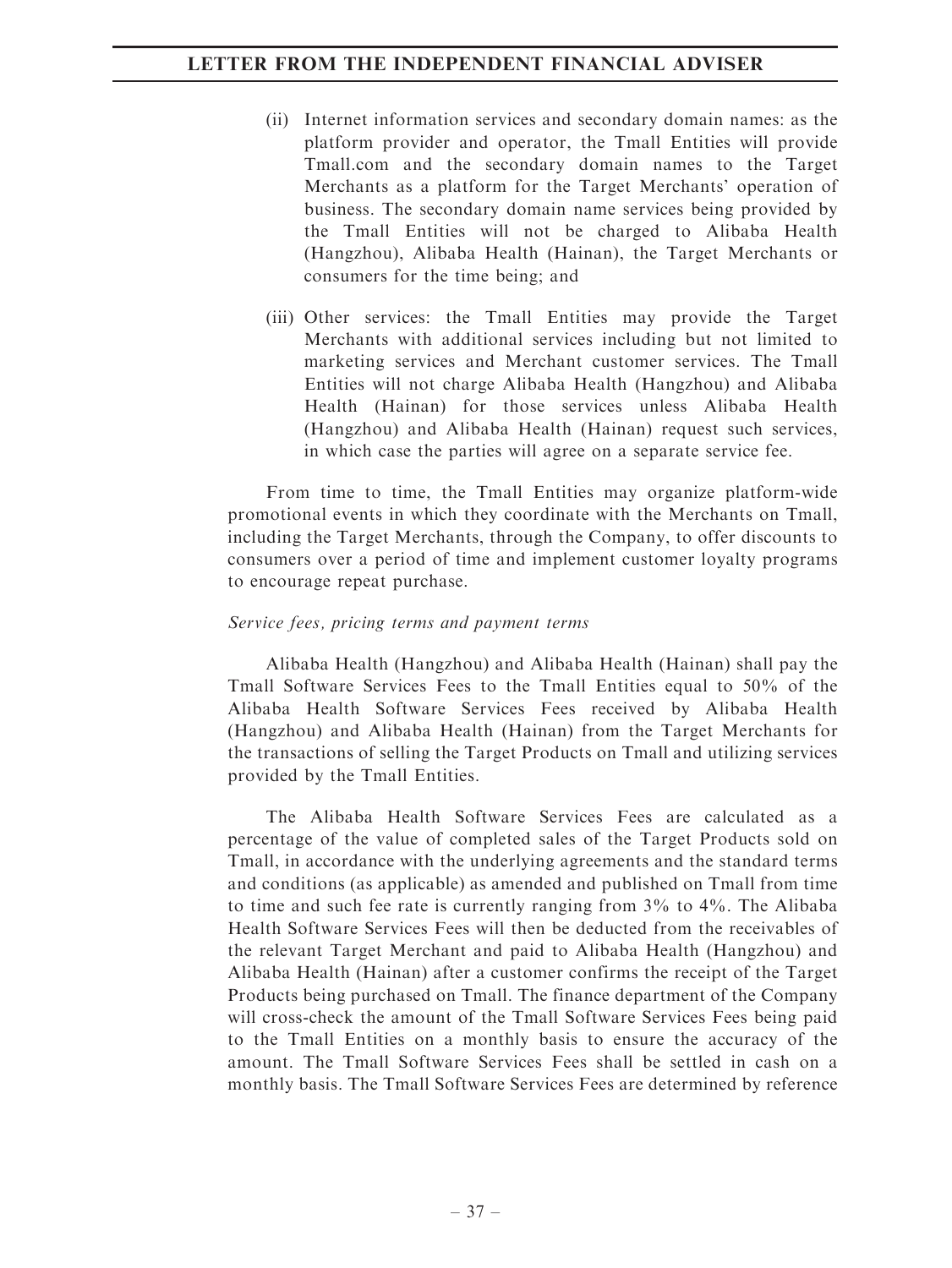to, among other things, the operating costs expected to be incurred by the Tmall Entities in providing the Software Technical Services including staff costs and technical support expenses.

The Tmall Entities will ensure that the terms in respect of the Software Technical Services provided to Alibaba Health (Hangzhou) and Alibaba Health (Hainan) are no less favourable than the general terms available to other independent third parties.

We note that Alibaba Health (Hangzhou) and Alibaba Health (Hainan) shall pay the Tmall Software Services Fees to the Tmall Entities equal to 50% of the Alibaba Health Software Services Fees received by Alibaba Health (Hangzhou) and Alibaba Health (Hainan) from the Target Merchants for transactions of selling the Target Products on Tmall and utilizing services provided by the Tmall Entities. The Alibaba Health Software Services Fees are calculated as a percentage of the value of completed sales of the Target Products sold on Tmall, in accordance with the underlying agreements and the standard terms and conditions (as applicable) as amended and published on Tmall from time to time and such fee rate is currently ranging from 3% to 4% of the value of completed sales of the Target Products sold on Tmall and will be deducted from the receivables of the relevant Target Merchant and paid to Alibaba Health (Hangzhou) and Alibaba Health (Hainan) after a customer confirms the receipt of the Target products he or she purchases on Tmall.

We understand from the discussion with the Management that in determining the Tmall Software Services Fees payable to the Tmall Entities they have taken into consideration factors such as the amount of work needed, efficiency and expertise of the services provided by the Tmall Entities and effectiveness of communication of the service providers in relation to the operating costs expected to be incurred by the Tmall Entities in providing the services including staff costs and technical support expenses before deciding on the revenue sharing arrangement. During our independent research, we found one comparable transaction from the annual report for the year ended December 31, 2020 of JD Health International Inc. (stock code: 6618) (''JD Health", together with subsidiaries, "JD Health Group") that JD Health entered into a technology and traffic support services framework agreement with JD.com on November 23, 2020 (the "JDH Technology and Traffic Support Services Framework Agreement''), pursuant to which JD.com and its subsidiaries and consolidated affiliated entities (''JD Group''), excluding JD Health Group, would provide JD Health Group technology and traffic support services through its online platforms (e.g. JD.com). The technology and traffic support services under the JDH Technology and Traffic Support Services Framework Agreement primarily include user traffic support, branding activities, operational support and advertisement access for JD Health Group's merchants and suppliers. JD Group will charge commissions by applying a fixed rate of up  $3\%$  (the "JDH Technology and Traffic Support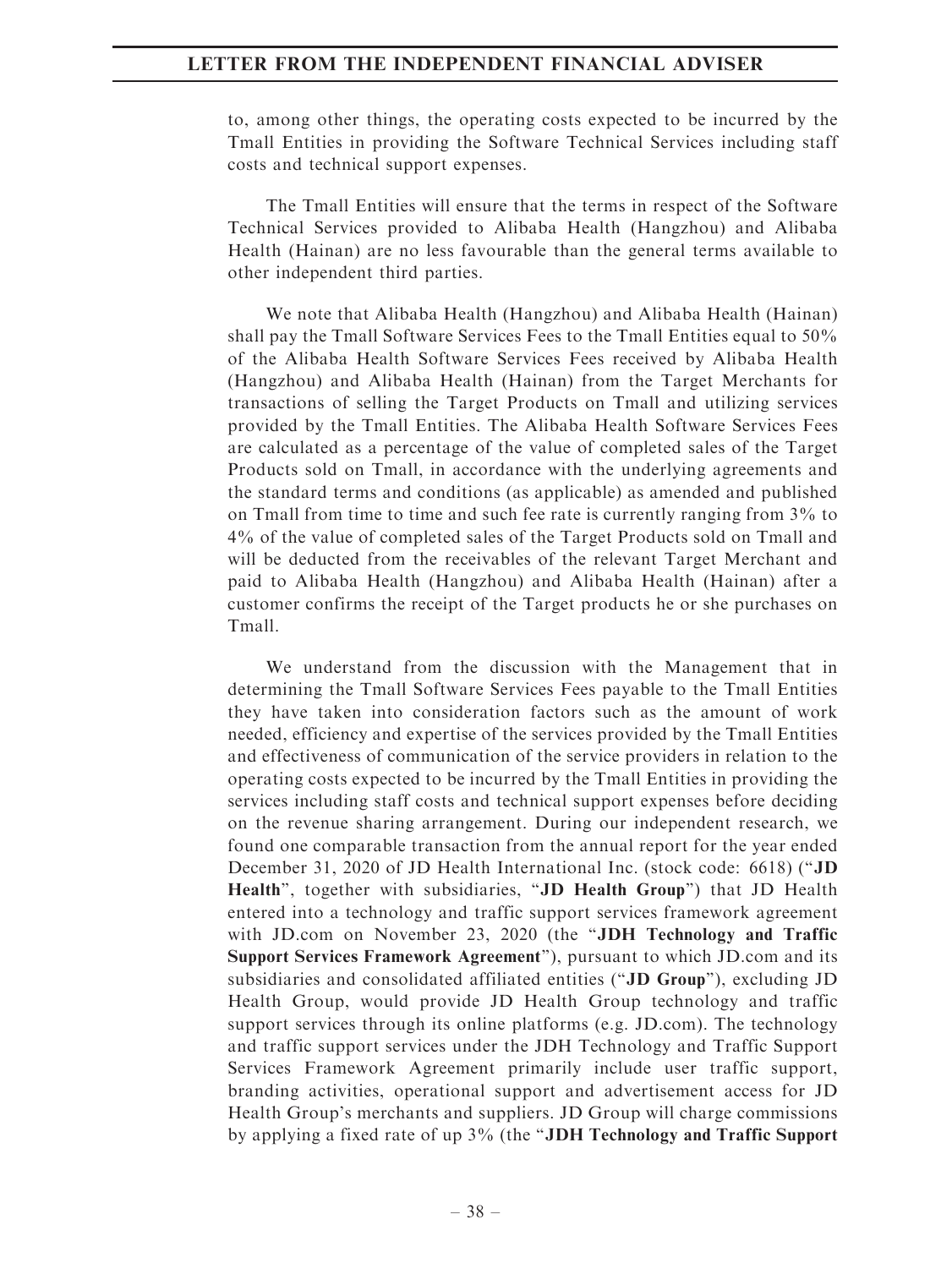Services Fees'') on the value of the fulfilled orders of healthcare products and services generated through JD Group's online platforms. In our view, the JDH Technology and Traffic Support Services Framework Agreement is the closest market comparable to the 2023 Framework Technical Services Agreement in terms of the nature of the technology and support services they provide. We note the Tmall Software Services Fees (i.e. 50% of 3% to 4% of the value of completed sales of the Target Products sold on Tmall) is generally in line with the JDH Technology and Traffic Support Services Fees (up to 3% on the value of the fulfilled orders of healthcare products and services generated through JD Group's online platforms) although it only has to bear 50% of the Alibaba Health Software Services Fees chargeable on completed sales of the Target Products.

Lastly, we note that the pricing terms of the 2023 Framework Technical Services Agreement continue to follow those of the 2022 Framework Technical Services Agreement. Based on the above, we are of the view that the pricing terms for the service fees to be received by the Tmall Entities from the Group under the 2023 Framework Technical Services Agreement are on normal commercial terms which are no less favourable to the Group than those available to other independent third parties.

#### 5. Internal controls for the Group's continuing connected transactions

As set out in the Letter from the Board, with regard to the internal controls of the Company and as previously disclosed in the 2021 Circular, the Company has adopted adequate internal control measures to comply with the Listing Rules requirements with respect to the supervision and monitoring of the annual caps of the transactions contemplated under the Renewed CCT Agreements. The finance department of the Company has been collecting and will continue to collect information on the actual transactions conducted with the relevant parties, and the corresponding service fees to be incurred under the Renewed CCT Agreements, on a monthly basis and has been updating such information to the legal department and the chief financial officer of the Company to monitor these transaction amounts.

The Company will continue to closely monitor the implementation of the Renewed CCT Agreements and, in the event that any adjustment to an annual cap becomes foreseeable, will take prompt action to make necessary disclosure and obtain the Independent Shareholders' approval.

The Company's external auditors will review the continuing connected transactions under each of the Renewed CCT Agreements annually to check and confirm (among other things) whether the pricing terms have been adhered to and whether the relevant annual caps have been exceeded. The relevant counterparties to the Renewed CCT Agreements have agreed to allow the Company and its external auditors to access the information necessary to report on the non-exempt continuing connected transactions contemplated under the respective Renewed CCT Agreements.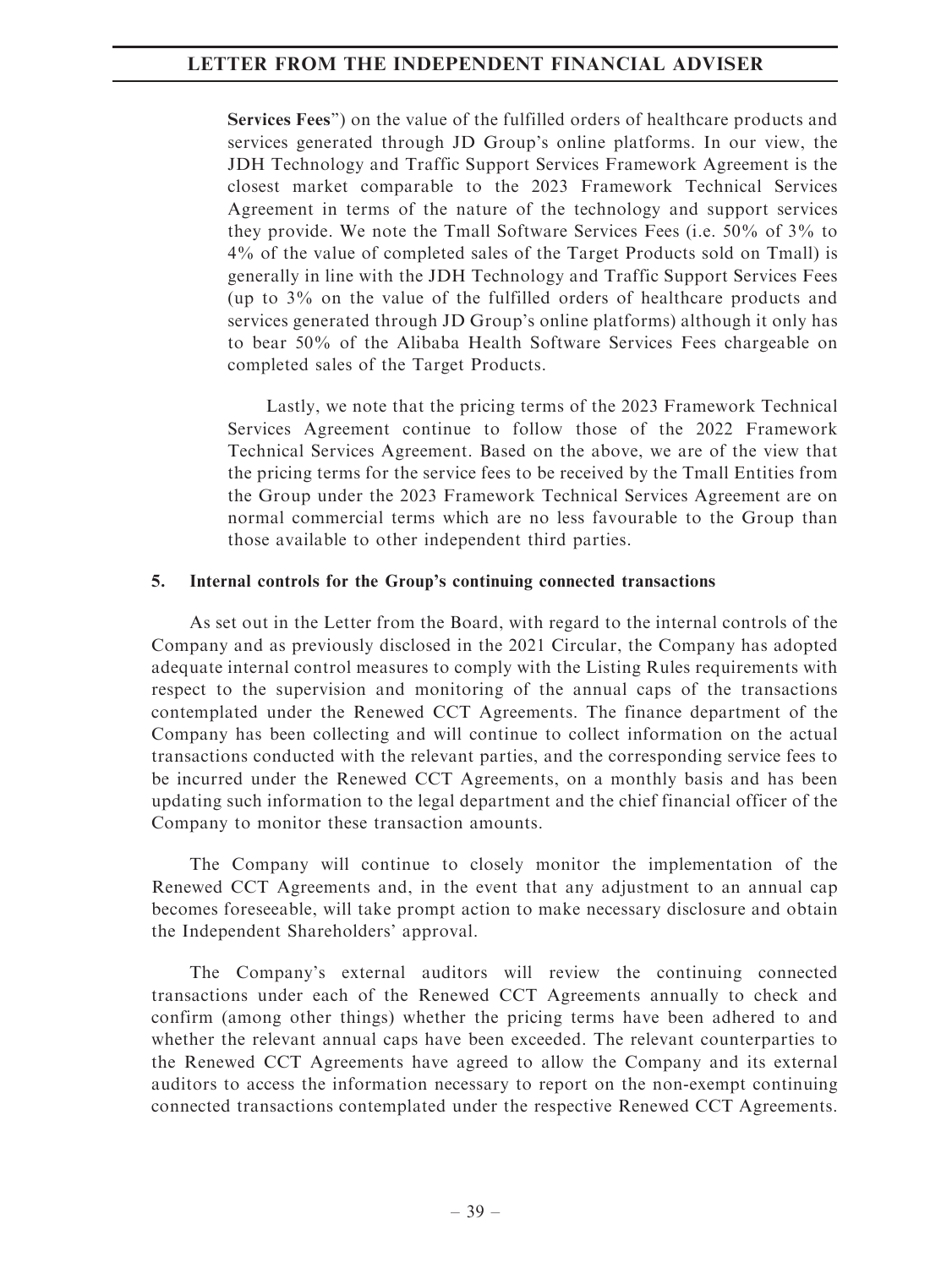The independent non-executive Directors will review the continuing connected transactions under the Renewed CCT Agreements annually to check and confirm whether such continuing connected transactions have been conducted in the ordinary and usual course of business of the Group, on normal commercial terms or better, in accordance with the relevant agreements governing them on terms that are fair and reasonable and in the interests of the Company and the Shareholders as a whole, and whether the internal control procedures put in place by the Company are adequate and effective to ensure that such continuing connected transactions are conducted in accordance with the pricing policies set out in such relevant agreements.

#### Supervision and monitoring of the annual caps

For the supervision and monitoring of the annual caps of the transactions contemplated under the Existing CCT Agreements, we have obtained and reviewed three individual monthly update samples (the "Monthly Update Samples'') for each of the Existing CCT Agreements, selected by us randomly, in relation to the actual transactions conducted with the relevant parties under each of the Existing CCT Agreements which were collected by the finance department of the Company and updated such information to the legal department and the chief financial officer of the Company. As each of the Existing CCT Agreements had a term commencing from April 1, 2021 and ending on March 31, 2022, so there were only 11 monthly updates samples available up to the Latest Practicable Date, we consider the three Monthly Update Samples selected randomly from 11 monthly update samples to be generally sufficient and representative. We have also obtained the internal approval guideline for continuing connected transactions of the Group (the " $CCT$  Guideline"). As noted from the CCT Guideline, it sets out the work flow of renewing the existing continuing connected transactions of the Group with details of timeline and approval required. From the review of the Monthly Update Samples, we note that: (i) the respective year-to-date transaction amount in the financial year and the relevant annual cap utilization rate were clearly stated in the respective Monthly Update Samples by the finance department of the Company; and (ii) the respective Monthly Update Samples were reported shortly after the relevant months ends to the legal department and the chief financial officer of the Company. Based on the above, we consider that the Company has adopted adequate internal control measures to be able to comply with the Listing Rules requirements with respect to the supervision and monitoring of the annual caps of the transactions contemplated under the Existing CCT Agreements.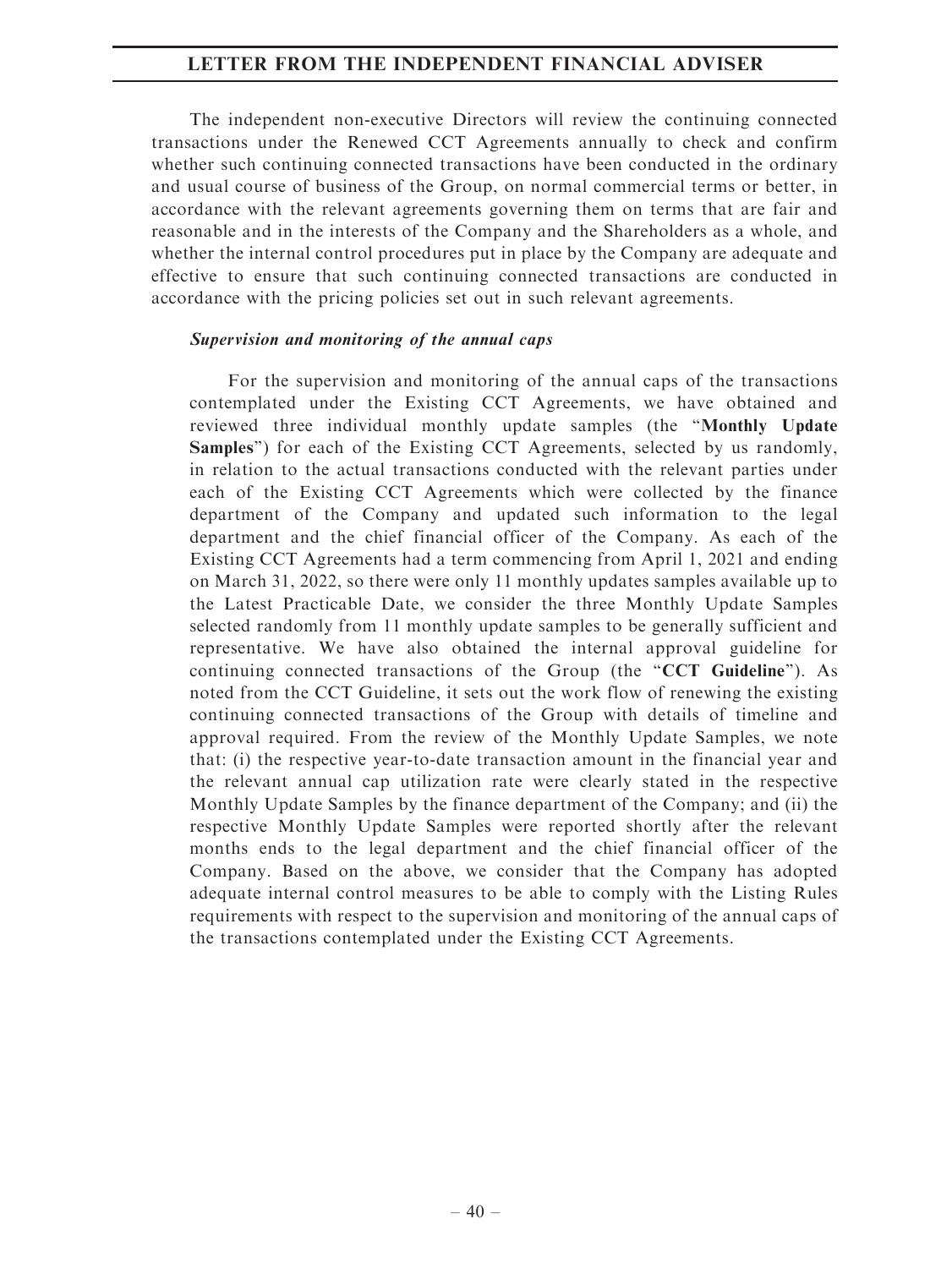#### Pricing policies

We understand that the service fees under: (i) the 2023 Advertising Services Framework Agreement shall be calculated in accordance with the underlying agreements and the standard terms and conditions (as applicable) as amended and published on the respective online platforms operated by Alibaba Group from time to time which equally apply to other independent third party customers; and (ii) the 2023 Framework Technical Service Agreement shall equal to 50% of the Alibaba Health Software Services Fees received by Alibaba Health (Hangzhou) and Alibaba Health (Hainan) from the Target Merchants for the transactions of selling the Target Products on Tmall and utilizing services provided by the Tmall Entities where the Alibaba Health Software Services Fees are calculated as a percentage (currently ranging from 3% to 4%) of the value of completed sales of the Target Products sold on Tmall, in accordance with the underlying agreements and the standard terms and conditions (as applicable) as amended and published on Tmall from time to time. These pricing policies are similar to those under the Existing CCT Agreements.

We have collected and reviewed the review results issued by the Company's external auditors and the independent non-executive Directors for the year ended March 31, 2021 and noted no exception which have shown the relevant continuing connected transactions had been conducted in accordance with the pricing policies set out in the relevant agreements.

Given the above, we concur with the Company that it has adopted adequate internal control measures to comply with the Listing Rules Requirements with respect to (i) the supervision and monitoring of the annual caps of the transactions contemplated under the Renewed CCT Agreements; and (ii) ensuring that the relevant continuing connected transactions will be conducted in accordance with the pricing policies set out in the Renewed CCT Agreements.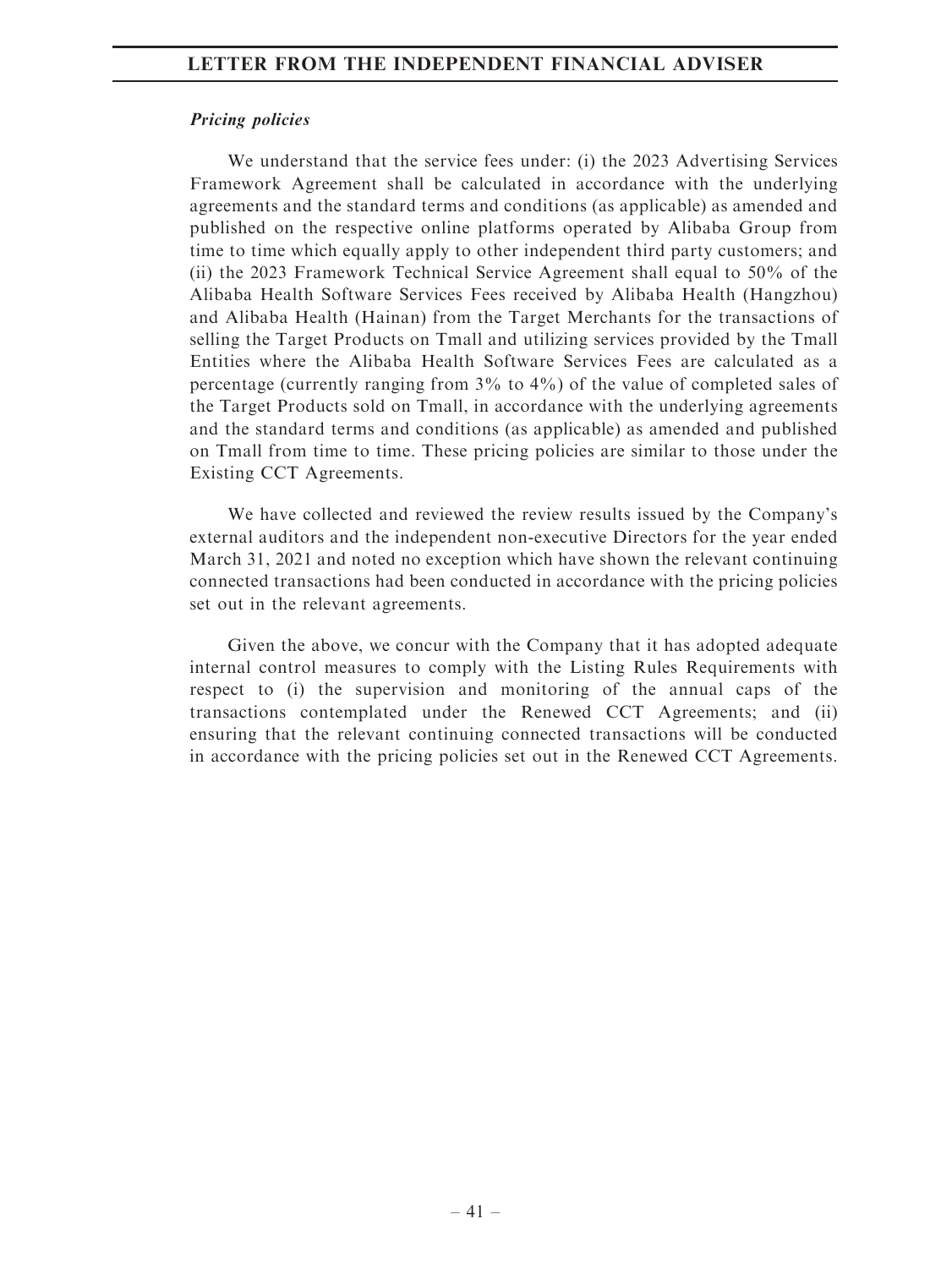#### 6. Historical amounts and basis for determining the annual caps

The historical transaction amounts for the year ended March 31, 2021, the existing annual caps for the year ending March 31, 2022, the approximate unaudited transaction amounts for the nine months ended December 31, 2021 based on the management accounts and the proposed annual caps relating to each of the Renewed CCT Agreements for the year ending March 31, 2023 are set out below:

Table 2: Historical amounts of the annual caps, existing annual caps and proposed annual caps

|                                                  | Approximate<br>historical<br>amounts for the<br>year ended<br>(RMB'000) | <b>Existing annual</b><br>caps for the<br>year ending<br>March 31, 2021 March 31, 2022<br>(RMB'000) | Approximate<br>unaudited<br>transaction<br>amounts for the<br>nine months<br>ended<br>December 31,<br>unaudited<br>management<br>accounts<br>(RMB'000) | 2021 based on Proposed annual<br>caps for the<br>year ending<br>March 31, 2023<br>(RMB'000) |
|--------------------------------------------------|-------------------------------------------------------------------------|-----------------------------------------------------------------------------------------------------|--------------------------------------------------------------------------------------------------------------------------------------------------------|---------------------------------------------------------------------------------------------|
| 2023 Advertising Services<br>Framework Agreement | 378,573                                                                 | 1,150,000                                                                                           | 684,374                                                                                                                                                | 1,850,000                                                                                   |
| 2023 Framework Technical<br>Services Agreement   | 794,555                                                                 | 1,250,000                                                                                           | 630,612                                                                                                                                                | 1,100,000                                                                                   |

Source: the Letter from the Board

The proposed annual cap amount under the 2023 Advertising Services Framework Agreement was determined with reference to (i) the historical transaction amounts incurred for the year ended March 31, 2021 and the nine months ended December 31, 2021 based on unaudited management accounts under the 2022 Advertising Services Framework Agreement; (ii) the Group's marketing plans for the year ending March 31, 2023; and (iii) the expected marketing needs of the Group and its target merchants for the year ending March 31, 2023.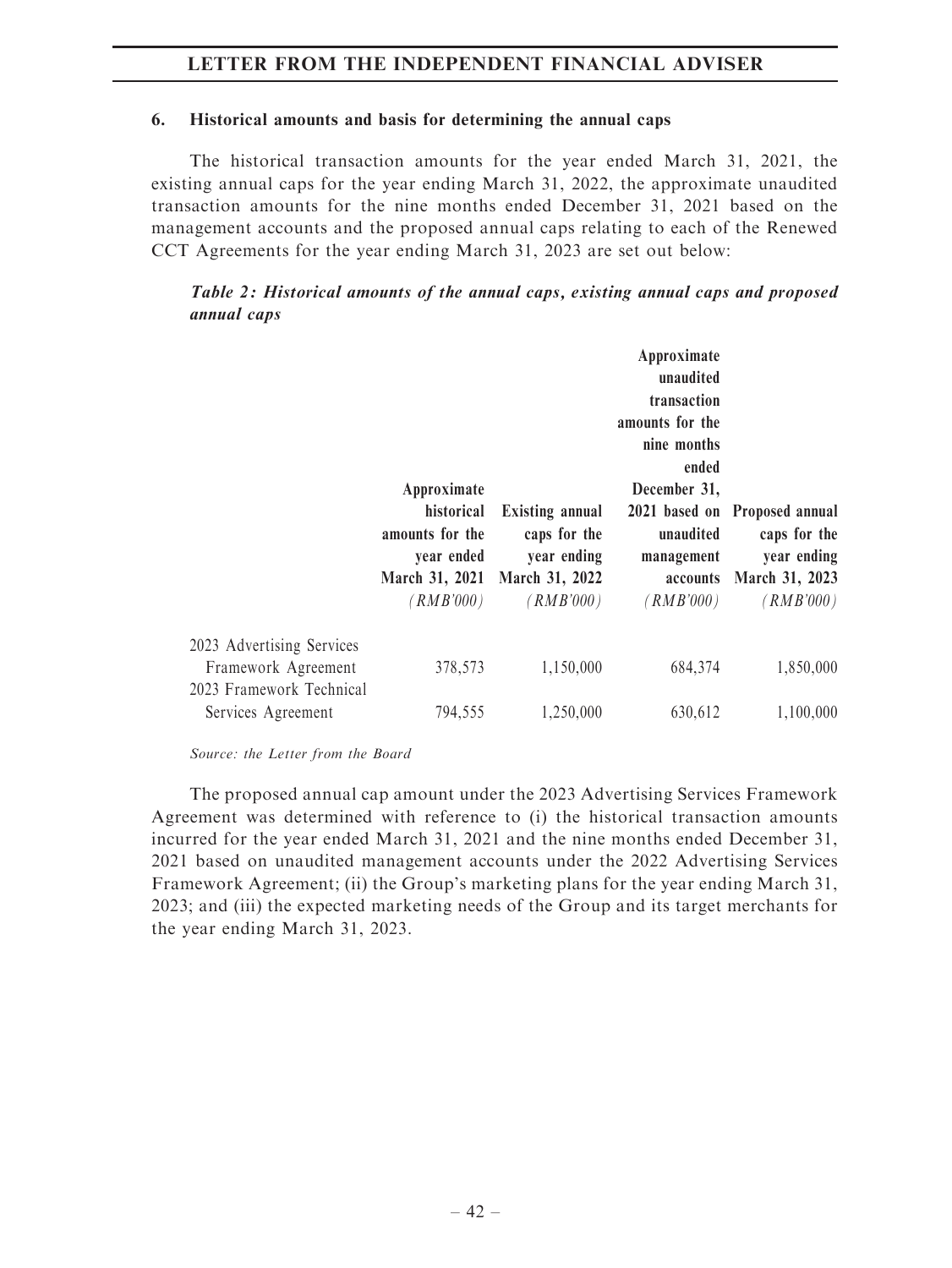The proposed annual cap amount under the 2023 Framework Technical Services Agreement was determined primarily based on (i) the historical transaction amounts incurred for the year ended March 31, 2021 and the nine months ended December 31, 2021 based on unaudited management accounts under the 2022 Framework Technical Services Agreement; (ii) the historical revenue of Tmall attributable to the sale of the Target Products for the recent three financial years; (iii) the projected revenue of Tmall for the sale of the Target Products for the year ending March 31, 2023; (iv) the Group's projection for the sale of the Target Products based on the expected growth of the overall healthcare market in China; and (v) the Group's marketing plans for enhancing the Software Technical Services that the Company seeks to provide to the Target Merchants.

#### 7. Our analysis on the proposed annual cap under each of the Renewed CCT Agreements

From Table 2 above, we note that the proposed annual cap for the year ending March 31, 2023 under the 2023 Advertising Services Framework Agreement of RMB1.85 billion represents an increase of approximately 60.9% while when comparing to the existing annual cap for the year ending March 31, 2022 of RMB1.15 billion while the proposed annual cap for the year ending March 31, 2023 under the 2023 Framework Technical Services Agreement of RMB1.10 billion represents a moderate decrease of approximately 12.0% when comparing to the existing annual cap for the year ending March 31, 2022 of RMB1.25 billion.

|  | Table 3: Utilization of existing annual caps |  |  |  |  |
|--|----------------------------------------------|--|--|--|--|
|--|----------------------------------------------|--|--|--|--|

|                           | Approximate<br>unaudited<br>transaction<br>amounts for the<br>nine months<br>ended<br>December 31,<br>2021<br>based on<br>unaudited<br>management<br>accounts<br>(RMB'000) | <b>Utilization rate</b><br>based on the<br>unaudited<br>transaction<br>amounts for the<br>nine months<br>ended<br>December 31,<br>2021<br>$\%$ | Approximate<br>annualized<br>transaction<br>year ending<br>March 31, 2022 March 31, 2022<br>(RMB'000) | Utilization rate<br>based on the<br>annualized<br>transaction<br>amounts for the amounts for the<br>year ending<br>$\%$ |
|---------------------------|----------------------------------------------------------------------------------------------------------------------------------------------------------------------------|------------------------------------------------------------------------------------------------------------------------------------------------|-------------------------------------------------------------------------------------------------------|-------------------------------------------------------------------------------------------------------------------------|
| 2022 Advertising Services |                                                                                                                                                                            |                                                                                                                                                |                                                                                                       |                                                                                                                         |
| Framework Agreement       | 684,374                                                                                                                                                                    | 59.5                                                                                                                                           | 912,499                                                                                               | 79.3                                                                                                                    |
| 2022 Framework Technical  |                                                                                                                                                                            |                                                                                                                                                |                                                                                                       |                                                                                                                         |
| Services Agreement        | 630,612                                                                                                                                                                    | 50.4                                                                                                                                           | 840,816                                                                                               | 67.3                                                                                                                    |

Sources: the Letter from the Board and our computation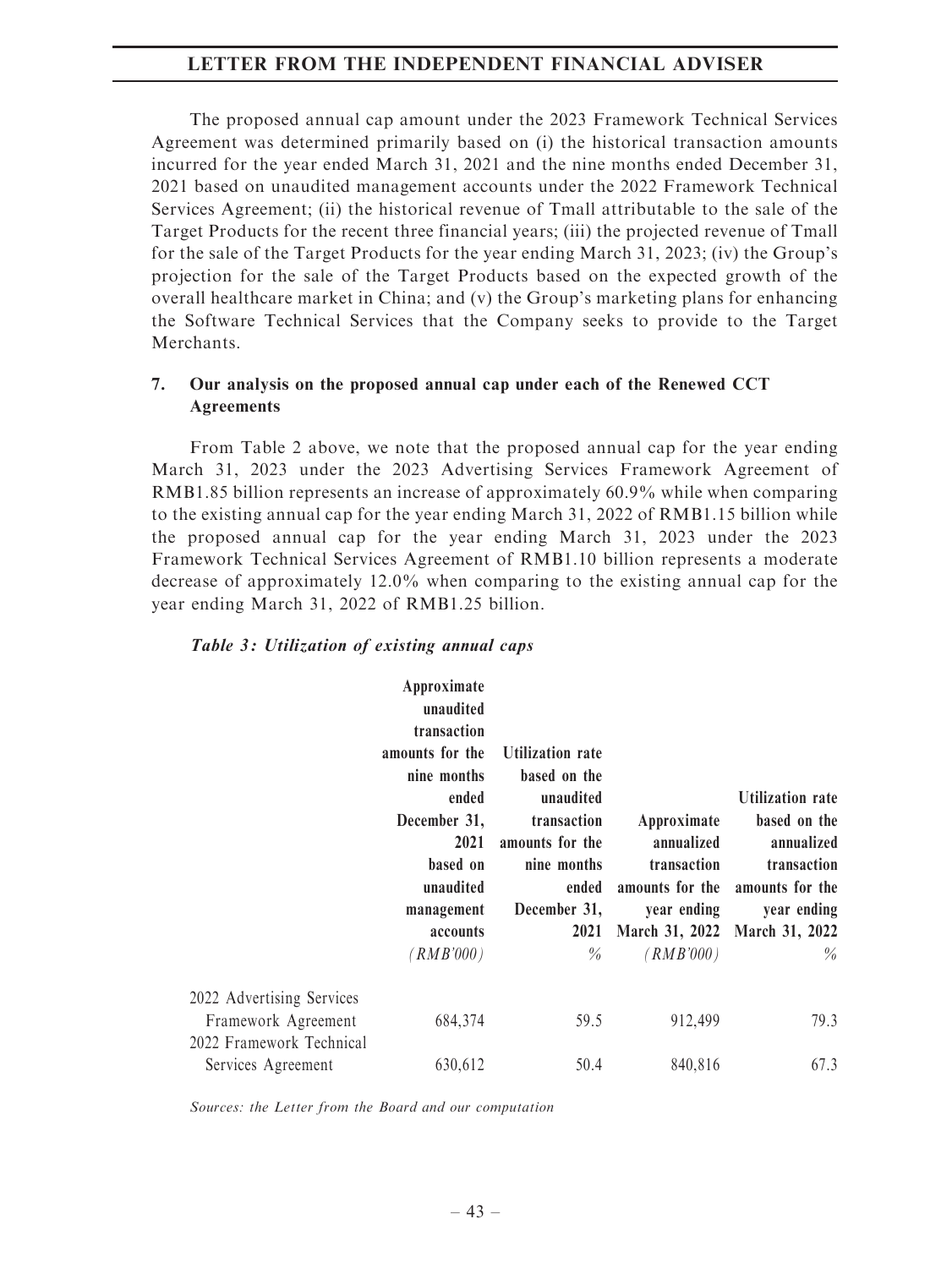As shown in Table 3 above, we note that the utilization rates of the relevant existing annual caps based on the unaudited transaction amount for the nine months ended December 31, 2021 under the 2022 Advertising Services Framework Agreement and the 2022 Framework Technical Services Agreement were approximately 59.5% and 50.4%, respectively. Should the relevant unaudited transaction amounts for the nine months ended December 31, 2021 be annualized for the year ending March 31, 2022 under each of the 2022 Advertising Services Framework Agreement and the 2022 Framework Technical Services Agreement, the relevant utilization rate under each agreement would be approximately 79.3% and 67.3%, respectively.

In assessing the fairness and reasonableness of the proposed annual caps under the Renewed CCT Agreements, we have considered each proposed annual cap in the following section.

#### 2023 Advertising Services Framework Agreement

With respect to the proposed annual cap amount under the 2023 Advertising Services Framework Agreement for the year ending March 31, 2023, we understand that the proposed annual cap amount under the 2023 Advertising Services Framework Agreement was determined with reference to (i) the historical transaction amounts incurred for the year ended March 31, 2021 and the nine months ended December 31, 2021 based on unaudited management accounts under the 2022 Advertising Services Framework Agreement; (ii) the Group's marketing plans for the year ending March 31, 2023; and (iii) the expected marketing needs of the Group and its target merchants for the year ending March 31, 2023.

For the historical transaction amount incurred under the 2022 Advertising Services Framework Agreement, the transaction amount for the nine months ended December 31, 2021 represented a utilization rate of almost 60.0% while the annualized transaction amount for the year ending March 31, 2022 would yield a relatively high utilization rate of almost 80.0% of the existing annual cap for the year ending March 31, 2022. This shows that the Management's estimate for the existing annual cap for the year ending March 31, 2022 has been moderately accurate.

We have obtained and reviewed the calculation worksheet, which included the Group's marketing plan for the year ending March 31, 2023, of the proposed annual cap under the 2023 Advertising Services Framework Agreement for the year ending March 31, 2023. We note that the proposed annual cap under the 2023 Advertising Services Framework Agreement for the year ending March 31, 2023 of RMB1.85 billion would increase by approximately 60.9% or RMB700 million when compared to the existing annual cap for the year ending March 31, 2022 of RMB1.15 billion, which is mainly driven by (i) the Group's marketing plan for the year ending March 31, 2023; (ii) the expected marketing needs of the Group's clients for the year ending March 31, 2023; and (iii) a buffer of approximately 20% to cater for any unexpected increase in the actual transaction amount.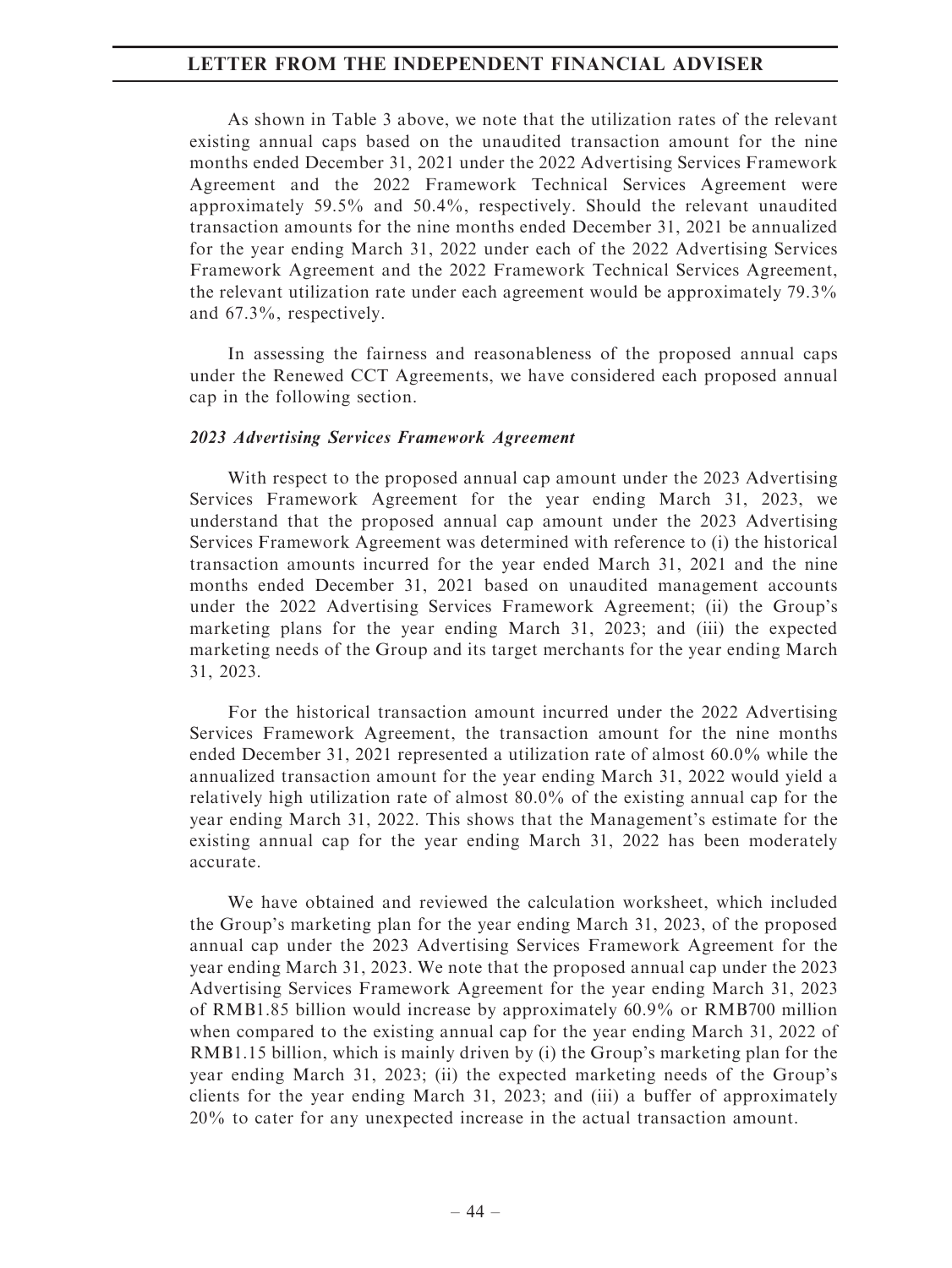After reviewing the calculation worksheet with details of the historical transaction amounts for the year ending March 31, 2022 and the estimated transaction amounts for the year ending March 31, 2023 of the advertising services for each of the platforms (more than ten in total) supported by Alibaba Group, including the Alibaba Group Platforms or other third-party platforms (collectively, the ''Advertising Platforms''), we have discussed with the Management regarding the Group's marketing plans and the marketing needs for the year ending March 31, 2023. We understand that: (i) the estimated transaction amount for an Advertising Platform ("Platform  $A$ ") is expected to increase by more than RMB400 million for the year ending March 31, 2023; and (ii) the estimated transaction amounts for the various other Advertising Platforms are expected to experience growth ranging from nil to approximately 20% for the year ending March 31, 2023.

We have made further enquiry to the Management and we are given to understand that: (i) the Group has been utilizing the Advertising Services from Platform A, being an independent third party to the Group, for the year ending March 31, 2022; (ii) the relevant Advertising Services from Platform A are projected to continue into the year ending March 31, 2023; and (iii) one of the Advertising Platforms, a part of Alibaba Group, will collect the advertising fees from the Group on behalf of Platform A starting from the year ending March 31, 2023. As such, the entire estimated transaction amount of Platform A amounted to slightly more than RMB400 million for the year ending March 31, 2023 accounts for the majority of the increase of the aforementioned RMB700 million in the proposed annual cap under the 2023 Advertising Services Framework Agreement for the year ending March 31, 2023.

In respect of the estimated transaction amounts for the other Advertising Platforms with the expected growth rates ranging from nil to approximately 20% for the year ending March 31, 2023, we note that the relevant growth expectation is somewhat lower than with the revenue growth rates of the Group for the six months ended September 30, 2021. As disclosed in the Interim Report, the revenue of the Group was approximately RMB9,357.7 million for the six months ended September 30, 2021, representing an increase of approximately 30.7% as compared to that for the six months ended September 30, 2020. Further, we understand from the discussion with the Management that the Advertising Services to be provided under the 2023 Advertising Services Framework Agreement will mainly facilitate the pharmaceutical direct sales business of the Group. As mentioned under the section headed ''3. Reasons for and benefits of entering into the Renewed CCT Agreements'', the revenue of the Group's pharmaceutical direct sales business increased from approximately RMB6,036.0 million for the six months ended September 30, 2020 to approximately RMB8,119.0 million for the six months ended September 30, 2021, representing a strong year-on-year growth of approximately 34.5%. We note the buffer of approximately 20% would cater for any unexpected increase in the actual transaction amount, which in our view is fair and reasonable given the strong revenue growth rates of the Group for the six months ended September 30, 2021.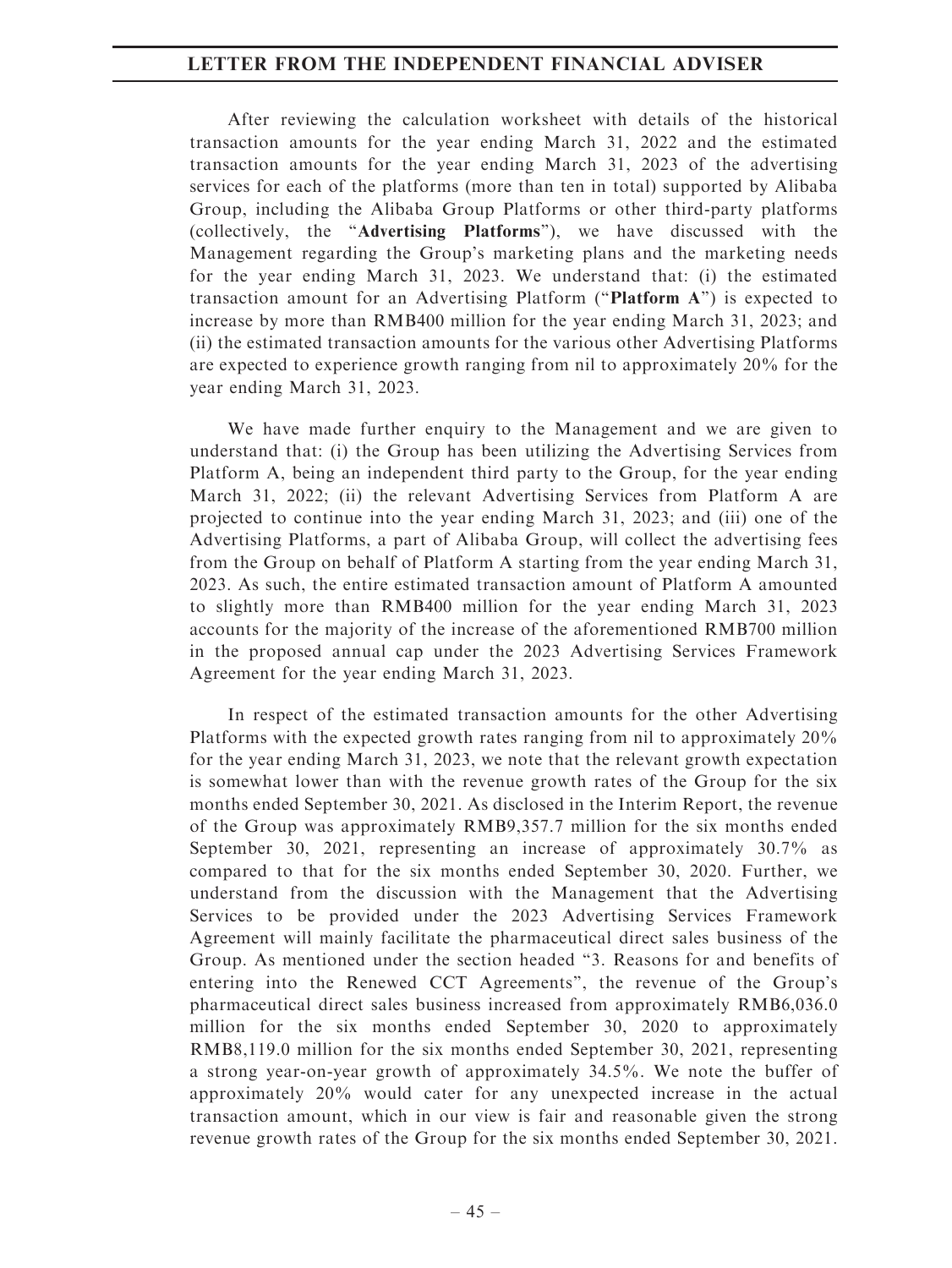Based on the above, we consider that the proposed annual cap under the 2023 Advertising Services Framework Agreement for the year ending March 31, 2023 to be fair and reasonable.

#### 2023 Framework Technical Services Agreement

With respect to the proposed annual cap amount under the 2023 Framework Technical Services Agreement for the year ending March 31, 2023, we understand that it was determined primarily based on (i) the historical transaction amounts incurred for the year ended March 31, 2021 and the nine months ended December 31, 2021 based on unaudited management accounts under the 2022 Framework Technical Services Agreement; (ii) the historical revenue of Tmall attributable to the sale of the Target Products for the recent three financial years; (iii) the projected revenue of Tmall for the sale of the Target Products for the year ending March 31, 2023; (iv) the Group's projection for the sale of the Target Products based on the expected growth of the overall healthcare market in China; and (v) the Group's marketing plans for enhancing the Software Technical Services that the Company seeks to provide to the Target Merchants.

For the historical transaction amount incurred under the 2022 Framework Technical Services Agreement, the transaction amount for the nine months ended December 31, 2021 represented a utilization rate of approximately 50.4% while the annualized transaction amount for the year ending March 31, 2022 represented an utilization rate of approximately 67.3% of the existing annual cap for the year ending March 31, 2022. The relatively low utilization rates have prompted the Management to reduce the proposed annual cap amount under the 2023 Framework Technical Services Agreement for the year ending March 31, 2023 to a level which is lower than that of the year ending March 31, 2022.

We have obtained and reviewed the calculation worksheet, which included the Group's marketing plan for the year ending March 31, 2023, of the proposed annual cap under the 2023 Framework Technical Services Agreement for the year ending March 31, 2023. We note that the proposed annual cap under the 2023 Framework Technical Services Agreement for the year ending March 31, 2023 of RMB1,100 million represents a moderate decrease of 12.0% when compared to the existing annual cap for the year ending March 31, 2022. We understand from the discussion with the Management that the services to be provided under the 2023 Framework Technical Services Agreement will mainly facilitate the pharmaceutical e-commerce platform business of the Group. As mentioned under the section headed ''3. Reasons for and benefits of entering into the Renewed CCT Agreements'', the revenue of the Group's pharmaceutical e-commerce platform business increased from approximately RMB925.4 million for the six months ended September 30, 2020 to approximately RMB1,010.3 million for the six months ended September 30, 2021, representing a year-on-year growth of approximately 9.2%. We note in previous year, the relevant year-on-year growth between the six months ended September 30, 2020 and 2019 was approximately 71.4%.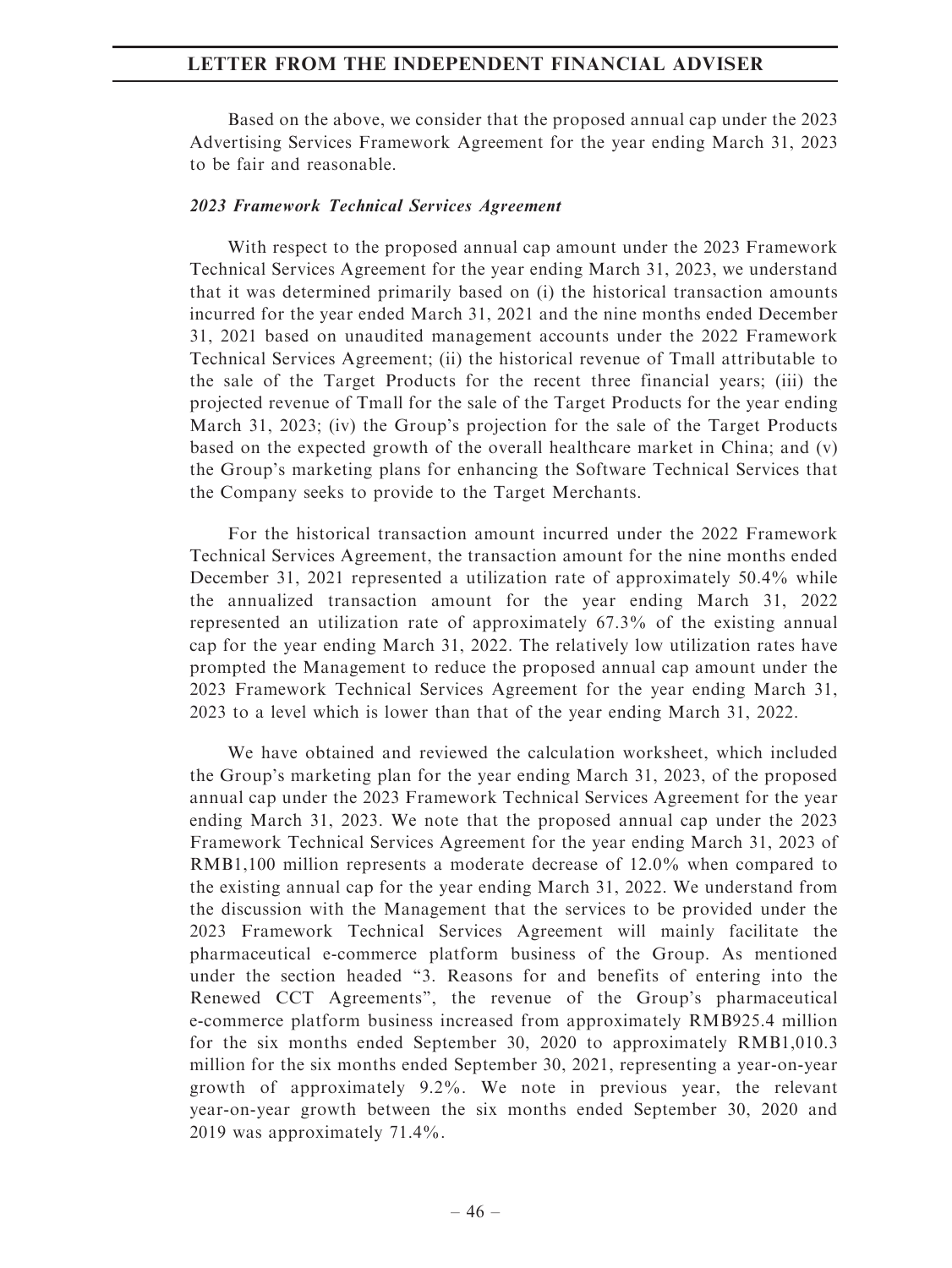Further, we note that: (i) the annualized transaction amounts under the 2022 Framework Technical Services Agreement for the year ending March 31, 2022 would amount to approximately RMB840.8 million which will account for approximately 76.4% of the proposed annual cap under the 2023 Framework Technical Services Agreement; and (ii) the buffer adopted in the proposed annual cap under the 2023 Framework Technical Services Agreement has been reduced from 24% under the 2022 Framework Technical Services Agreement to 20%.

Based on the above, we consider that the proposed annual cap under the 2023 Framework Technical Services Agreement for the year ending March 31, 2023 to be fair and reasonable.

#### OPINION AND RECOMMENDATION

In view of the above principal factors and reasons, we consider that the entering into of the Renewed CCT Agreements and the transactions contemplated thereunder to be in the ordinary and usual course of business of the Group and in the interests of the Company and the Shareholders as a whole, the terms of the Renewed CCT Agreements, the transactions contemplated thereunder and the annual caps related thereto are on normal commercial terms and are fair and reasonable so far as the Independent Shareholders are concerned. Accordingly, we recommend the Independent Board Committee to recommend, and we ourselves recommend, the Independent Shareholders to vote in favor of the ordinary resolutions to be proposed at the SGM in relation to the Renewed CCT Agreements, the transactions contemplated thereunder and the annual caps related thereto.

> Yours faithfully, For and on behalf of Opus Capital Limited Cheung On Kit Andrew Executive Director

Mr. Cheung On Kit Andrew is an Executive Director of Opus Capital Limited and is licensed under the SFO as a Responsible Officer to conduct Type 1 (dealing in securities) and Type 6 (advising on corporate finance) regulated activities. Mr. Cheung has over 14 years of corporate finance experience in Asia Pacific and has participated in and completed various financial advisory and independent financial advisory transactions.

\* English name for identification purposes only.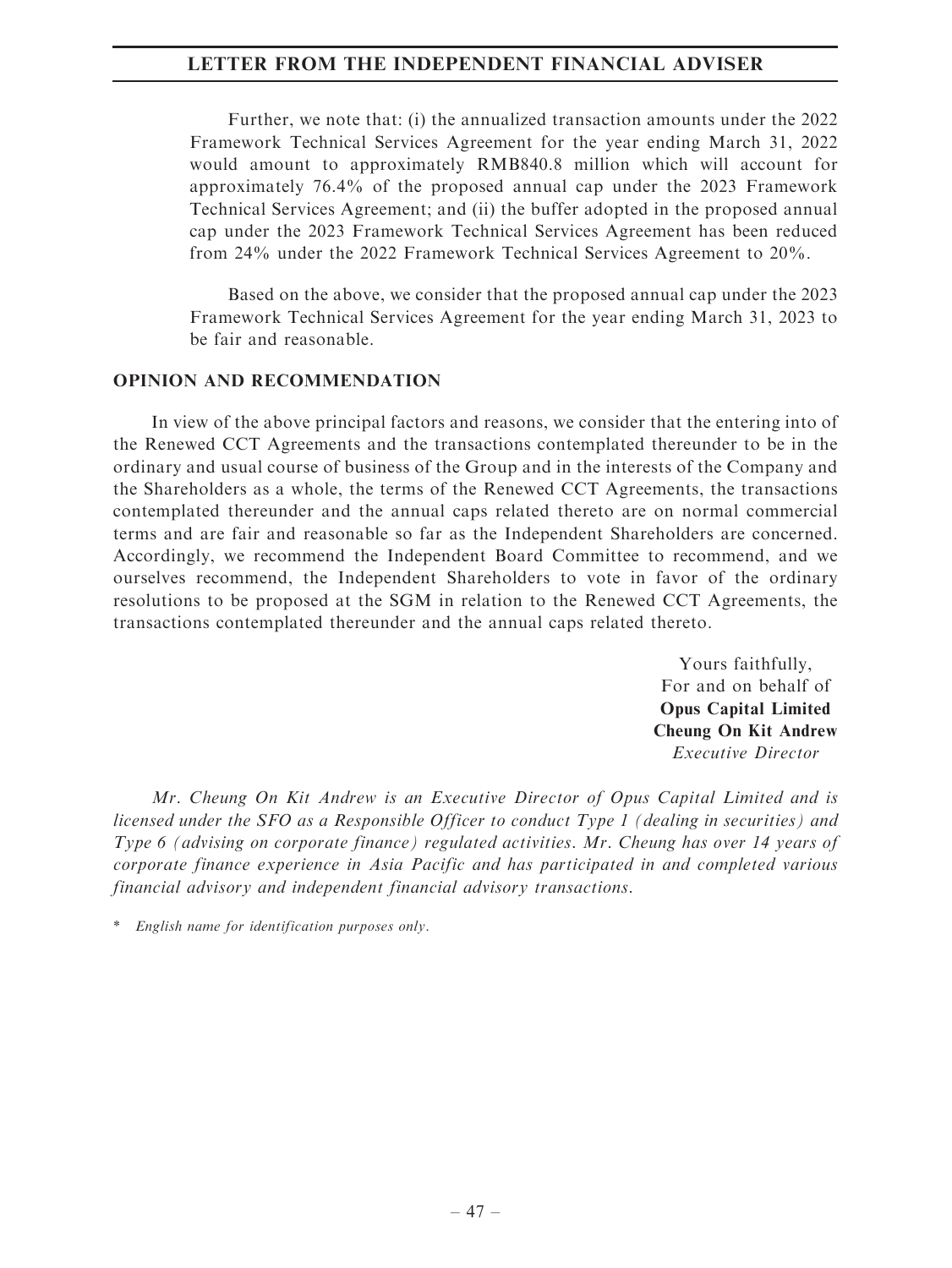#### 1. RESPONSIBILITY STATEMENT

This circular, for which the Directors collectively and individually accept full responsibility, includes particulars given in compliance with the Listing Rules for the purpose of giving information with regard to the Company. The Directors, having made all reasonable enquiries, confirm that, to the best of their knowledge and belief, the information contained in this circular is accurate and complete in all material respects and not misleading or deceptive, and there are no other matters the omission of which would make any statement herein or this circular misleading.

## 2. DIRECTORS' AND CHIEF EXECUTIVE'S INTERESTS AND SHORT POSITIONS IN EQUITY SECURITIES AND UNDERLYING SHARES

As at the Latest Practicable Date, the interests and short positions of the Directors and chief executive of the Company in the shares, underlying shares and debentures of the Company or any of its associated corporations (within the meaning of Part XV of the SFO) which were required: (a) to be notified to the Company and the Stock Exchange pursuant to Divisions 7 and 8 of Part XV of the SFO (including interests and short positions which they were taken or deemed to have under such provisions of the SFO); (b) to be recorded in the register required to be kept by the Company pursuant to section 352 of the SFO; or (c) to be notified to the Company and the Stock Exchange pursuant to the Model Code for Securities Transactions by Directors of Listed Issuers were as follows:

| <b>Name of Director</b> | <b>Nature of interest</b>                                                       | <b>Total interest</b><br>in Shares | Approximate<br>percentage of<br>the total<br>issued Shares |
|-------------------------|---------------------------------------------------------------------------------|------------------------------------|------------------------------------------------------------|
| Mr. ZHU Shunyan         | Beneficial owner and equity<br>derivative interests $^{(1)}$                    | 4,889,750                          | $0.04\%$                                                   |
| Mr. SHEN Difan          | Beneficial owner and equity<br>derivative interests <sup><math>(2)</math></sup> | 1,567,245                          | $0.01\%$                                                   |
| Mr. TU Yanwu            | Beneficial owner and equity<br>derivative interests $^{(3)}$                    | 1,208,650                          | $0.01\%$                                                   |

#### Long Position in Shares

Notes:

- (1) Mr. ZHU Shunyan beneficially held 900,000 ordinary shares of the Company and, subject to vesting, is interested in 3,989,750 shares underlying the 3,321,250 Options and 668,500 RSUs granted to him in accordance with the Share Award Scheme.
- (2) Mr. SHEN Difan beneficially held 845,795 ordinary shares of the Company and, subject to vesting, is interested in 721,450 shares underlying the 336,750 Options and 384,700 RSUs granted to him in accordance with the Share Award Scheme.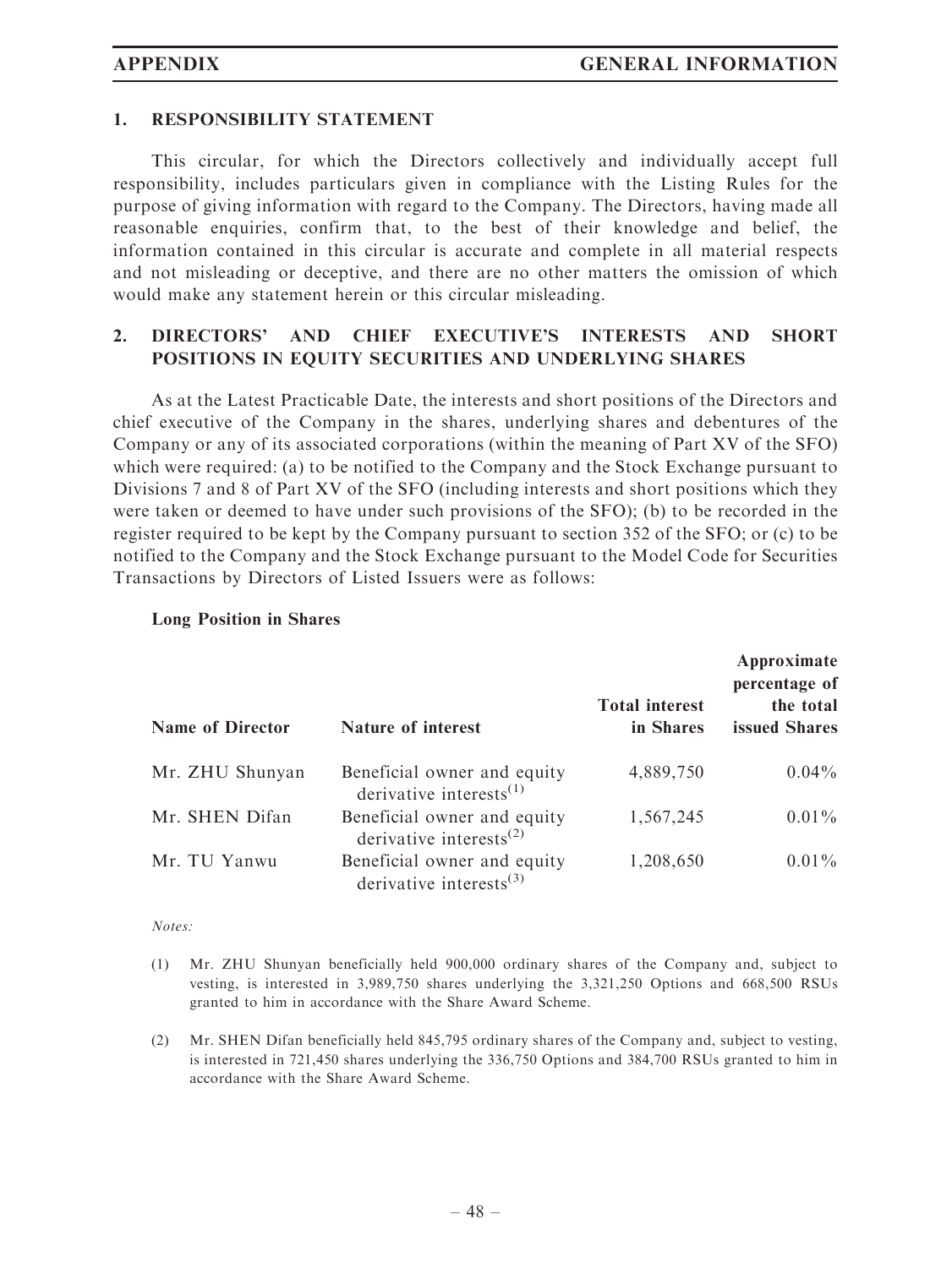(3) Mr. TU Yanwu beneficially held 464,000 ordinary shares of the Company and, subject to vesting, is interested in 744,650 shares underlying the 212,250 Options and 532,400 RSUs granted to him in accordance with the Share Award Scheme.

Long Position in shares of and underlying shares of Alibaba Holding, an associated corporation of the Company within the meaning of Part XV of the SFO

| <b>Name of Director</b> | <b>Nature of interest</b>                                                                               | Number of<br>shares/<br>underlying<br>shares held* | Approximate<br>percentage of<br>the total<br>issued shares<br>of associated<br>corporation |
|-------------------------|---------------------------------------------------------------------------------------------------------|----------------------------------------------------|--------------------------------------------------------------------------------------------|
|                         |                                                                                                         |                                                    |                                                                                            |
| Mr. ZHU Shunyan         | Beneficial owner, equity<br>derivative interests and<br>interests of spouse $^{(1)}$                    | 2,435,168                                          | $0.01\%$                                                                                   |
| Mr. SHEN Difan          | Beneficial owner, equity<br>derivative interests and<br>interests of spouse <sup><math>(2)</math></sup> | 167,392                                            | $0.00\%$                                                                                   |
| Mr. LI Faguang          | Beneficial owner and equity<br>derivative interests $^{(3)}$                                            | 87,848                                             | $0.00\%$                                                                                   |
| Mr. TU Yanwu            | Equity derivative interests <sup>(4)</sup>                                                              | 8,000                                              | $0.00\%$                                                                                   |

Notes:

- (1) These interests represented 2,079,168 ordinary shares or underlying ordinary shares and 24,500 restricted share units (representing 196,000 ordinary shares or underlying ordinary shares) beneficially held by Mr. ZHU Shunyan and 160,000 ordinary shares or underlying shares held by his spouse.
- (2) These interests represented 85,656 ordinary shares or underlying ordinary shares and 2,125 restricted share units (representing 17,000 ordinary shares or underlying ordinary shares) beneficially held by Mr. SHEN Difan and 64,736 ordinary shares or underlying shares held by his spouse.
- (3) These interests represented 4,848 ordinary shares or underlying ordinary shares and 10,375 restricted share units (representing 83,000 ordinary shares or underlying ordinary shares) beneficially held by Mr. LI Faguang.
- (4) These interests represented 1,000 restricted share units (representing 8,000 ordinary shares or underlying ordinary shares) beneficially held by Mr. TU Yanwu.
- Alibaba Holding approved to effect a one-to-eight share subdivision of its ordinary shares (the ''Share Subdivision'') at the annual general meeting held on July 15, 2019. The Share Subdivision became effective on July 30, 2019. Accordingly, Alibaba Holding has changed its ratio of American depositary shares to ordinary shares from 1: 1 to 1 : 8. The ratio of restricted share units to ordinary shares of Alibaba Holding has also changed from 1: 1 to 1: 8.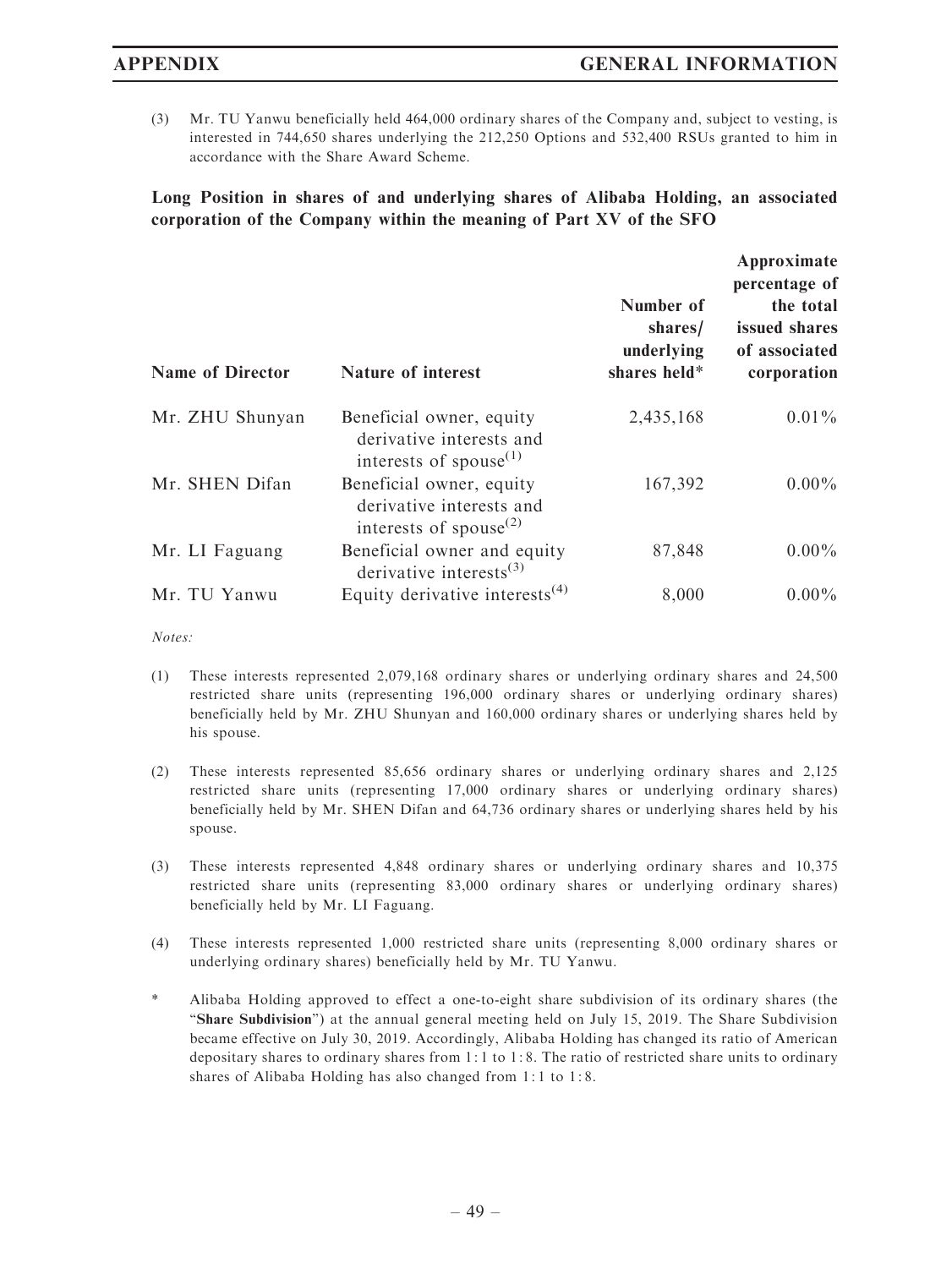Save as disclosed above, as at the Latest Practicable Date, none of the Directors or chief executive of the Company had any interests or short positions in any shares, underlying shares or debentures of the Company or any of its associated corporations (within the meaning of Part XV of the SFO) which would be required (a) to be notified to the Company and the Stock Exchange pursuant to Divisions 7 and 8 of Part XV of the SFO (including interests and short positions which they would be taken or deemed to have under such provisions of the SFO); (b) to be recorded in the register required to be kept by the Company pursuant to section 352 of the SFO; or (c) to be notified to the Company and the Stock Exchange pursuant to the Model Code for Securities Transactions by Directors of Listed Issuers.

## Interests of Directors as Director or employee of a substantial shareholder or any Subsidiaries of a substantial shareholder

As at the Latest Practicable Date, save for the fact that:

- Mr. ZHU Shunyan was a partner of the Alibaba Partnership;
- Mr. SHEN Difan has been a special assistant to the chairman of the board of directors of Alibaba Holding since March 2020. He also acted as a consultant to Alibaba Group; and
- Mr. Li Faguang was a senior financial controller of Alibaba Holding,

none of the Directors was a director or employee of a company which had an interest or short position in the Shares or underlying Shares in the Company which would fall to be disclosed to the Company and the Stock Exchange under provisions of Divisions 2 and 3 of Part XV of the SFO.

## 3. DIRECTORS' INTERESTS IN ASSETS AND CONTRACTS OF THE GROUP

As at the Latest Practicable Date, none of the Directors had, or had had, any direct or indirect interest in any assets acquired or disposed of by or leased to or proposed to be acquired or disposed of by or leased to any member of the Group since March 31, 2021, the date to which the latest published audited financial statements of the Group were made up; and, except for any perceived material interest in transactions between members of Alibaba Group and the Company due to their role as employees of Alibaba Holding or its Subsidiaries, none of the Directors was materially interested in any contract or arrangement entered into by any member of the Group subsisting as at the Latest Practicable Date which was significant in relation to the business of the Group taken as a whole.

## 4. SERVICE CONTRACTS

As at the Latest Practicable Date, none of the Directors had entered, or proposed to enter, into a service contract with any member of the Group, excluding contracts expiring or determinable by the Group within one year without payment of compensation (other than statutory compensation).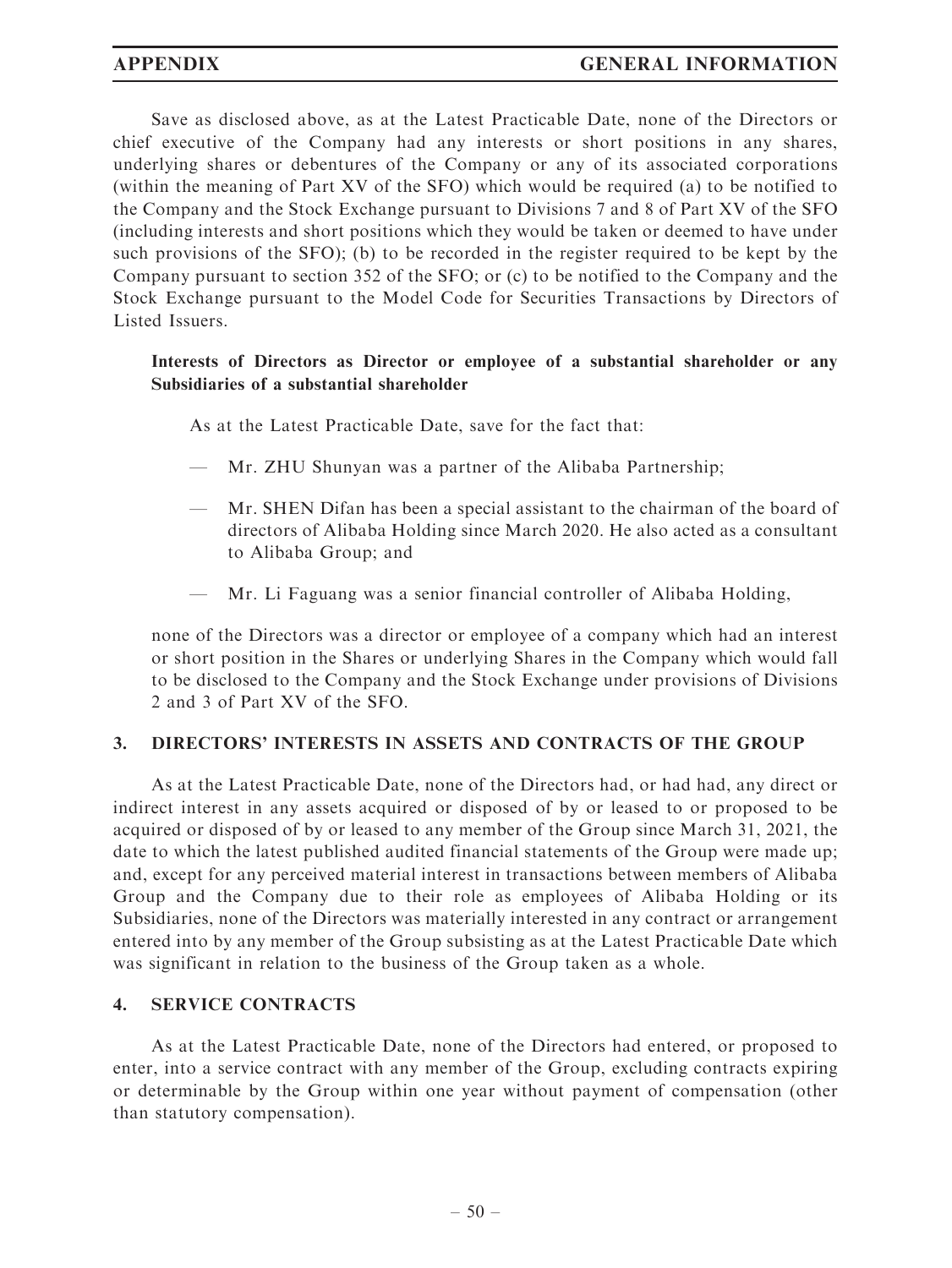#### 5. DIRECTORS' INTERESTS IN A COMPETING BUSINESS

As at the Latest Practicable Date, none of the Directors or their respective associate(s) was interested in any business which competes or is likely to compete, either directly or indirectly, with the business of the Group.

#### 6. CONSENT OF EXPERT

The following is the qualifications of the professional adviser who has given opinion or advice contained in this circular:

| <b>Qualifications</b>                                                                                                                                                                                                                       |
|---------------------------------------------------------------------------------------------------------------------------------------------------------------------------------------------------------------------------------------------|
| A corporation licensed by the Securities and Futures<br>Commission to carry out Type 1 (dealing in securities) and<br>Type 6 (advising on corporate finance) regulated activities<br>under the SFO, being the Independent Financial Adviser |
|                                                                                                                                                                                                                                             |

The letter from the Independent Financial Adviser is given as of the date of this circular for incorporation herein. Opus Capital Limited has given and has not withdrawn its written consent to the issue of this circular with the inclusion of its letter and references to its name in the form and context in which they respectively appear. As at the Latest Practicable Date, Opus Capital Limited did not have: (a) any shareholding in any member of the Group or any right (whether legally enforceable or not) to subscribe for or to nominate persons to subscribe for securities in any member of the Group; and (b) any direct or indirect interest in any assets acquired or disposed of by or leased to or proposed to be acquired or disposed of by or leased to any member of the Group since March 31, 2021, the date to which the latest published audited financial statements of the Group were made up.

#### 7. MATERIAL ADVERSE CHANGE

The Directors confirm that there was no material adverse change in the financial or trading position of the Group since March 31, 2021, the date to which the latest published audited consolidated financial statements of the Group were made up.

#### 8. DOCUMENTS AVAILABLE ON DISPLAY

Copies of the following documents will be published on the websites of Hong Kong Exchanges and Clearing Limited (http://www.hkexnews.hk) and the Company (http://www.irasia.com/listco/hk/alihealth/) from the date of this circular up to and including March 22, 2022.

- (i) each of the Renewed CCT Agreements;
- (ii) the letter from the Independent Board Committee to the Independent Shareholders, the text of which is set out on pages 23 to 24 of this circular;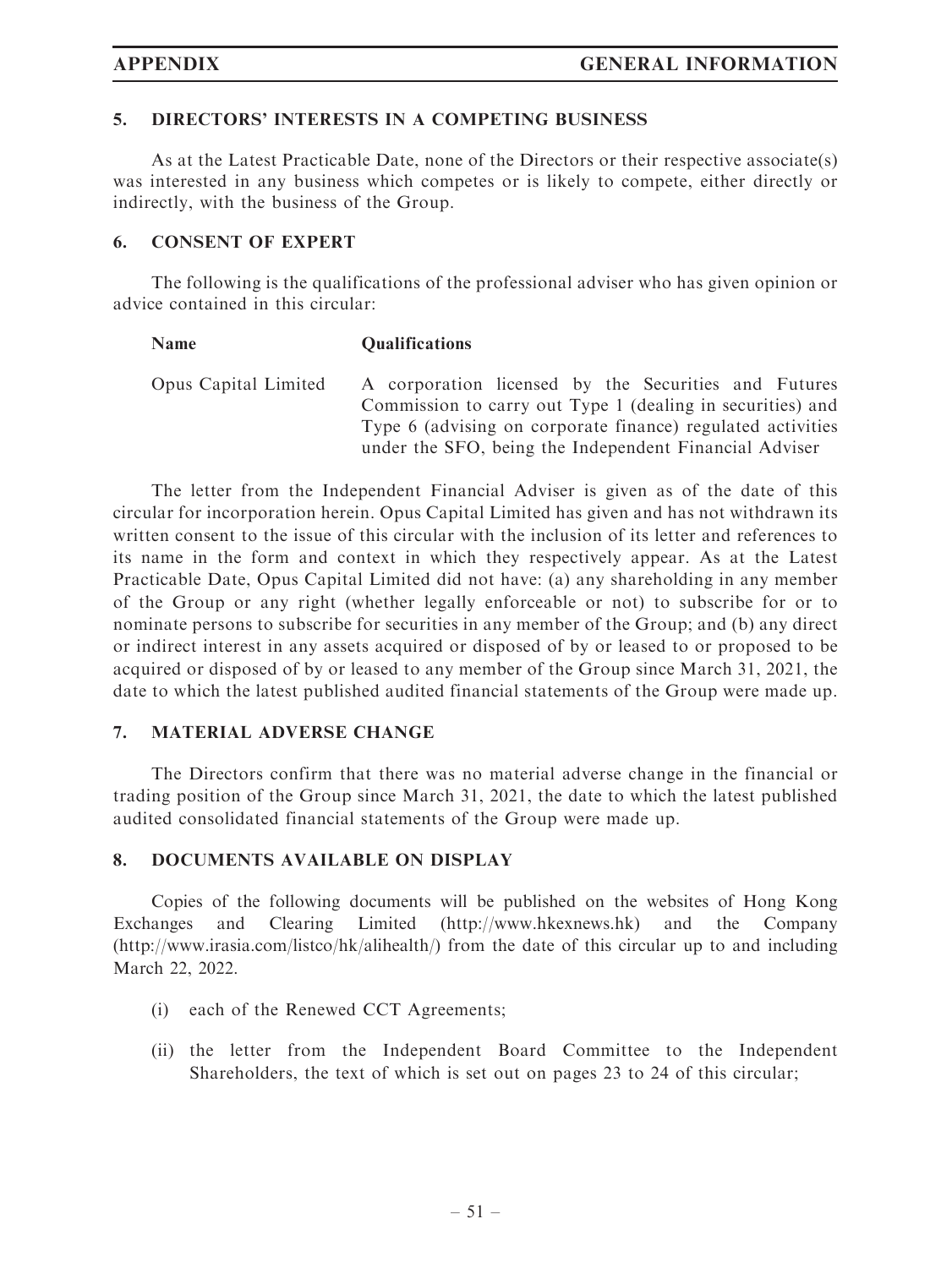- (iii) the letter from the Independent Financial Adviser to the Independent Board Committee and the Independent Shareholders, the text of which is set out on pages 25 to 47 of this circular;
- (iv) the written consent referred to in the section headed ''Consent of Expert'' of this Appendix; and
- (v) this circular.

## 9. LANGUAGE

In the event of inconsistency, the English text of this circular shall prevail over the Chinese text.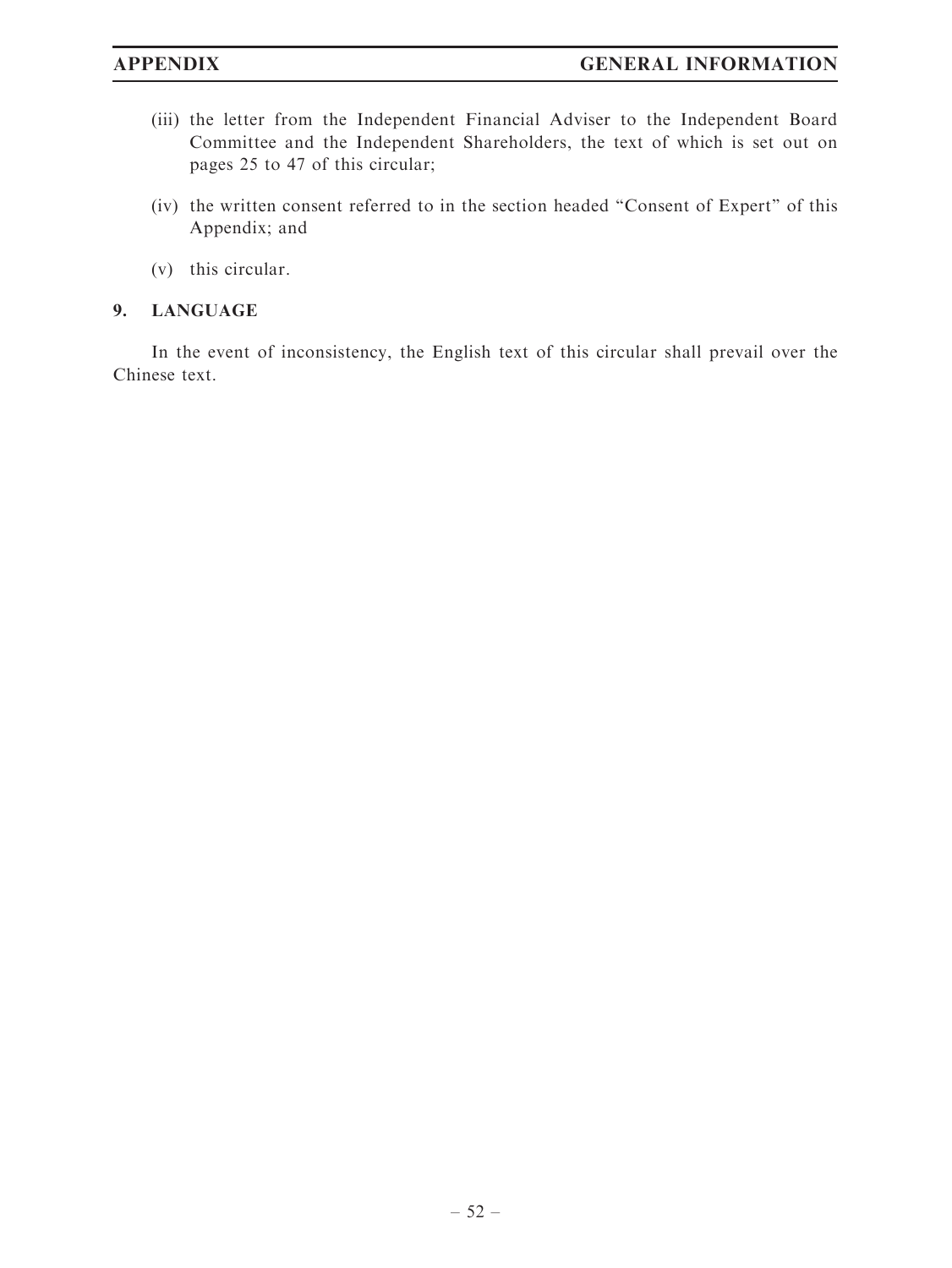

# **ALIBABA HEALTH INFORMATION TECHNOLOGY LIMITED**

# **阿里健康信息技術有限公司**

*(Incorporated in Bermuda with limited liability)*

**(Stock code: 00241)**

# NOTICE OF SPECIAL GENERAL MEETING

Notice is hereby given that a special general meeting (the "SGM") of Alibaba Health Information Technology Limited (the "Company") will be held via the e-Meeting System on Monday, March 28, 2022 at 11: 00 a.m. by way of a virtual meeting for the purposes of considering and, if thought fit, passing (with or without amendments) the following ordinary resolutions:

#### ORDINARY RESOLUTIONS

## ''THAT

- 1. the 2023 advertising services framework agreement entered into between the Company and Alibaba Holding on February 4, 2022, the continuing connected transactions contemplated thereunder and the proposed annual cap for the year ending March 31, 2023, be and hereby are confirmed, approved and ratified;
- 2. the 2023 framework technical services agreement entered into between Alibaba Health Technology (Hangzhou) Co., Ltd.\* (阿里健康科技(杭州)有限公司), Alibaba Health Technology (Hainan) Co., Ltd.\* (阿里健康科技(海南)有限公司) and the Tmall Entities (namely, Zhejiang Tmall Technology Co., Ltd.\* (浙江天貓 技術有限公司), Zhejiang Tmall Network Co., Ltd.\* (浙江天貓網絡有限公司) and/or their applicable affiliates (as the case may be), collectively) on February 4, 2022, the continuing connected transactions contemplated thereunder and the proposed annual cap for the year ending March 31, 2023, be and hereby are confirmed, approved and ratified; and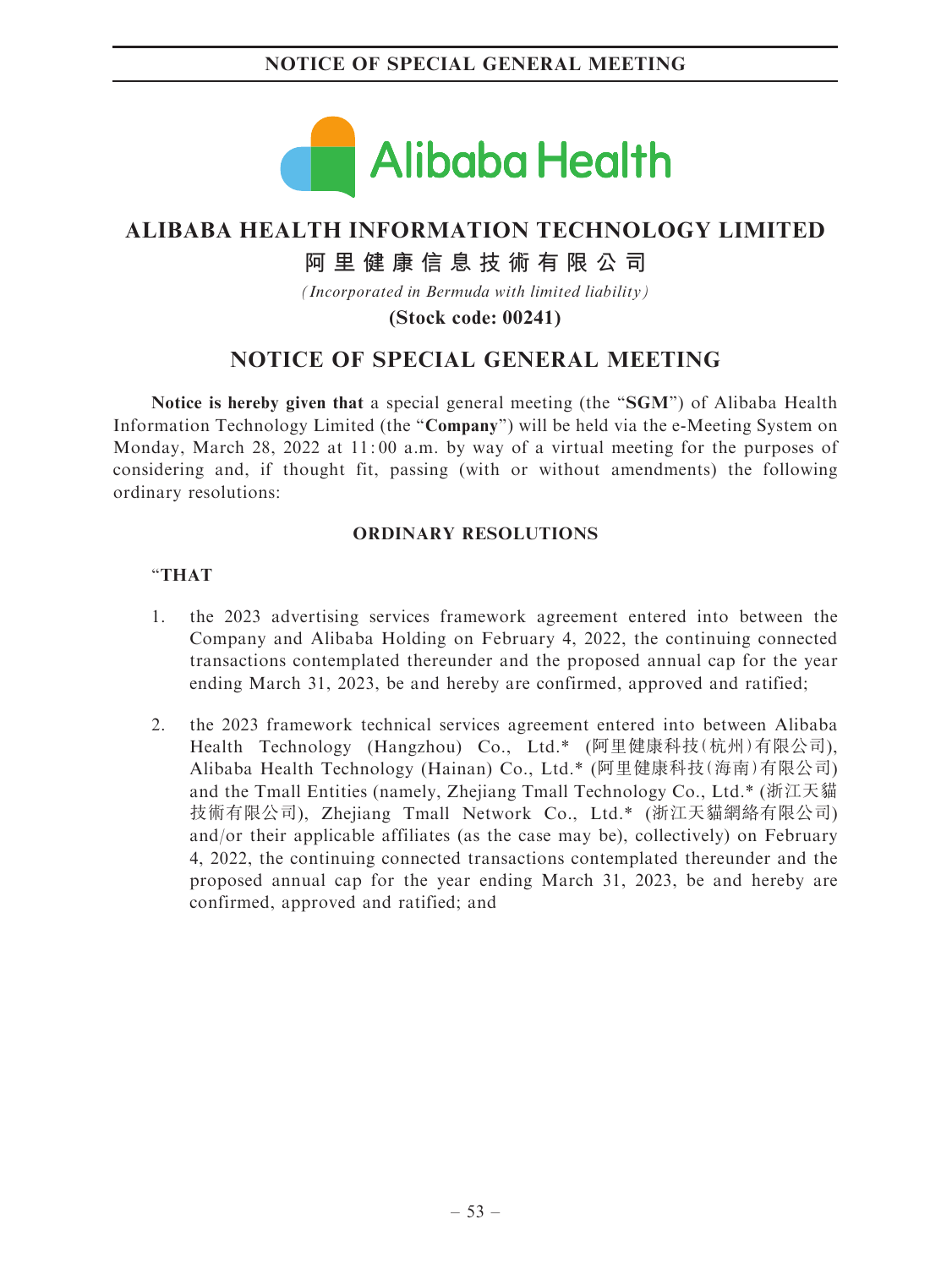## NOTICE OF SPECIAL GENERAL MEETING

3. any one or more of the directors of the Company (the ''Directors'') or the company secretary of the Company for and on behalf of the Company be and hereby are authorized to sign, seal, execute and deliver all such documents and deeds, and do all such acts, matters and things as they may in their discretion consider necessary, desirable or expedient to give effect to and/or to implement the transactions contemplated in the Resolutions 1 and 2.''

# By Order of the Board ALIBABA HEALTH INFORMATION TECHNOLOGY LIMITED ZHU Shunyan

Chairman and Chief Executive Officer

Hong Kong, March 8, 2022

#### Notes:

- 1. All resolutions at the SGM will be taken by poll pursuant to the bye-laws of the Company and the Rules Governing the Listing of Securities on The Stock Exchange of Hong Kong Limited (the "Listing Rules") and the results of the poll will be published on the websites of Hong Kong Exchanges and Clearing Limited and the Company in accordance with the Listing Rules.
- 2. Any shareholder of the Company entitled to attend and vote at the SGM is entitled to appoint a proxy to attend and vote via the e-Meeting System instead of him/her. A proxy needs not be a shareholder of the Company. If more than one proxy is so appointed, the appointment shall specify the number and class of shares in respect of which each such proxy is so appointed.
- 3. Any shareholder of the Company whose ownership is either recorded through the Central Clearing and Settlement System (CCASS) or maintained with a licensed securities dealer (i.e., not directly recorded in his/her own name in the Register of Members of the Company) shall only be entitled to vote by providing his/her instructions to vote to HKSCC Nominees Limited either directly as a CCASS Participant or through his/her licensed securities dealer and the relevant financial intermediaries. In order to attend and vote via the e-Meeting System at the SGM, any such shareholder shall be appointed by HKSCC Nominees Limited as its proxy to attend and vote instead of him/her.
- 4. In order to be valid, the form of proxy must be deposited at the Company's Hong Kong branch share registrar, Tricor Secretaries Limited, at Level 54, Hopewell Centre, 183 Queen's Road East, Hong Kong, or via the designated URL (https://spot-emeeting.tricor.hk) by using the username and password provided on the notification letter sent by the Company not less than 48 hours before the time appointed for the holding of the SGM or any adjournment thereof. Delivery of the form of proxy shall not preclude a shareholder of the Company from attending and voting via the e-Meeting System at the SGM and, in such event, the instrument appointing a proxy shall be deemed to be revoked.